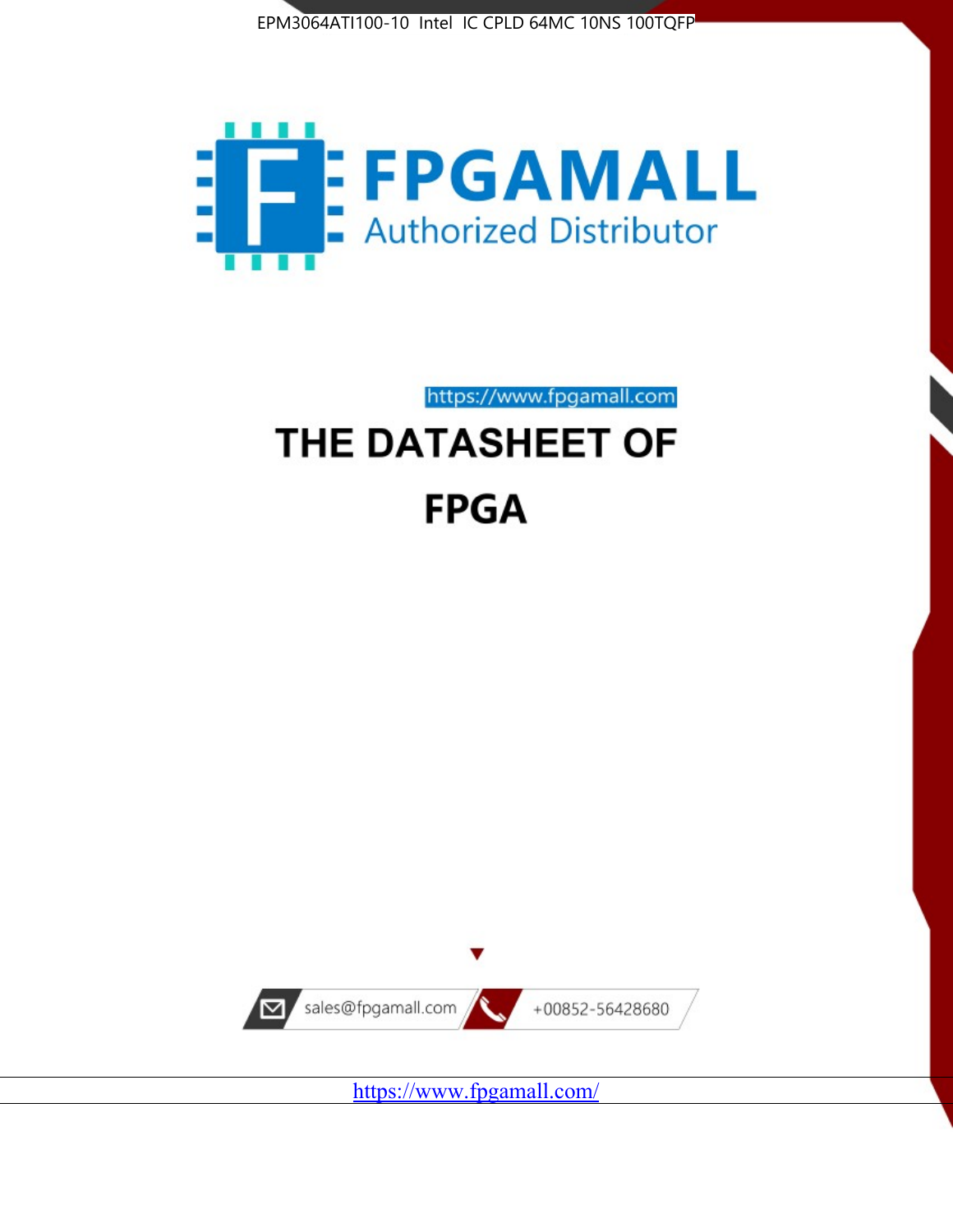

### **MAX 3000A**

**Programmable Logic Device Family**

**June 2006, ver. 3.5 Data Sheet**

- **Features.** I High–performance, low–cost CMOS EEPROM–based programmable logic devices (PLDs) built on a MAX® architecture (see Table 1)
	- 3.3-V in-system programmability (ISP) through the built–in IEEE Std. 1149.1 Joint Test Action Group (JTAG) interface with advanced pin-locking capability
		- ISP circuitry compliant with IEEE Std. 1532
	- Built–in boundary-scan test (BST) circuitry compliant with IEEE Std. 1149.1-1990
	- Enhanced ISP features:
		- Enhanced ISP algorithm for faster programming
		- ISP\_Done bit to ensure complete programming
		- Pull-up resistor on I/O pins during in–system programming
	- High–density PLDs ranging from 600 to 10,000 usable gates
	- 4.5–ns pin–to–pin logic delays with counter frequencies of up to 227.3 MHz
	- $\blacksquare$  MultiVolt<sup>TM</sup> I/O interface enabling the device core to run at 3.3 V, while I/O pins are compatible with 5.0–V, 3.3–V, and 2.5–V logic levels
	- Pin counts ranging from 44 to 256 in a variety of thin quad flat pack (TQFP), plastic quad flat pack (PQFP), plastic J–lead chip carrier (PLCC), and FineLine BGATM packages
	- Hot–socketing support
	- Programmable interconnect array (PIA) continuous routing structure for fast, predictable performance
	- Industrial temperature range

| Table 1. MAX 3000A Device Features |                 |                 |                 |                 |                 |  |
|------------------------------------|-----------------|-----------------|-----------------|-----------------|-----------------|--|
| <b>Feature</b>                     | <b>EPM3032A</b> | <b>EPM3064A</b> | <b>EPM3128A</b> | <b>EPM3256A</b> | <b>EPM3512A</b> |  |
| Usable gates                       | 600             | 1,250           | 2,500           | 5,000           | 10.000          |  |
| <b>Macrocells</b>                  | 32              | 64              | 128             | 256             | 512             |  |
| Logic array blocks                 | 2               | 4               | 8               | 16              | 32              |  |
| Maximum user I/O<br>pins           | 34              | 66              | 98              | 161             | 208             |  |
| $t_{PD}$ (ns)                      | 4.5             | 4.5             | 5.0             | 7.5             | 7.5             |  |
| $t_{\text{SU}}$ (ns)               | 2.9             | 2.8             | 3.3             | 5.2             | 5.6             |  |
| $t_{CO1}$ (ns)                     | 3.0             | 3.1             | 3.4             | 4.8             | 4.7             |  |
| $f_{CNT}$ (MHz)                    | 227.3           | 222.2           | 192.3           | 126.6           | 116.3           |  |

#### **Altera Corporation 1**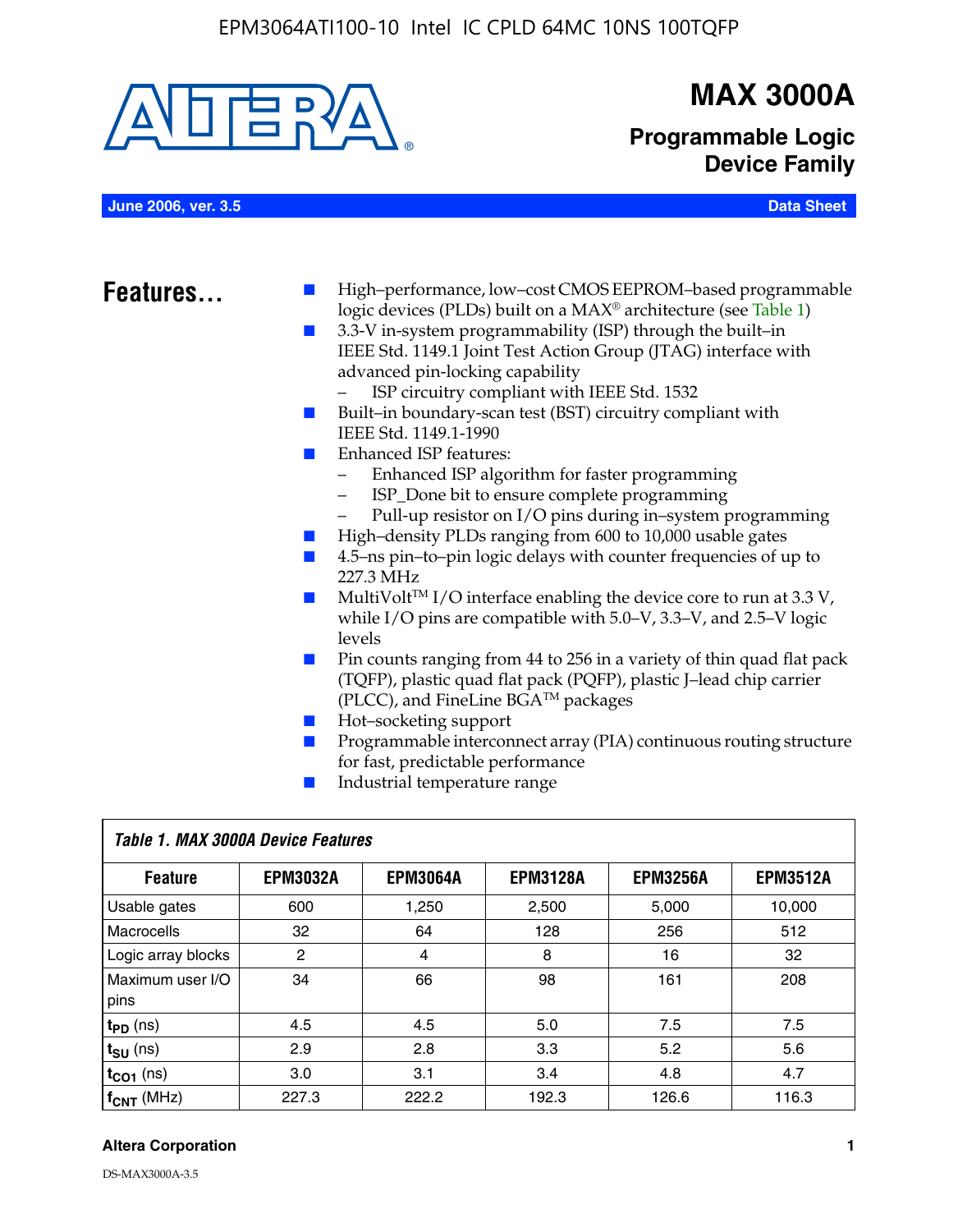| MAX 3000A Programmable Logic Device Family Data Sheet |  |  |
|-------------------------------------------------------|--|--|
|                                                       |  |  |

| and More        |  |
|-----------------|--|
| <b>Features</b> |  |

- PCI compatible
- Bus–friendly architecture including programmable slew–rate control
- Open–drain output option
- Programmable macrocell flipflops with individual clear, preset, clock, and clock enable controls
- Programmable power–saving mode for a power reduction of over 50% in each macrocell
- Configurable expander product–term distribution, allowing up to 32 product terms per macrocell
- Programmable security bit for protection of proprietary designs
- Enhanced architectural features, including:
	- 6 or 10 pin– or logic–driven output enable signals
	- Two global clock signals with optional inversion
	- Enhanced interconnect resources for improved routability
	- Programmable output slew–rate control
- Software design support and automatic place–and–route provided by Altera's development systems for Windows–based PCs and Sun SPARCstations, and HP 9000 Series 700/800 workstations
- Additional design entry and simulation support provided by EDIF 2 0 0 and 3 0 0 netlist files, library of parameterized modules (LPM), Verilog HDL, VHDL, and other interfaces to popular EDA tools from third–party manufacturers such as Cadence, Exemplar Logic, Mentor Graphics, OrCAD, Synopsys, Synplicity, and VeriBest
- Programming support with the Altera master programming unit (MPU), MasterBlaster™ communications cable, ByteBlasterMV™ parallel port download cable, BitBlaster™ serial download cable as well as programming hardware from third–party manufacturers and any in–circuit tester that supports Jam™ Standard Test and Programming Language (STAPL) Files (**.jam**), Jam STAPL Byte-Code Files (**.jbc**), or Serial Vector Format Files (**.svf**)

### **General Description**

MAX 3000A devices are low–cost, high–performance devices based on the Altera MAX architecture. Fabricated with advanced CMOS technology, the EEPROM–based MAX 3000A devices operate with a 3.3-V supply voltage and provide 600 to 10,000 usable gates, ISP, pin-to-pin delays as fast as 4.5 ns, and counter speeds of up to 227.3 MHz. MAX 3000A devices in the  $-4$ ,  $-5$ ,  $-6$ ,  $-7$ , and  $-10$  speed grades are compatible with the timing requirements of the PCI Special Interest Group (PCI SIG) *PCI Local Bus Specification, Revision 2.2*. See Table 2.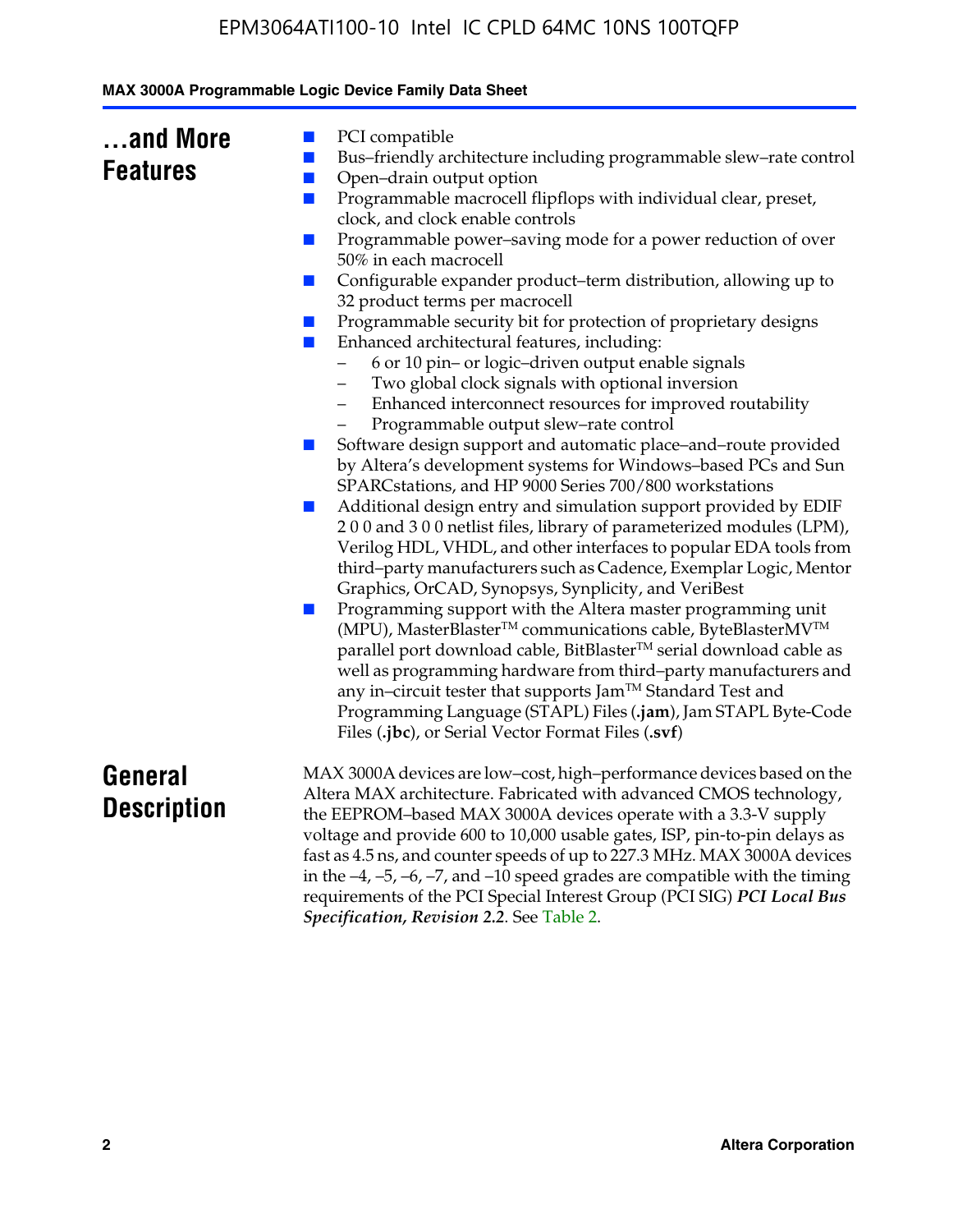| Table 2. MAX 3000A Speed Grades |    |                    |    |    |     |  |
|---------------------------------|----|--------------------|----|----|-----|--|
| <b>Device</b>                   |    | <b>Speed Grade</b> |    |    |     |  |
|                                 | -4 | –5                 | -6 | -7 | -10 |  |
| <b>EPM3032A</b>                 |    |                    |    |    |     |  |
| <b>EPM3064A</b>                 |    |                    |    |    |     |  |
| <b>EPM3128A</b>                 |    |                    |    |    |     |  |
| <b>EPM3256A</b>                 |    |                    |    |    |     |  |
| EPM3512A                        |    |                    |    |    |     |  |

The MAX 3000A architecture supports 100% transistor-to-transistor logic (TTL) emulation and high–density small-scale integration (SSI), medium-scale integration (MSI), and large-scale integration (LSI) logic functions. The MAX 3000A architecture easily integrates multiple devices ranging from PALs, GALs, and 22V10s to MACH and pLSI devices. MAX 3000A devices are available in a wide range of packages, including PLCC, PQFP, and TQFP packages. See Table 3.

| Table 3. MAX 3000A Maximum User I/O Pins | Note (1)              |                       |                        |                        |                        |                                   |
|------------------------------------------|-----------------------|-----------------------|------------------------|------------------------|------------------------|-----------------------------------|
| <b>Device</b>                            | 44–Pin<br><b>PLCC</b> | 44–Pin<br><b>TQFP</b> | 100-Pin<br><b>TQFP</b> | 144-Pin<br><b>TQFP</b> | 208-Pin<br><b>PQFP</b> | 256-Pin<br><b>FineLine</b><br>BGA |
| EPM3032A                                 | 34                    | 34                    |                        |                        |                        |                                   |
| <b>EPM3064A</b>                          | 34                    | 34                    | 66                     |                        |                        |                                   |
| EPM3128A                                 |                       |                       | 80                     | 96                     |                        | 98                                |
| EPM3256A                                 |                       |                       |                        | 116                    | 158                    | 161                               |
| EPM3512A                                 |                       |                       |                        |                        | 172                    | 208                               |

#### *Note:*

(1) When the IEEE Std. 1149.1 (JTAG) interface is used for in–system programming or boundary–scan testing, four I/O pins become JTAG pins.

MAX 3000A devices use CMOS EEPROM cells to implement logic functions. The user–configurable MAX 3000A architecture accommodates a variety of independent combinatorial and sequential logic functions. The devices can be reprogrammed for quick and efficient iterations during design development and debugging cycles, and can be programmed and erased up to 100 times.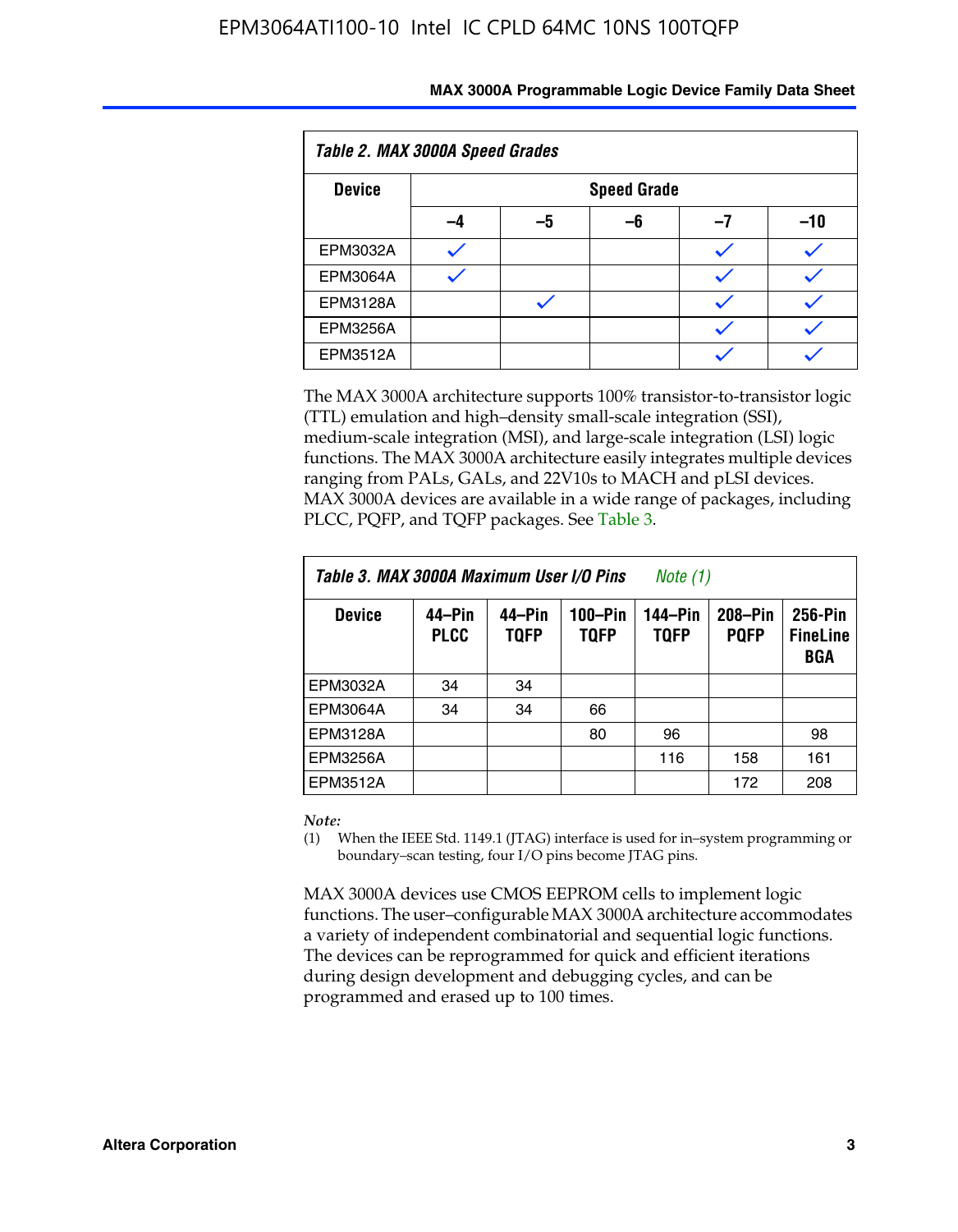#### **MAX 3000A Programmable Logic Device Family Data Sheet**

MAX 3000A devices contain 32 to 512 macrocells, combined into groups of 16 macrocells called logic array blocks (LABs). Each macrocell has a programmable–AND/fixed–OR array and a configurable register with independently programmable clock, clock enable, clear, and preset functions. To build complex logic functions, each macrocell can be supplemented with shareable expander and high–speed parallel expander product terms to provide up to 32 product terms per macrocell.

MAX 3000A devices provide programmable speed/power optimization. Speed–critical portions of a design can run at high speed/full power, while the remaining portions run at reduced speed/low power. This speed/power optimization feature enables the designer to configure one or more macrocells to operate at 50% or lower power while adding only a nominal timing delay. MAX 3000A devices also provide an option that reduces the slew rate of the output buffers, minimizing noise transients when non–speed–critical signals are switching. The output drivers of all MAX 3000A devices can be set for 2.5 V or 3.3 V, and all input pins are 2.5–V, 3.3–V, and 5.0-V tolerant, allowing MAX 3000A devices to be used in mixed–voltage systems.

MAX 3000A devices are supported by Altera development systems, which are integrated packages that offer schematic, text—including VHDL, Verilog HDL, and the Altera Hardware Description Language (AHDL)—and waveform design entry, compilation and logic synthesis, simulation and timing analysis, and device program[ming. The software](http://www.altera.com/literature/ds/dsmii.pdf)  [provides EDIF 2 0 0 and 3 0 0, LPM, VHDL, Verilog HDL, an](http://www.altera.com/literature/ds/dsmii.pdf)d other [interfaces for additional design entry and simulation support from ot](http://www.altera.com/literature/ds/quartus.pdf)her industry–standard PC– and UNIX–workstation–based EDA tools. The software runs on Windows–based PCs, as well as Sun SPARCstation, and HP 9000 Series 700/800 workstations.

For more information on development tools, see the *MAX+PLUS II Programmable Logic Development System & Software Data Sheet* and the *Quartus Programmable Logic Development System & Software Data Sheet*.

**Functional Description**

The MAX 3000A architecture includes the following elements:

- Macrocells
- Expander product terms (shareable and parallel)
- Programmable interconnect array (PIA)
- I/O control blocks

■ Logic array blocks (LABs)

The MAX 3000A architecture includes four dedicated inputs that can be used as general–purpose inputs or as high–speed, global control signals (clock, clear, and two output enable signals) for each macrocell and I/O pin. Figure 1 shows the architecture of MAX 3000A devices.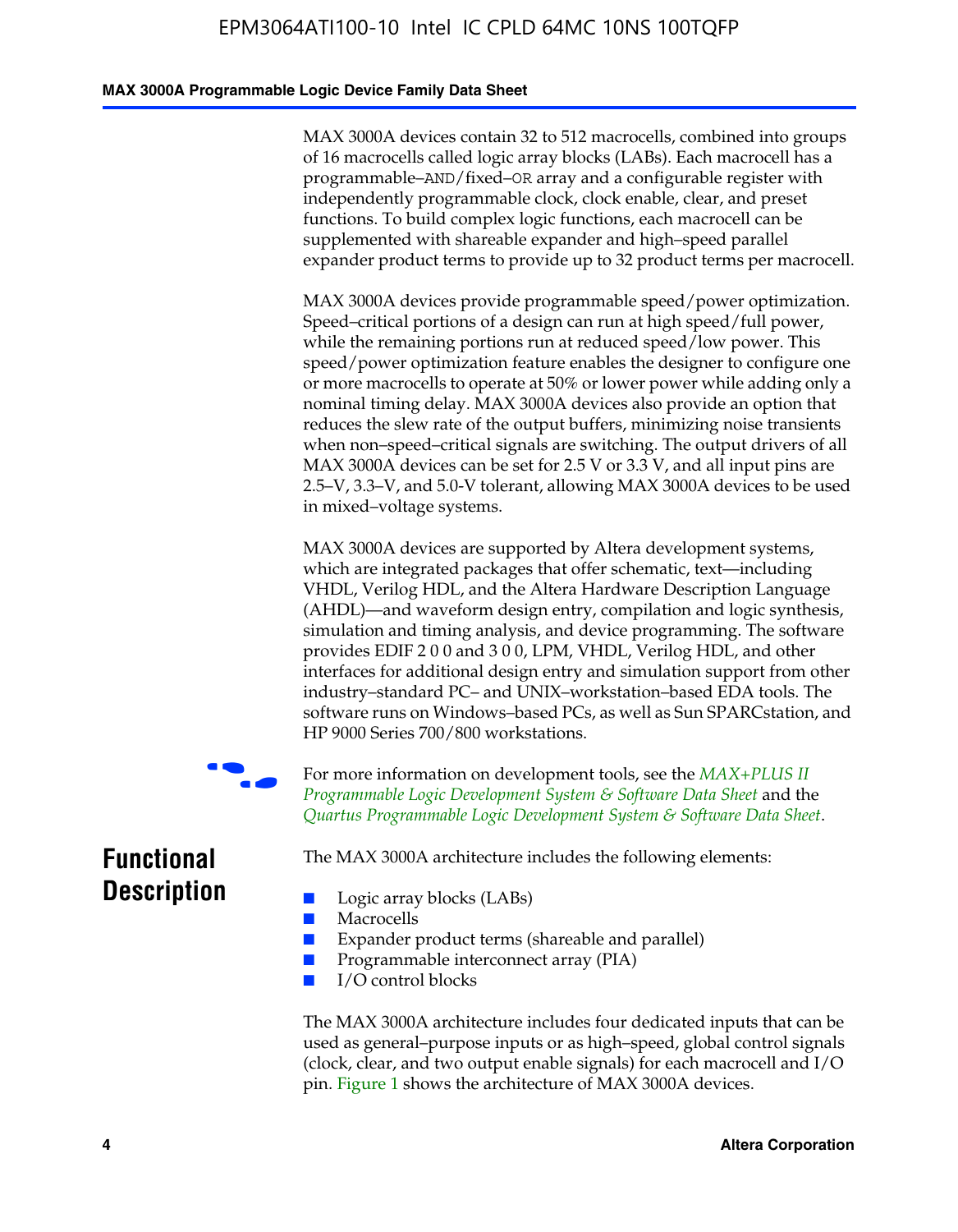**MAX 3000A Programmable Logic Device Family Data Sheet**



*Figure 1. MAX 3000A Device Block Diagram*

*Note:*

(1) EPM3032A, EPM3064A, EPM3128A, and EPM3256A devices have six output enables. EPM3512A devices have 10 output enables.

#### **Logic Array Blocks**

The MAX 3000A device architecture is based on the linking of high–performance LABs. LABs consist of 16–macrocell arrays, as shown in Figure 1. Multiple LABs are linked together via the PIA, a global bus that is fed by all dedicated input pins, I/O pins, and macrocells.

Each LAB is fed by the following signals:

- 36 signals from the PIA that are used for general logic inputs
- Global controls that are used for secondary register functions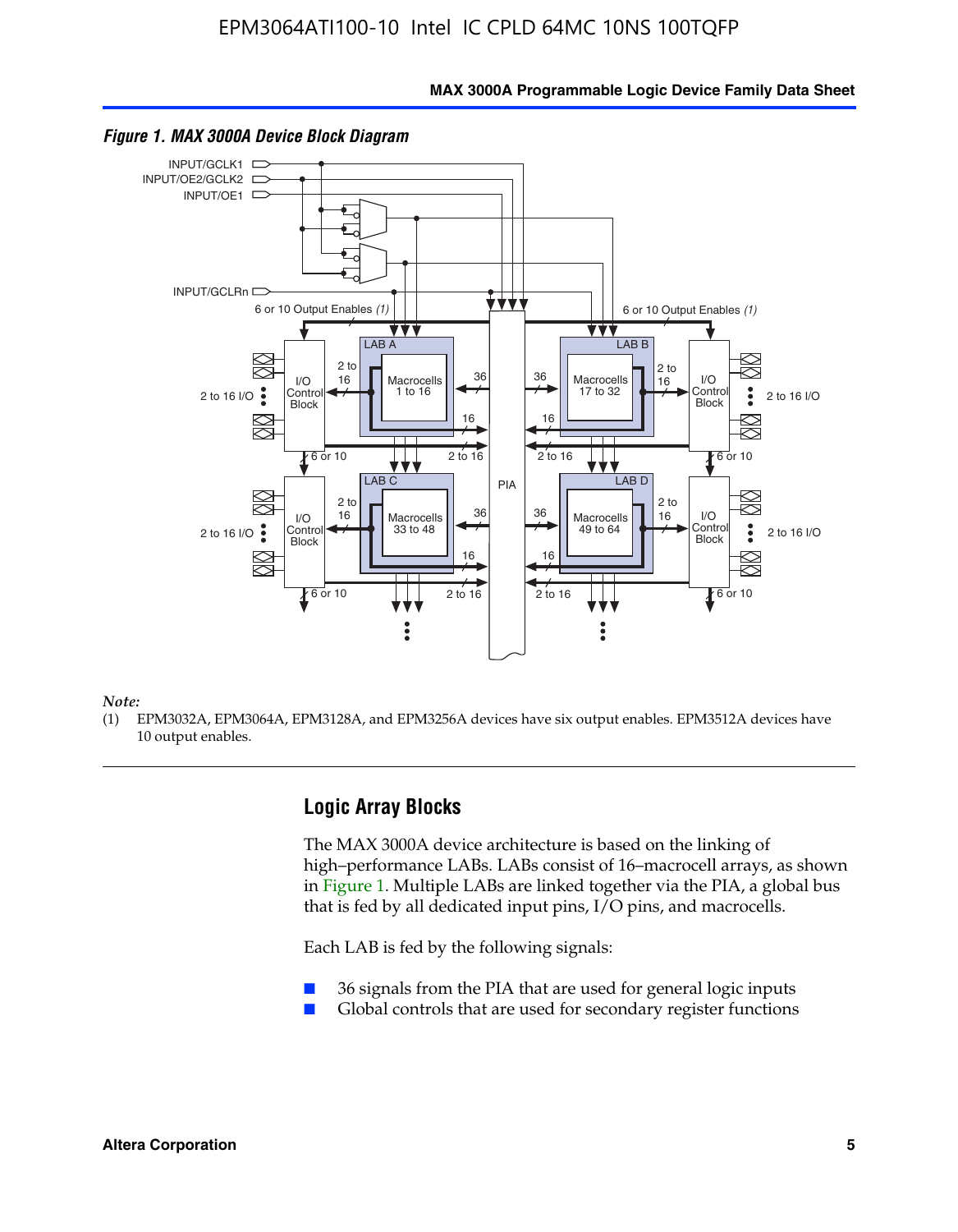#### **MAX 3000A Programmable Logic Device Family Data Sheet**

#### **Macrocells**

MAX 3000A macrocells can be individually configured for either sequential or combinatorial logic operation. Macrocells consist of three functional blocks: logic array, product–term select matrix, and programmable register. Figure 2 shows a MAX 3000A macrocell.





Combinatorial logic is implemented in the logic array, which provides five product terms per macrocell. The product–term select matrix allocates these product terms for use as either primary logic inputs (to the OR and XOR gates) to implement combinatorial functions, or as secondary inputs to the macrocell's register preset, clock, and clock enable control functions.

Two kinds of expander product terms ("expanders") are available to supplement macrocell logic resources:

- Shareable expanders, which are inverted product terms that are fed back into the logic array
- Parallel expanders, which are product terms borrowed from adjacent macrocells

The Altera development system automatically optimizes product–term allocation according to the logic requirements of the design.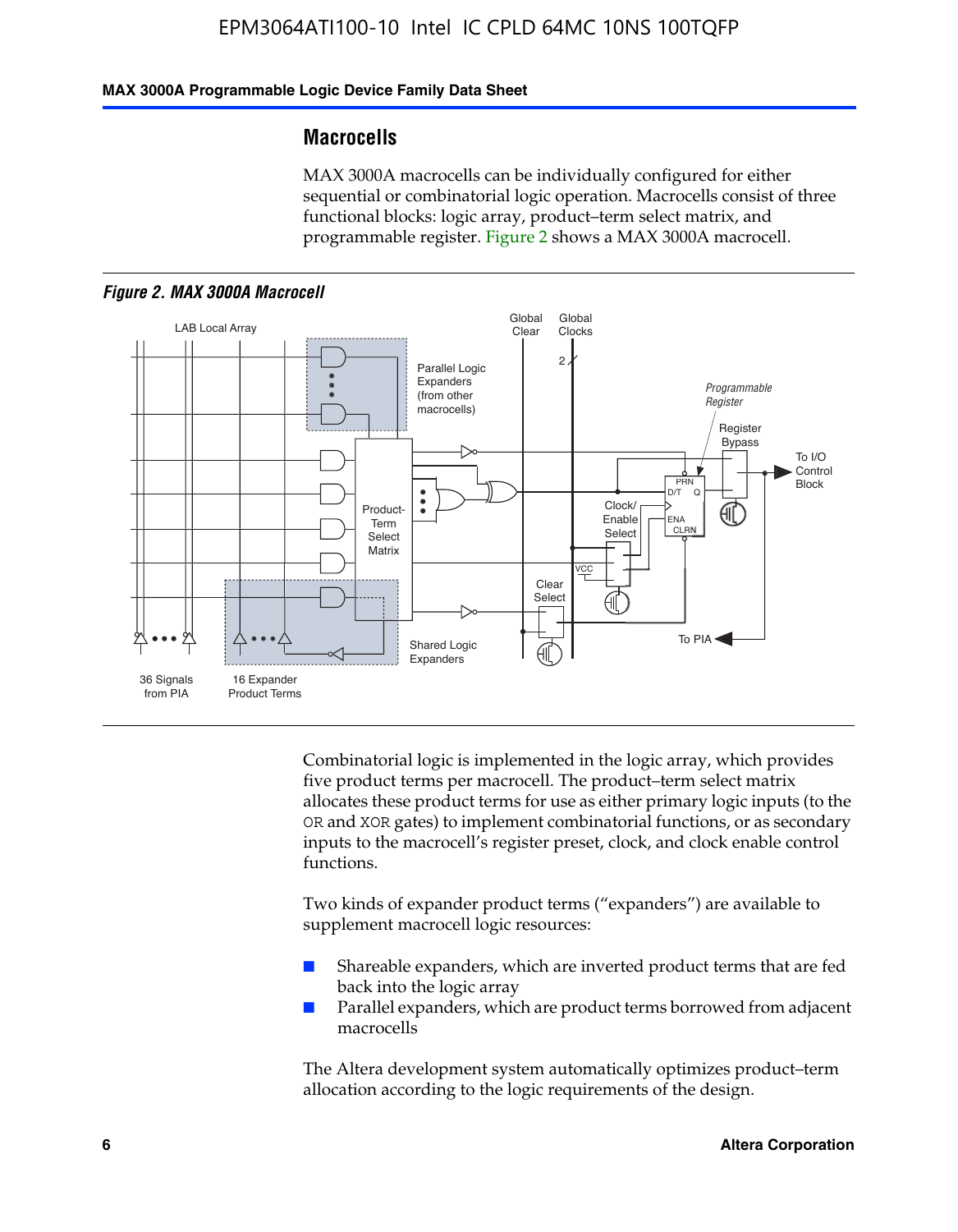#### **MAX 3000A Programmable Logic Device Family Data Sheet**

For registered functions, each macrocell flipflop can be individually programmed to implement D, T, JK, or SR operation with programmable clock control. The flipflop can be bypassed for combinatorial operation. During design entry, the designer specifies the desired flipflop type; the Altera development system software then selects the most efficient flipflop operation for each registered function to optimize resource utilization.

Each programmable register can be clocked in three different modes:

- Global clock signal mode, which achieves the fastest clock–to–output performance.
- Global clock signal enabled by an active–high clock enable. A clock enable is generated by a product term. This mode provides an enable on each flipflop while still achieving the fast clock–to–output performance of the global clock.
- Array clock implemented with a product term. In this mode, the flipflop can be clocked by signals from buried macrocells or I/O pins.

Two global clock signals are available in MAX 3000A devices. As shown in Figure 1, these global clock signals can be the true or the complement of either of the two global clock pins, GCLK1 or GCLK2.

Each register also supports asynchronous preset and clear functions. As shown in Figure 2, the product–term select matrix allocates product terms to control these operations. Although the product–term–driven preset and clear from the register are active high, active–low control can be obtained by inverting the signal within the logic array. In addition, each register clear function can be individually driven by the active–low dedicated global clear pin (GCLRn).

All registers are cleared upon power-up. By default, all registered outputs drive low when the device is powered up. You can set the registered outputs to drive high upon power-up through the Quartus<sup>®</sup> II software. Quartus II software uses the NOT Gate Push-Back method, which uses an additional macrocell to set the output high. To set this in the Quartus II software, go to the Assignment Editor and set the **Power-Up Level** assignment for the register to **High**.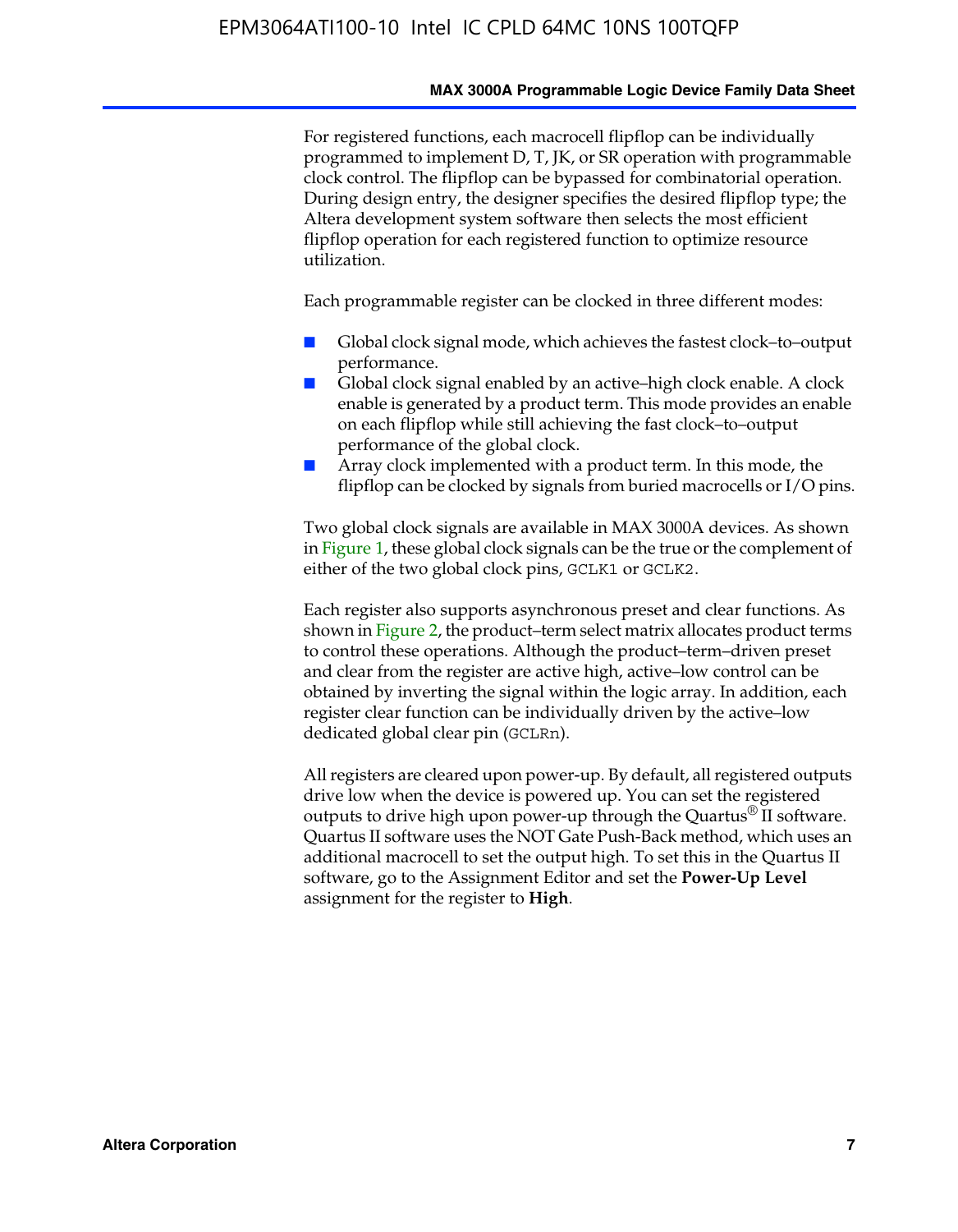#### **MAX 3000A Programmable Logic Device Family Data Sheet**

#### **Expander Product Terms**

Although most logic functions can be implemented with the five product terms available in each macrocell, highly complex logic functions require additional product terms. Another macrocell can be used to supply the required logic resources. However, the MAX 3000A architecture also offers both shareable and parallel expander product terms ("expanders") that provide additional product terms directly to any macrocell in the same LAB. These expanders help ensure that logic is synthesized with the fewest possible logic resources to obtain the fastest possible speed.

#### *Shareable Expanders*

Each LAB has 16 shareable expanders that can be viewed as a pool of uncommitted single product terms (one from each macrocell) with inverted outputs that feed back into the logic array. Each shareable expander can be used and shared by any or all macrocells in the LAB to build complex logic functions. Shareable expanders incur a small delay (*t<sub>SEXP</sub>*). Figure 3 shows how shareable expanders can feed multiple macrocells.

#### *Figure 3. MAX 3000A Shareable Expanders*



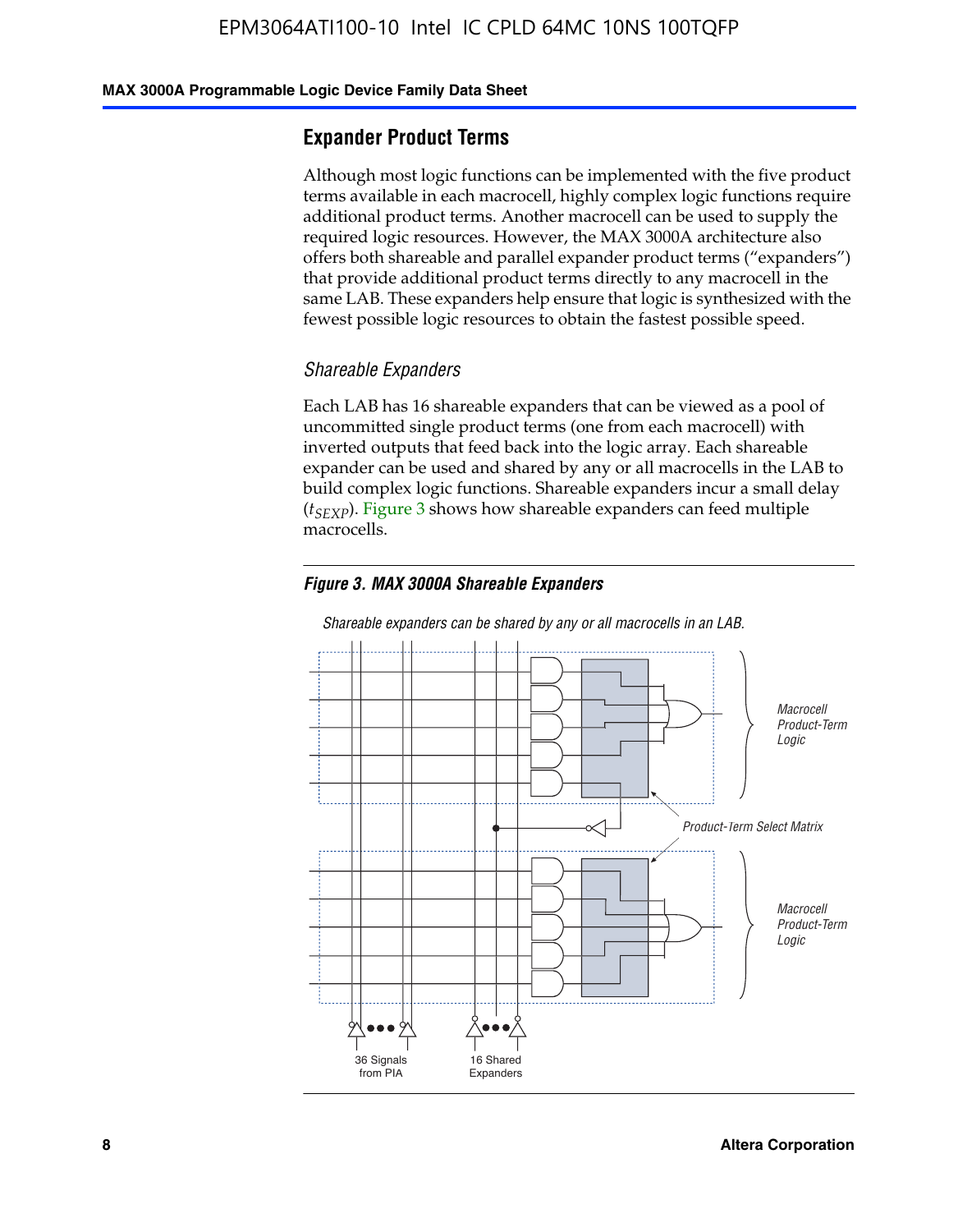#### *Parallel Expanders*

Parallel expanders are unused product terms that can be allocated to a neighboring macrocell to implement fast, complex logic functions. Parallel expanders allow up to 20 product terms to directly feed the macrocell OR logic, with five product terms provided by the macrocell and 15 parallel expanders provided by neighboring macrocells in the LAB.

The Altera development system compiler can automatically allocate up to three sets of up to five parallel expanders to the macrocells that require additional product terms. Each set of five parallel expanders incurs a small, incremental timing delay ( $t_{PEXP}$ ). For example, if a macrocell requires 14 product terms, the compiler uses the five dedicated product terms within the macrocell and allocates two sets of parallel expanders; the first set includes five product terms, and the second set includes four product terms, increasing the total delay by  $2 \times t_{PEXP}$ .

Two groups of eight macrocells within each LAB (e.g., macrocells 1 through 8 and 9 through 16) form two chains to lend or borrow parallel expanders. A macrocell borrows parallel expanders from lower– numbered macrocells. For example, macrocell 8 can borrow parallel expanders from macrocell 7, from macrocells 7 and 6, or from macrocells 7, 6, and 5. Within each group of eight, the lowest–numbered macrocell can only lend parallel expanders and the highest–numbered macrocell can only borrow them. Figure 4 shows how parallel expanders can be borrowed from a neighboring macrocell.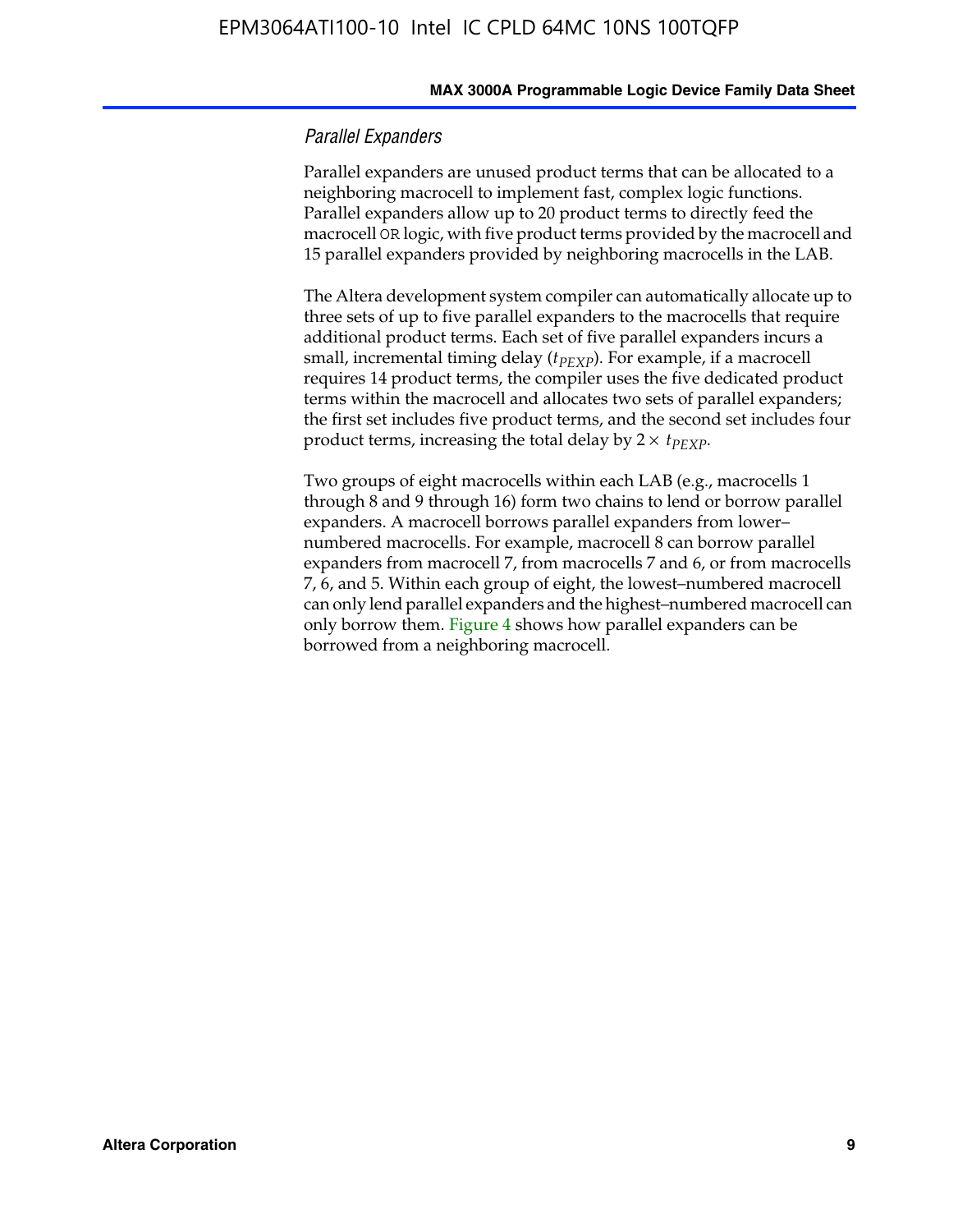**MAX 3000A Programmable Logic Device Family Data Sheet**

*Figure 4. MAX 3000A Parallel Expanders*





#### **Programmable Interconnect Array**

Logic is routed between LABs on the PIA. This global bus is a programmable path that connects any signal source to any destination on the device. All MAX 3000A dedicated inputs, I/O pins, and macrocell outputs feed the PIA, which makes the signals available throughout the entire device. Only the signals required by each LAB are actually routed from the PIA into the LAB. Figure 5 shows how the PIA signals are routed into the LAB. An EEPROM cell controls one input to a two-input AND gate, which selects a PIA signal to drive into the LAB.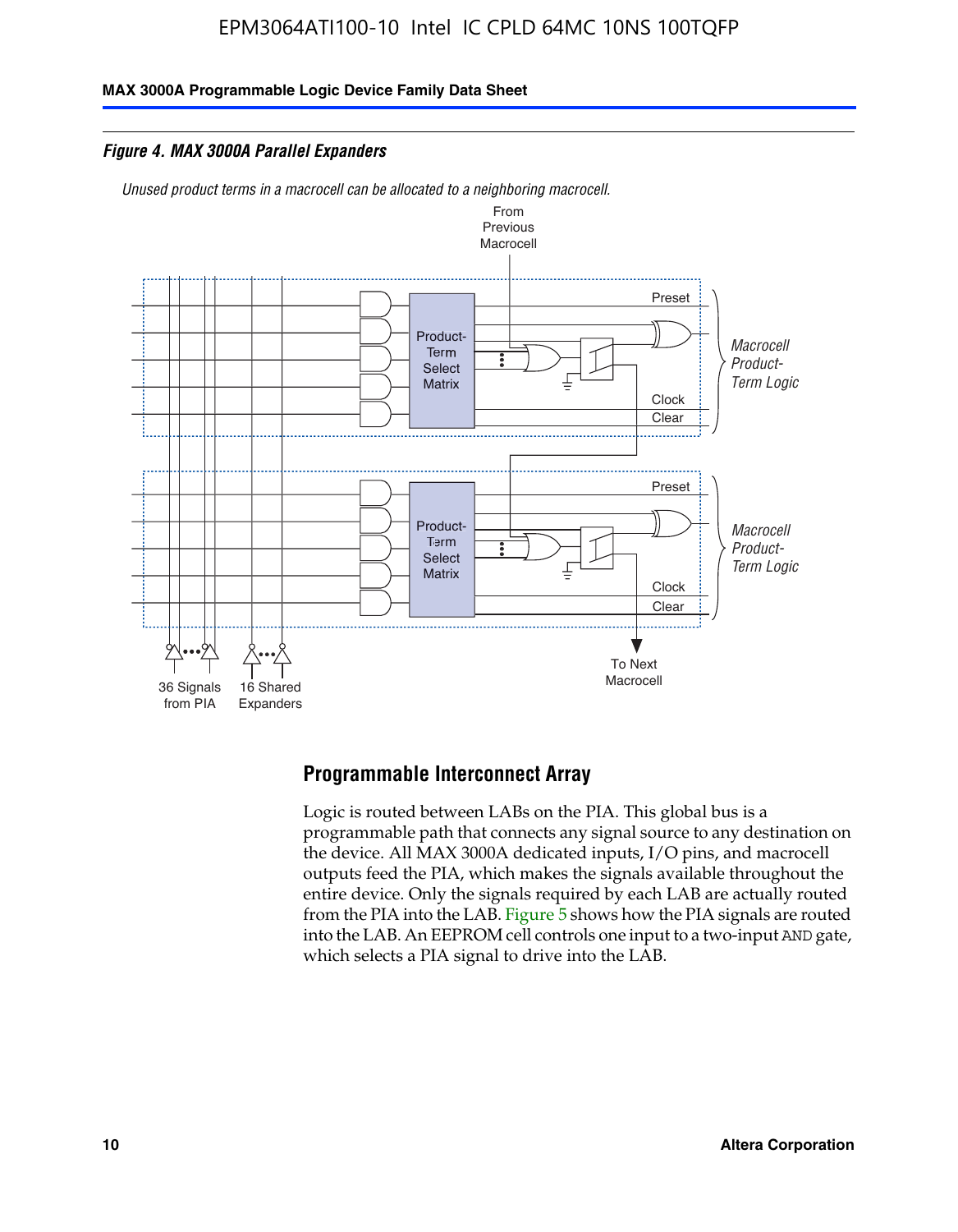

**MAX 3000A Programmable Logic Device Family Data Sheet**

While the routing delays of channel–based routing schemes in masked or FPGAs are cumulative, variable, and path–dependent, the MAX 3000A PIA has a predictable delay. The PIA makes a design's timing performance easy to predict.

#### **I/O Control Blocks**

The I/O control block allows each I/O pin to be individually configured for input, output, or bidirectional operation. All I/O pins have a tri–state buffer that is individually controlled by one of the global output enable signals or directly connected to ground or  $V_{CC}$ . Figure 6 shows the I/O control block for MAX 3000A devices. The I/O control block has 6 or 10 global output enable signals that are driven by the true or complement of two output enable signals, a subset of the I/O pins, or a subset of the I/O macrocells.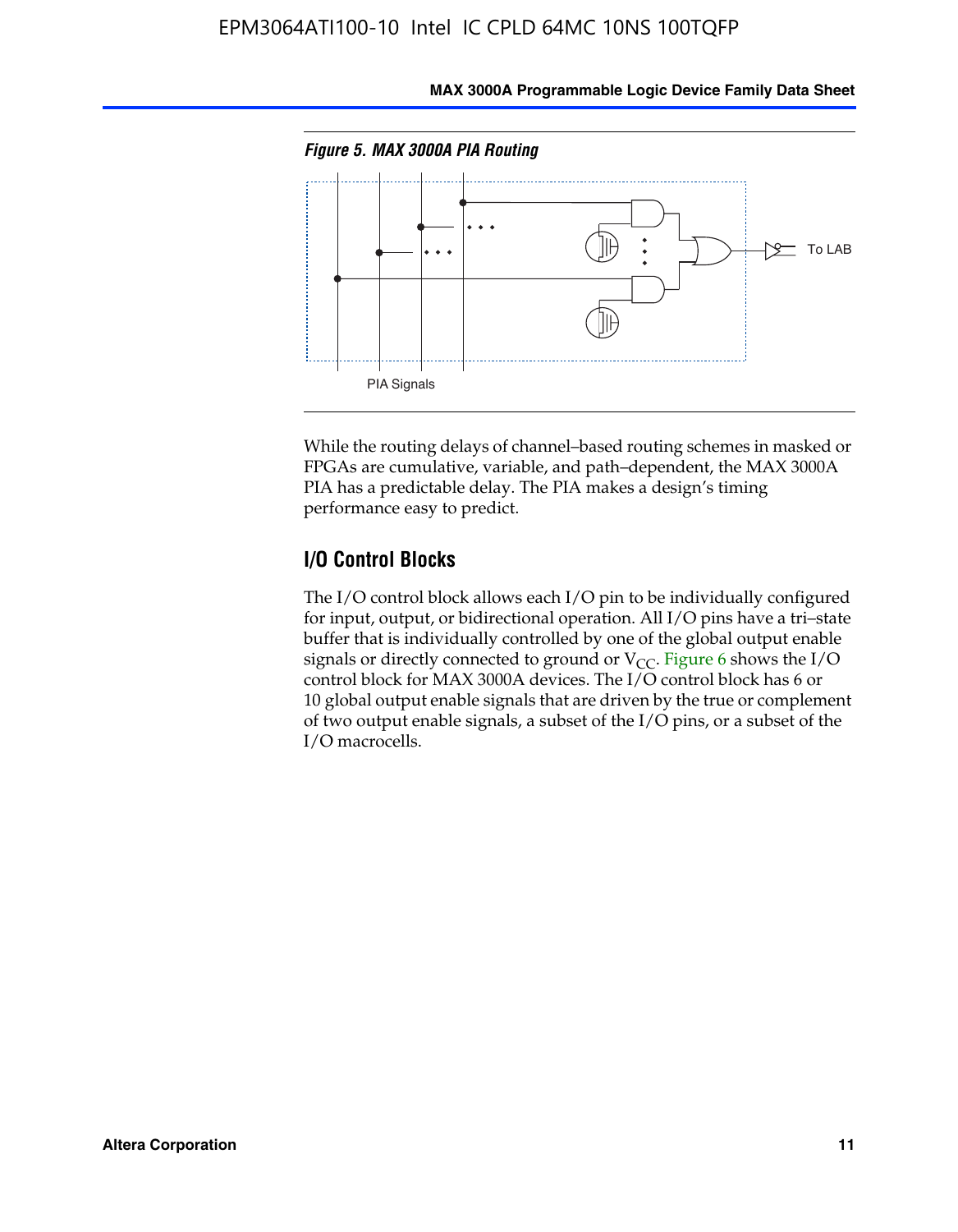*Figure 6. I/O Control Block of MAX 3000A Devices*



#### *Note:*

(1) EPM3032A, EPM3064A, EPM3128A, and EPM3256A devices have six output enables. EPM3512A devices have 10 output enables.

> When the tri–state buffer control is connected to ground, the output is tri-stated (high impedance), and the I/O pin can be used as a dedicated input. When the tri–state buffer control is connected to  $V_{CC}$ , the output is enabled.

The MAX 3000A architecture provides dual I/O feedback, in which macrocell and pin feedbacks are independent. When an I/O pin is configured as an input, the associated macrocell can be used for buried logic.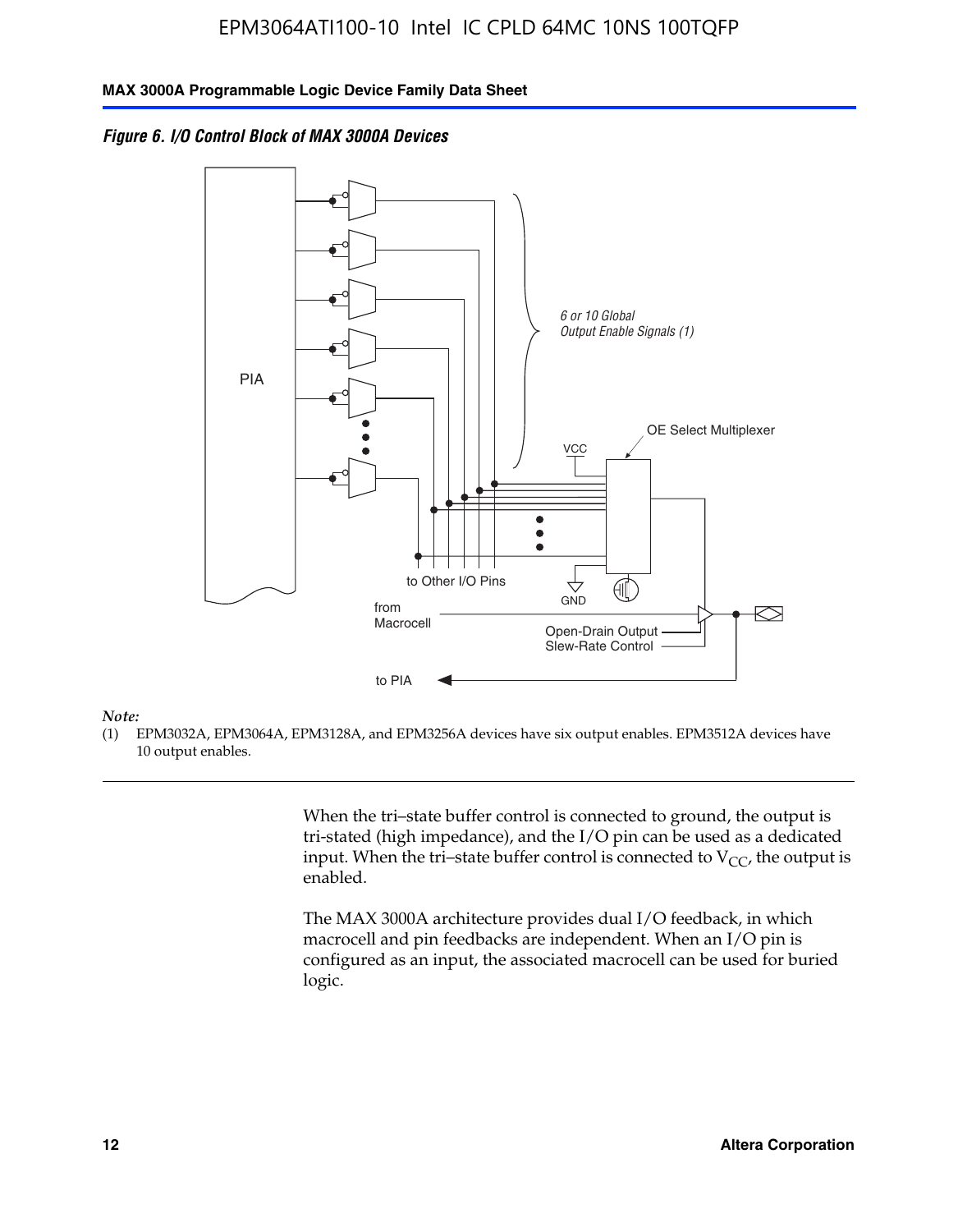|                                   | MAX 3000A Programmable Logic Device Family Data Sheet                                                                                                                                                                                                                                                                                                                                                                                                                                                                                                                                                                                                                                                                                                                                           |
|-----------------------------------|-------------------------------------------------------------------------------------------------------------------------------------------------------------------------------------------------------------------------------------------------------------------------------------------------------------------------------------------------------------------------------------------------------------------------------------------------------------------------------------------------------------------------------------------------------------------------------------------------------------------------------------------------------------------------------------------------------------------------------------------------------------------------------------------------|
| In-System<br>Programma-<br>bility | MAX 3000A devices can be programmed in-system via an industry-<br>standard four-pin IEEE Std. 1149.1-1990 (JTAG) interface. In-system<br>programmability (ISP) offers quick, efficient iterations during design<br>development and debugging cycles. The MAX 3000A architecture<br>internally generates the high programming voltages required to program<br>its EEPROM cells, allowing in-system programming with only a single<br>3.3–V power supply. During in–system programming, the I/O pins are<br>tri-stated and weakly pulled-up to eliminate board conflicts. The pull-up<br>value is nominally 50 k $\Omega$                                                                                                                                                                         |
|                                   | MAX 3000A devices have an enhanced ISP algorithm for faster<br>programming. These devices also offer an ISP_Done bit that ensures safe<br>operation when in-system programming is interrupted. This ISP_Done<br>bit, which is the last bit programmed, prevents all I/O pins from driving<br>until the bit is programmed.                                                                                                                                                                                                                                                                                                                                                                                                                                                                       |
|                                   | ISP simplifies the manufacturing flow by allowing devices to be mounted<br>on a printed circuit board (PCB) with standard pick-and-place equipment<br>before they are programmed. MAX 3000A devices can be programmed by<br>downloading the information via in-circuit testers, embedded processors,<br>the MasterBlaster communications cable, the ByteBlasterMV parallel port<br>download cable, and the BitBlaster serial download cable. Programming<br>the devices after they are placed on the board eliminates lead damage on<br>high-pin-count packages (e.g., QFP packages) due to device handling.<br>MAX 3000A devices can be reprogrammed after a system has already<br>shipped to the field. For example, product upgrades can be performed in<br>the field via software or modem. |
|                                   | The Jam STAPL programming and test language can be used to program<br>MAX 3000A devices with in-circuit testers, PCs, or embedded processors.                                                                                                                                                                                                                                                                                                                                                                                                                                                                                                                                                                                                                                                   |
|                                   | For more information on using the Jam STAPL programming and test<br>language, see Application Note 88 (Using the Jam Language for ISP & ICR via<br>an Embedded Processor), Application Note 122 (Using Jam STAPL for ISP &<br>ICR via an Embedded Processor) and AN 111 (Embedded Programming Using<br>the 8051 and Jam Byte-Code).                                                                                                                                                                                                                                                                                                                                                                                                                                                             |
|                                   | The ISP circuitry in MAX 3000A devices is compliant with the IEEE Std.<br>1532 specification. The IEEE Std. 1532 is a standard developed to allow<br>concurrent ISP between multiple PLD vendors.                                                                                                                                                                                                                                                                                                                                                                                                                                                                                                                                                                                               |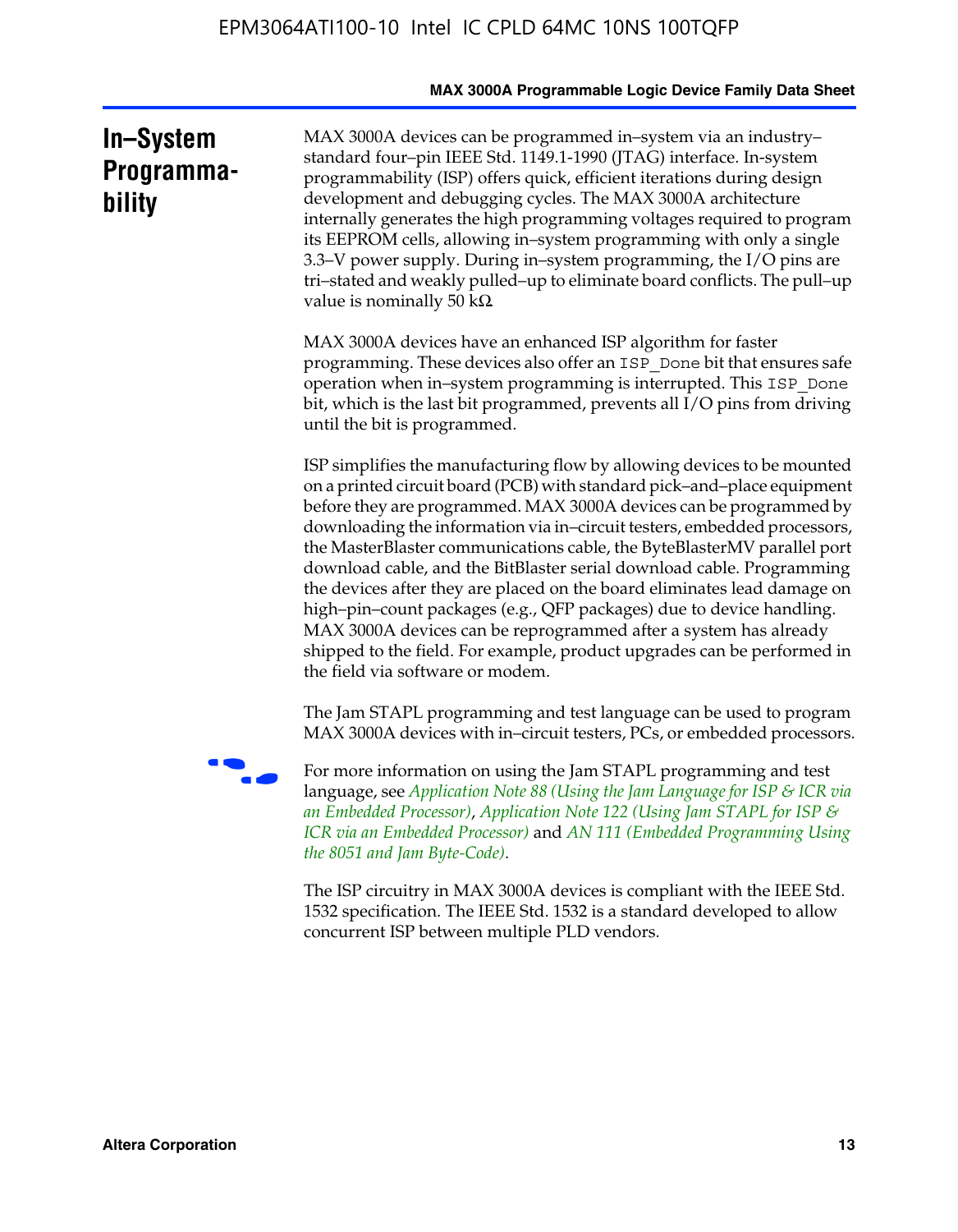#### **Programming Sequence**

During in-system programming, instructions, addresses, and data are shifted into the MAX 3000A device through the TDI input pin. Data is shifted out through the TDO output pin and compared against the expected data.

Programming a pattern into the device requires the following six ISP stages. A stand-alone verification of a programmed pattern involves only stages 1, 2, 5, and 6.

- 1. *Enter ISP*. The enter ISP stage ensures that the I/O pins transition smoothly from user mode to ISP mode. The enter ISP stage requires 1 ms.
- 2. *Check ID*. Before any program or verify process, the silicon ID is checked. The time required to read this silicon ID is relatively small compared to the overall programming time.
- 3. *Bulk Erase*. Erasing the device in-system involves shifting in the instructions to erase the device and applying one erase pulse of 100 ms.
- 4. *Program*. Programming the device in-system involves shifting in the address and data and then applying the programming pulse to program the EEPROM cells. This process is repeated for each EEPROM address.
- 5. *Verify*. Verifying an Altera device in-system involves shifting in addresses, applying the read pulse to verify the EEPROM cells, and shifting out the data for comparison. This process is repeated for each EEPROM address.
- 6. *Exit ISP*. An exit ISP stage ensures that the I/O pins transition smoothly from ISP mode to user mode. The exit ISP stage requires 1 ms.

#### **Programming Times**

The time required to implement each of the six programming stages can be broken into the following two elements:

- A pulse time to erase, program, or read the EEPROM cells.
- A shifting time based on the test clock (TCK) frequency and the number of TCK cycles to shift instructions, address, and data into the device.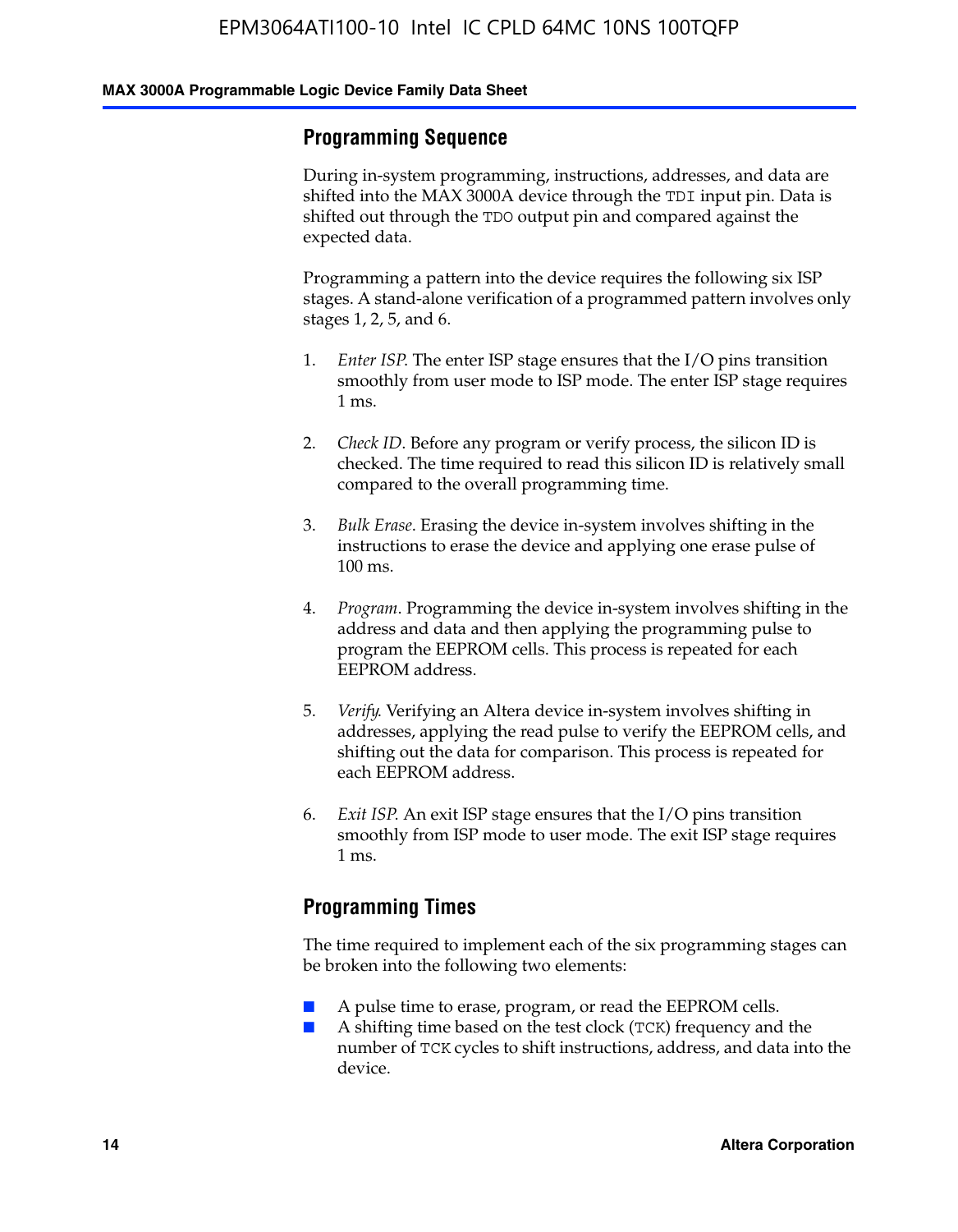By combining the pulse and shift times for each of the programming stages, the program or verify time can be derived as a function of the TCK frequency, the number of devices, and specific target device(s). Because different ISP-capable devices have a different number of EEPROM cells, both the total fixed and total variable times are unique for a single device.

#### *Programming a Single MAX 3000A Device*

The time required to program a single MAX 3000A device in-system can be calculated from the following formula:

| $t_{PROG} = t_{PPULSE} + \frac{Cycle_{PTCK}}{f_{TCK}}$ |                                                                                                    |
|--------------------------------------------------------|----------------------------------------------------------------------------------------------------|
| where: $t_{PROG}$<br>$t_{PPULSE}$                      | $=$ Programming time<br>= Sum of the fixed times to erase, program, and<br>verify the EEPROM cells |
| $Cycle_{PTCK}$<br>fтск                                 | = Number of TCK cycles to program a device<br>$=$ TCK frequency                                    |

The ISP times for a stand-alone verification of a single MAX 3000A device can be calculated from the following formula:

| $t_{VER} = t_{VPULSE} + \frac{t_{TCK}}{f_{TCK}}$ | $Cycle_{VTCK}$                                                                                                                    |
|--------------------------------------------------|-----------------------------------------------------------------------------------------------------------------------------------|
| where: $t_{VFR}$<br>$t_{VPULSE}$                 | $=$ Verify time<br>$=$ Sum of the fixed times to verify the EEPROM cells<br>$CycleVTCK$ = Number of TCK cycles to verify a device |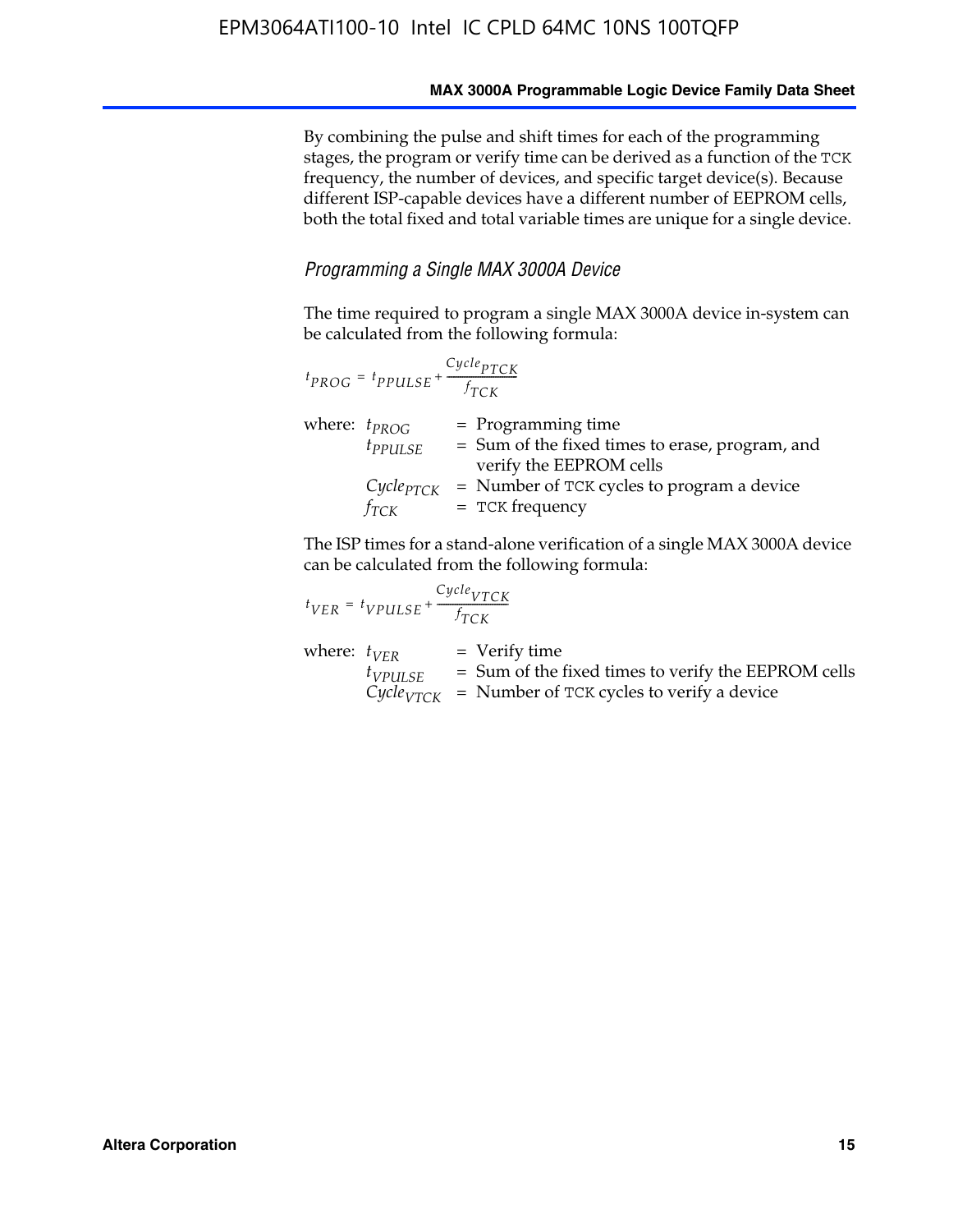#### **MAX 3000A Programmable Logic Device Family Data Sheet**

The programming times described in Tables 4 through 6 are associated with the worst-case method using the enhanced ISP algorithm.

| Table 4. MAX 3000A t <sub>PULSE</sub> & Cycle <sub>TCK</sub> Values |                               |                       |                 |                                 |  |  |
|---------------------------------------------------------------------|-------------------------------|-----------------------|-----------------|---------------------------------|--|--|
| <b>Device</b>                                                       |                               | <b>Programming</b>    |                 | <b>Stand-Alone Verification</b> |  |  |
|                                                                     | <i>t<sub>PPULSE</sub></i> (s) | Cycle <sub>PTCK</sub> | $t_{VPULSE}(s)$ | Cycle <sub>vTCK</sub>           |  |  |
| EPM3032A                                                            | 2.00                          | 55,000                | 0.002           | 18,000                          |  |  |
| EPM3064A                                                            | 2.00                          | 105,000               | 0.002           | 35,000                          |  |  |
| EPM3128A                                                            | 2.00                          | 205,000               | 0.002           | 68,000                          |  |  |
| <b>EPM3256A</b>                                                     | 2.00                          | 447.000               | 0.002           | 149,000                         |  |  |
| EPM3512A                                                            | 2.00                          | 890,000               | 0.002           | 297,000                         |  |  |

Tables 5 and 6 show the in-system programming and stand alone verification times for several common test clock frequencies.

| Table 5. MAX 3000A In-System Programming Times for Different Test Clock Frequencies |               |       |       |       |                |                |              |               |   |
|-------------------------------------------------------------------------------------|---------------|-------|-------|-------|----------------|----------------|--------------|---------------|---|
| <b>Device</b>                                                                       | $f_{TCK}$     |       |       |       |                |                | <b>Units</b> |               |   |
|                                                                                     | <b>10 MHz</b> | 5 MHz | 2 MHz | 1 MHz | <b>500 kHz</b> | <b>200 kHz</b> | 100 kHz      | <b>50 kHz</b> |   |
| EPM3032A                                                                            | 2.01          | 2.01  | 2.03  | 2.06  | 2.11           | 2.28           | 2.55         | 3.10          | s |
| <b>EPM3064A</b>                                                                     | 2.01          | 2.02  | 2.05  | 2.11  | 2.21           | 2.53           | 3.05         | 4.10          | s |
| <b>EPM3128A</b>                                                                     | 2.02          | 2.04  | 2.10  | 2.21  | 2.41           | 3.03           | 4.05         | 6.10          | s |
| <b>EPM3256A</b>                                                                     | 2.05          | 2.09  | 2.23  | 2.45  | 2.90           | 4.24           | 6.47         | 10.94         | s |
| EPM3512A                                                                            | 2.09          | 2.18  | 2.45  | 2.89  | 3.78           | 6.45           | 10.90        | 19.80         | s |

| Table 6. MAX 3000A Stand-Alone Verification Times for Different Test Clock Frequencies |               |       |       |       |                |                |                |               |   |
|----------------------------------------------------------------------------------------|---------------|-------|-------|-------|----------------|----------------|----------------|---------------|---|
| <b>Device</b>                                                                          | $f_{TCK}$     |       |       |       |                |                |                | <b>Units</b>  |   |
|                                                                                        | <b>10 MHz</b> | 5 MHz | 2 MHz | 1 MHz | <b>500 kHz</b> | <b>200 kHz</b> | <b>100 kHz</b> | <b>50 kHz</b> |   |
| EPM3032A                                                                               | 0.00          | 0.01  | 0.01  | 0.02  | 0.04           | 0.09           | 0.18           | 0.36          | s |
| <b>EPM3064A</b>                                                                        | 0.01          | 0.01  | 0.02  | 0.04  | 0.07           | 0.18           | 0.35           | 0.70          | s |
| EPM3128A                                                                               | 0.01          | 0.02  | 0.04  | 0.07  | 0.14           | 0.34           | 0.68           | 1.36          | s |
| <b>EPM3256A</b>                                                                        | 0.02          | 0.03  | 0.08  | 0.15  | 0.30           | 0.75           | 1.49           | 2.98          | s |
| EPM3512A                                                                               | 0.03          | 0.06  | 0.15  | 0.30  | 0.60           | 1.49           | 2.97           | 5.94          | s |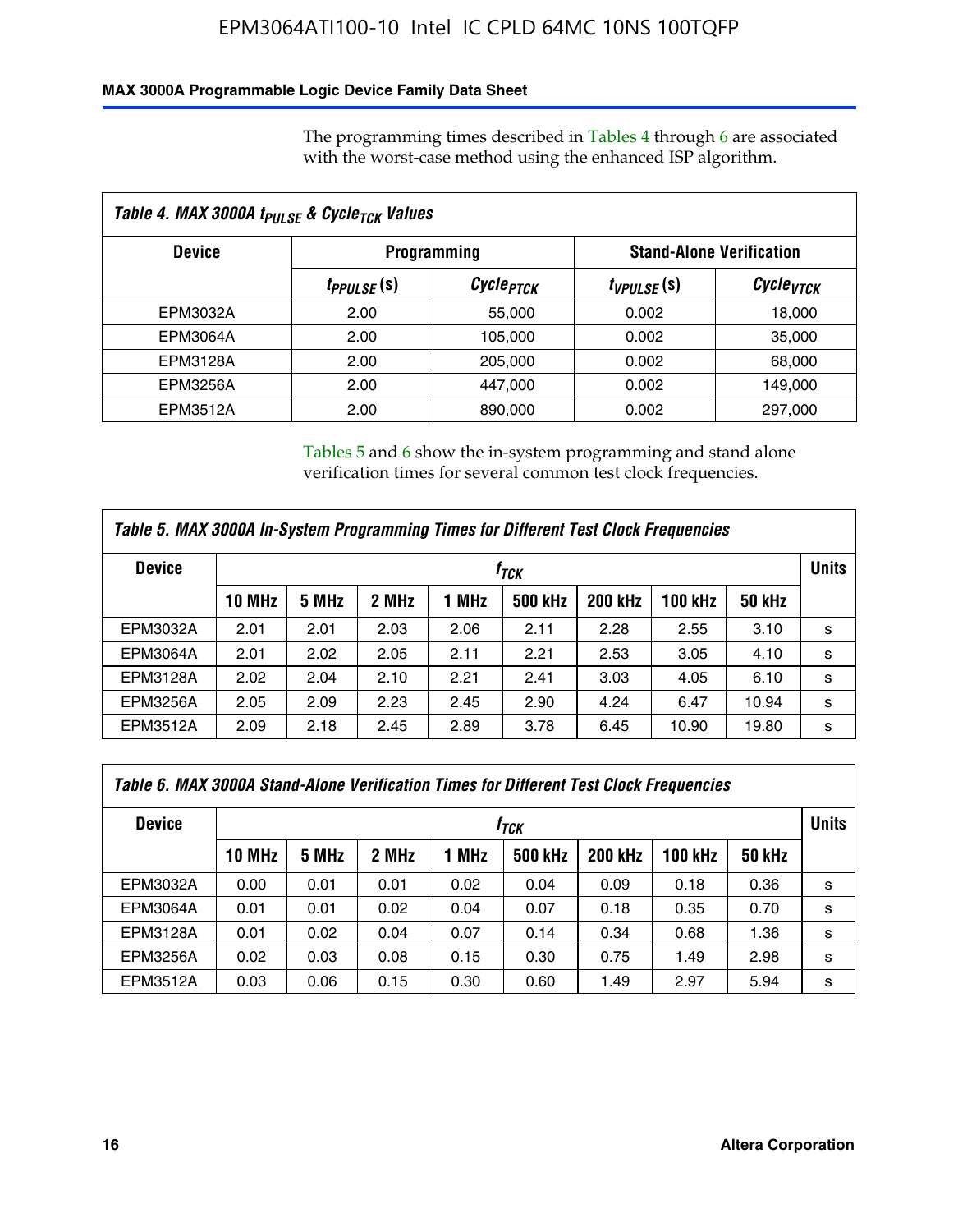|                                                                             | <b>MAX SUUDA FIUGIAIIIIIADIE LUGIC DEVICE FAIIIII) DATA SIIEEI</b>                                                                                                                                                                                                                                                                                                                                                               |
|-----------------------------------------------------------------------------|----------------------------------------------------------------------------------------------------------------------------------------------------------------------------------------------------------------------------------------------------------------------------------------------------------------------------------------------------------------------------------------------------------------------------------|
| <b>Programming</b><br>with External<br><b>Hardware</b>                      | MAX 3000A devices can be programmed on Windows-based PCs with an<br>Altera Logic Programmer card, MPU, and the appropriate device adapter.<br>The MPU performs continuity checking to ensure adequate electrical<br>contact between the adapter and the device.                                                                                                                                                                  |
|                                                                             | For more information, see the Altera Programming Hardware Data Sheet.                                                                                                                                                                                                                                                                                                                                                            |
|                                                                             | The Altera software can use text- or waveform-format test vectors created<br>with the Altera Text Editor or Waveform Editor to test the programmed<br>device. For added design verification, designers can perform functional<br>testing to compare the functional device behavior with the results of<br>simulation.                                                                                                            |
|                                                                             | Data I/O, BP Microsystems, and other programming hardware<br>manufacturers also provide programming support for Altera devices.                                                                                                                                                                                                                                                                                                  |
|                                                                             | For more information, see <i>Programming Hardware Manufacturers</i> .                                                                                                                                                                                                                                                                                                                                                            |
| <b>IEEE Std.</b><br>1149.1 (JTAG)<br><b>Boundary-Scan</b><br><b>Support</b> | MAX 3000A devices include the JTAG BST circuitry defined by IEEE<br>Std. 1149.1-1990. Table 7 describes the JTAG instructions supported by<br>MAX 3000A devices. The pin-out tables found on the Altera web site<br>(http://www.altera.com) or the Altera Digital Library show the location of<br>the JTAG control pins for each device. If the JTAG interface is not<br>required, the JTAG pins are available as user I/O pins. |

| <b>Table 7. MAX 3000A JTAG Instructions</b> |                                                                                                                                                                                                                                                       |  |  |  |  |  |  |
|---------------------------------------------|-------------------------------------------------------------------------------------------------------------------------------------------------------------------------------------------------------------------------------------------------------|--|--|--|--|--|--|
| <b>JTAG Instruction</b>                     | <b>Description</b>                                                                                                                                                                                                                                    |  |  |  |  |  |  |
| SAMPLE/PRELOAD                              | Allows a snapshot of signals at the device pins to be captured and examined during<br>normal device operation, and permits an initial data pattern output at the device pins                                                                          |  |  |  |  |  |  |
| <b>EXTEST</b>                               | Allows the external circuitry and board–level interconnections to be tested by forcing a<br>test pattern at the output pins and capturing test results at the input pins                                                                              |  |  |  |  |  |  |
| <b>BYPASS</b>                               | Places the 1-bit bypass register between the TDI and TDO pins, which allows the BST<br>data to pass synchronously through a selected device to adjacent devices during normal<br>device operation                                                     |  |  |  |  |  |  |
| <b>IDCODE</b>                               | Selects the IDCODE register and places it between the TDI and TDO pins, allowing the<br><b>IDCODE</b> to be serially shifted out of TDO                                                                                                               |  |  |  |  |  |  |
| <b>USERCODE</b>                             | Selects the 32-bit USERCODE register and places it between the TDI and TDO pins,<br>allowing the USERCODE value to be shifted out of TDO                                                                                                              |  |  |  |  |  |  |
| <b>ISP</b> Instructions                     | These instructions are used when programming MAX 3000A devices via the JTAG ports<br>with the MasterBlaster, ByteBlasterMV, or BitBlaster cable, or when using a Jam STAPL<br>file, JBC file, or SVF file via an embedded processor or test equipment |  |  |  |  |  |  |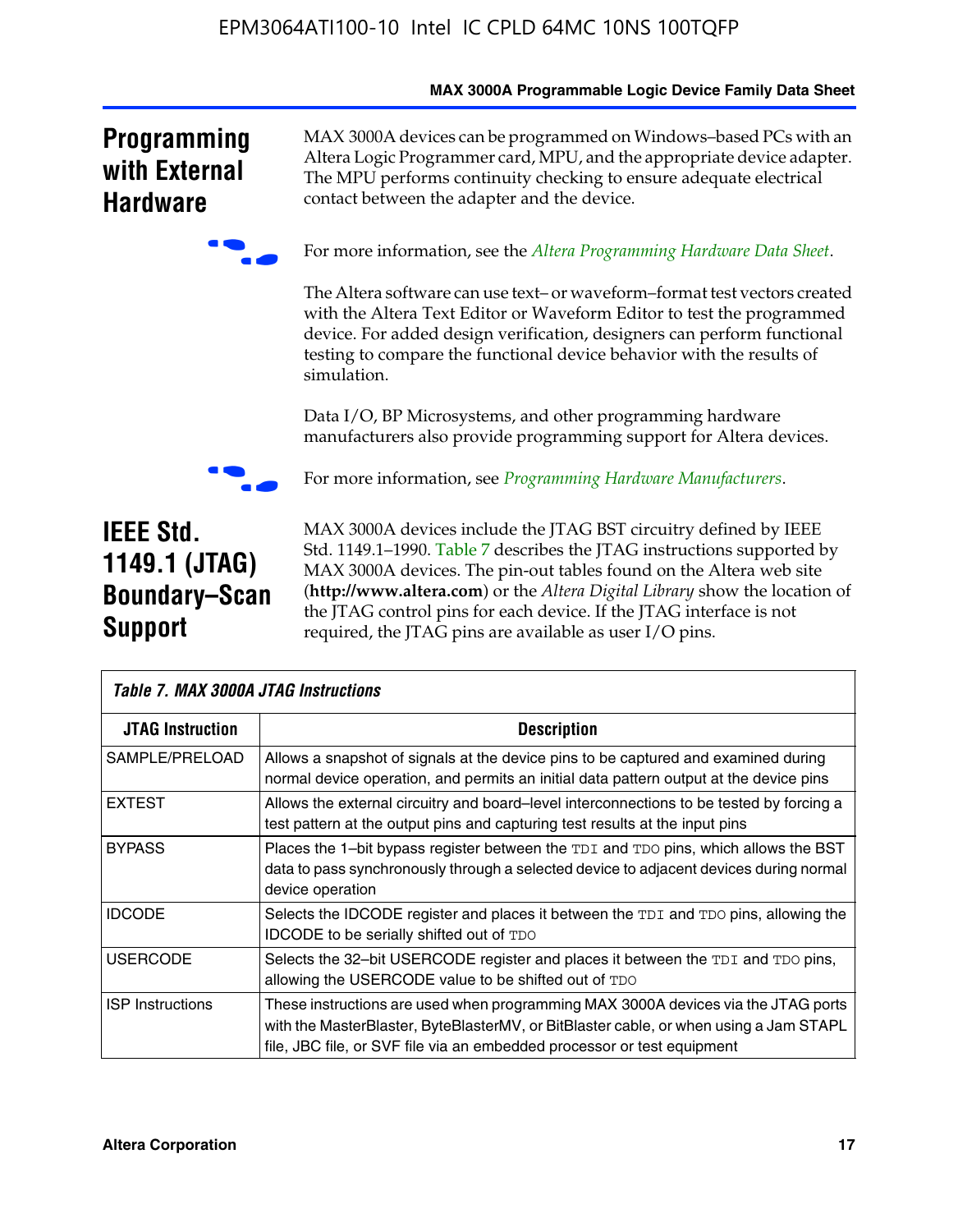#### **MAX 3000A Programmable Logic Device Family Data Sheet**

The instruction register length of MAX 3000A devices is 10 bits. The IDCODE and USERCODE register length is 32 bits. Tables 8 and 9 show the boundary–scan register length and device IDCODE information for MAX 3000A devices.

| Table 8. MAX 3000A Boundary–Scan Register Length |                                      |  |  |  |  |  |
|--------------------------------------------------|--------------------------------------|--|--|--|--|--|
| <b>Device</b>                                    | <b>Boundary-Scan Register Length</b> |  |  |  |  |  |
| EPM3032A                                         | 96                                   |  |  |  |  |  |
| EPM3064A                                         | 192                                  |  |  |  |  |  |
| EPM3128A                                         | 288                                  |  |  |  |  |  |
| EPM3256A                                         | 480                                  |  |  |  |  |  |
| EPM3512A                                         | 624                                  |  |  |  |  |  |

| Table 9. 32–Bit MAX 3000A Device IDCODE Value<br>Note (1) |                            |                                                                                          |             |   |  |  |  |  |  |  |
|-----------------------------------------------------------|----------------------------|------------------------------------------------------------------------------------------|-------------|---|--|--|--|--|--|--|
| <b>Device</b>                                             |                            | <b>IDCODE (32 bits)</b>                                                                  |             |   |  |  |  |  |  |  |
|                                                           | <b>Version</b><br>(4 Bits) | 1 (1 Bit)<br>Part Number (16 Bits)<br><b>Manufacturer's</b><br><b>Identity (11 Bits)</b> |             |   |  |  |  |  |  |  |
| EPM3032A                                                  | 0001                       | 0111 0000 0011 0010                                                                      | 00001101110 | 1 |  |  |  |  |  |  |
| <b>EPM3064A</b>                                           | 0001                       | 0111 0000 0110 0100                                                                      | 00001101110 | 1 |  |  |  |  |  |  |
| EPM3128A                                                  | 0001                       | 0111 0001 0010 1000                                                                      | 00001101110 | 1 |  |  |  |  |  |  |
| EPM3256A                                                  | 0001                       | 0010 0101 0110<br>0111                                                                   | 00001101110 | 1 |  |  |  |  |  |  |
| EPM3512A                                                  | 0001                       | 0001<br>0101<br>0010<br>0111                                                             | 00001101110 | 1 |  |  |  |  |  |  |

#### *Notes:*

(1) The most significant bit (MSB) is on the left.

(2) The least significant bit (LSB) for all JTAG IDCODEs is 1.



**F See Application Note 39 (IEEE 1149.1 (JTAG) Boundary–Scan Testing in Altera** *Devices)* for more information on JTAG BST.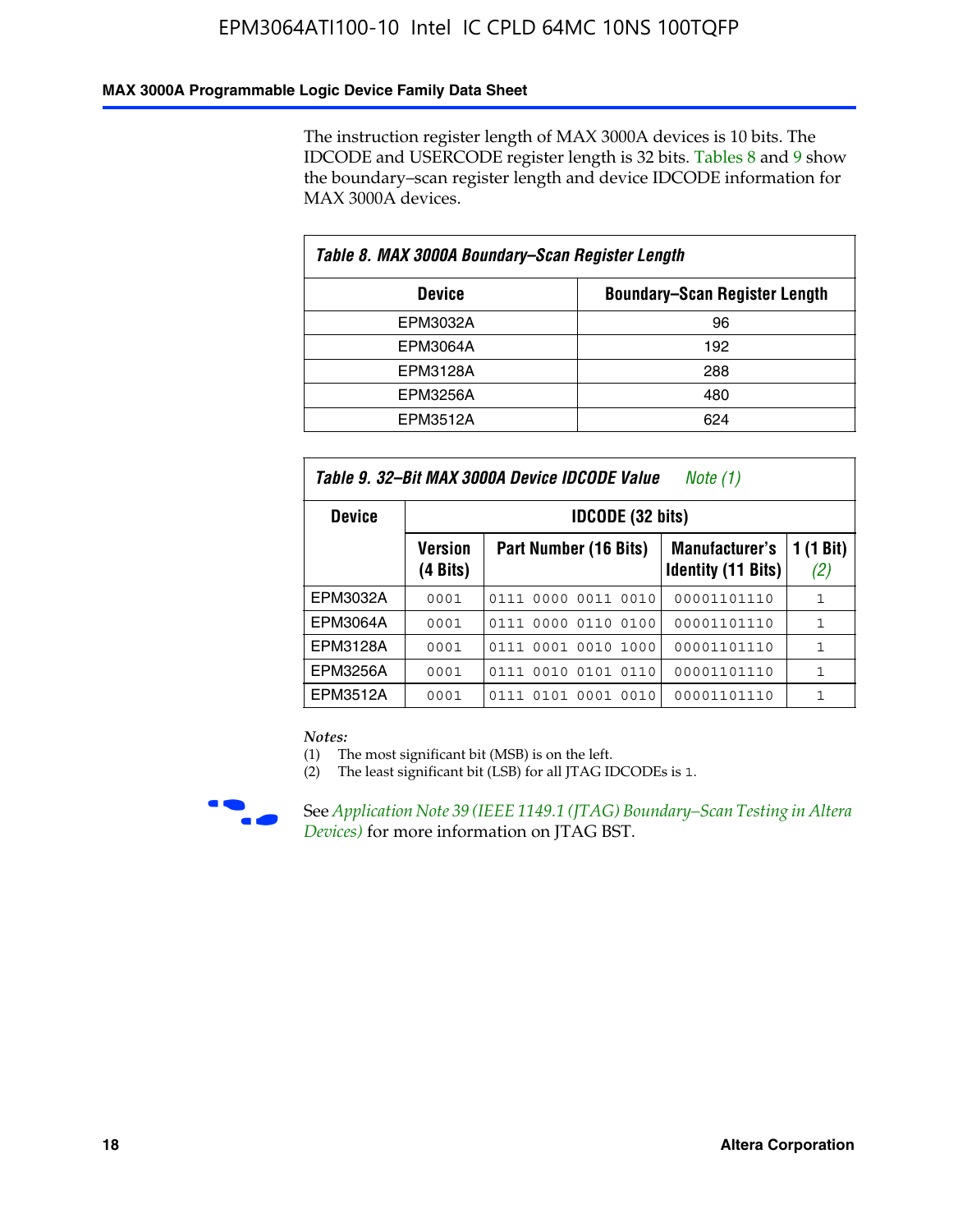

**MAX 3000A Programmable Logic Device Family Data Sheet**

Figure 7 shows the timing information for the JTAG signals.

Table 10 shows the JTAG timing parameters and values for MAX 3000A devices.

|                   | Table 10. JTAG Timing Parameters & Values for MAX 3000A Devices |     |     |      |
|-------------------|-----------------------------------------------------------------|-----|-----|------|
| <b>Symbol</b>     | <b>Parameter</b>                                                | Min | Max | Unit |
| t <sub>JCP</sub>  | TCK clock period                                                | 100 |     | ns   |
| t <sub>JCH</sub>  | TCK clock high time                                             | 50  |     | ns   |
| t <sub>JCL</sub>  | <b>TCK clock low time</b>                                       | 50  |     | ns   |
| t <sub>JPSU</sub> | JTAG port setup time                                            | 20  |     | ns   |
| t <sub>JPH</sub>  | JTAG port hold time                                             | 45  |     | ns   |
| <sup>t</sup> JPCO | JTAG port clock to output                                       |     | 25  | ns   |
| t <sub>JPZX</sub> | JTAG port high impedance to valid output                        |     | 25  | ns   |
| t <sub>JPXZ</sub> | JTAG port valid output to high impedance                        |     | 25  | ns   |
| tussu             | Capture register setup time                                     | 20  |     | ns   |
| t <sub>JSH</sub>  | Capture register hold time                                      | 45  |     | ns   |
| t <sub>JSCO</sub> | Update register clock to output                                 |     | 25  | ns   |
| t <sub>JSZX</sub> | Update register high impedance to valid output                  |     | 25  | ns   |
| t <sub>JSXZ</sub> | Update register valid output to high impedance                  |     | 25  | ns   |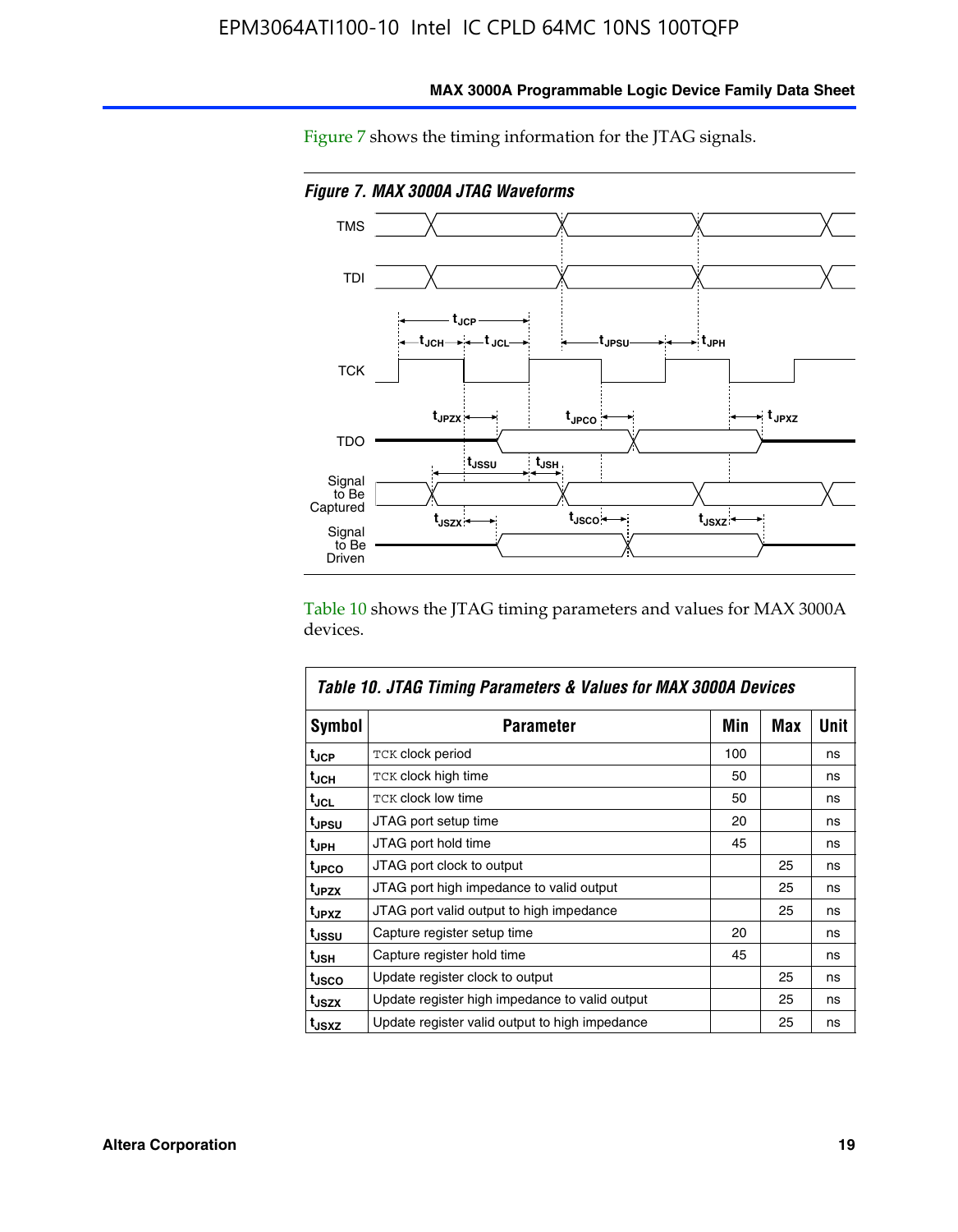**MAX 3000A Programmable Logic Device Family Data Sheet**

| <b>Programmable</b><br><b>Speed/Power</b><br><b>Control</b> | MAX 3000A devices offer a power-saving mode that supports low-power<br>operation across user-defined signal paths or the entire device. This<br>feature allows total power dissipation to be reduced by 50% or more<br>because most logic applications require only a small fraction of all gates to<br>operate at maximum frequency.                                                                                                                        |  |  |  |
|-------------------------------------------------------------|--------------------------------------------------------------------------------------------------------------------------------------------------------------------------------------------------------------------------------------------------------------------------------------------------------------------------------------------------------------------------------------------------------------------------------------------------------------|--|--|--|
|                                                             | The designer can program each individual macrocell in a MAX 3000A<br>device for either high-speed or low-power operation. As a result,<br>speed-critical paths in the design can run at high speed, while the<br>remaining paths can operate at reduced power. Macrocells that run at low<br>power incur a nominal timing delay adder $(t_{LPA})$ for the $t_{LAD}$ , $t_{LAC}$ , $t_{IC}$ ,<br>$t_{ACL}$ , $t_{EN}$ , $t_{CPPW}$ and $t_{SEXP}$ parameters. |  |  |  |
| <b>Output</b><br><b>Configuration</b>                       | MAX 3000A device outputs can be programmed to meet a variety of<br>system-level requirements.                                                                                                                                                                                                                                                                                                                                                                |  |  |  |
|                                                             | <b>MultiVolt I/O Interface</b>                                                                                                                                                                                                                                                                                                                                                                                                                               |  |  |  |
|                                                             | The MAX 3000A device architecture supports the MultiVolt I/O interface<br>fortune which allows MAY 2000A dovices to connect to systems with                                                                                                                                                                                                                                                                                                                  |  |  |  |

feature, which allows MAX 3000A devices to connect to systems with differing supply voltages. MAX 3000A devices in all packages can be set for 2.5–V, 3.3–V, or 5.0–V I/O pin operation. These devices have one set of  $V_{CC}$  pins for internal operation and input buffers (VCCINT), and another set for I/O output drivers (VCCIO).

The VCCIO pins can be connected to either a 3.3–V or 2.5–V power supply, depending on the output requirements. When the VCCIO pins are connected to a 2.5–V power supply, the output levels are compatible with 2.5–V systems. When the VCCIO pins are connected to a 3.3–V power supply, the output high is at 3.3  $\bar{V}$  and is therefore compatible with 3.3-V or 5.0–V systems. Devices operating with  $V_{CCIO}$  levels lower than 3.0 V incur a nominally greater timing delay of  $t_{OD2}$  instead of  $t_{OD1}$ . Inputs can always be driven by 2.5–V, 3.3–V, or 5.0–V signals.

Table 11 summarizes the MAX 3000A MultiVolt I/O support.

| Table 11. MAX 3000A MultiVolt I/O Support                          |     |     |     |     |     |     |  |
|--------------------------------------------------------------------|-----|-----|-----|-----|-----|-----|--|
| Output Signal (V)<br>Input Signal (V)<br>V <sub>CCIO</sub> Voltage |     |     |     |     |     |     |  |
|                                                                    | 2.5 | 3.3 | 5.0 | 2.5 | 3.3 | 5.0 |  |
| 2.5                                                                |     |     |     |     |     |     |  |
| 3.3                                                                |     |     |     |     |     |     |  |

*Note:*

<sup>(1)</sup> When  $V_{\text{CCIO}}$  is 3.3 V, a MAX 3000A device can drive a 2.5–V device that has 3.3–V tolerant inputs.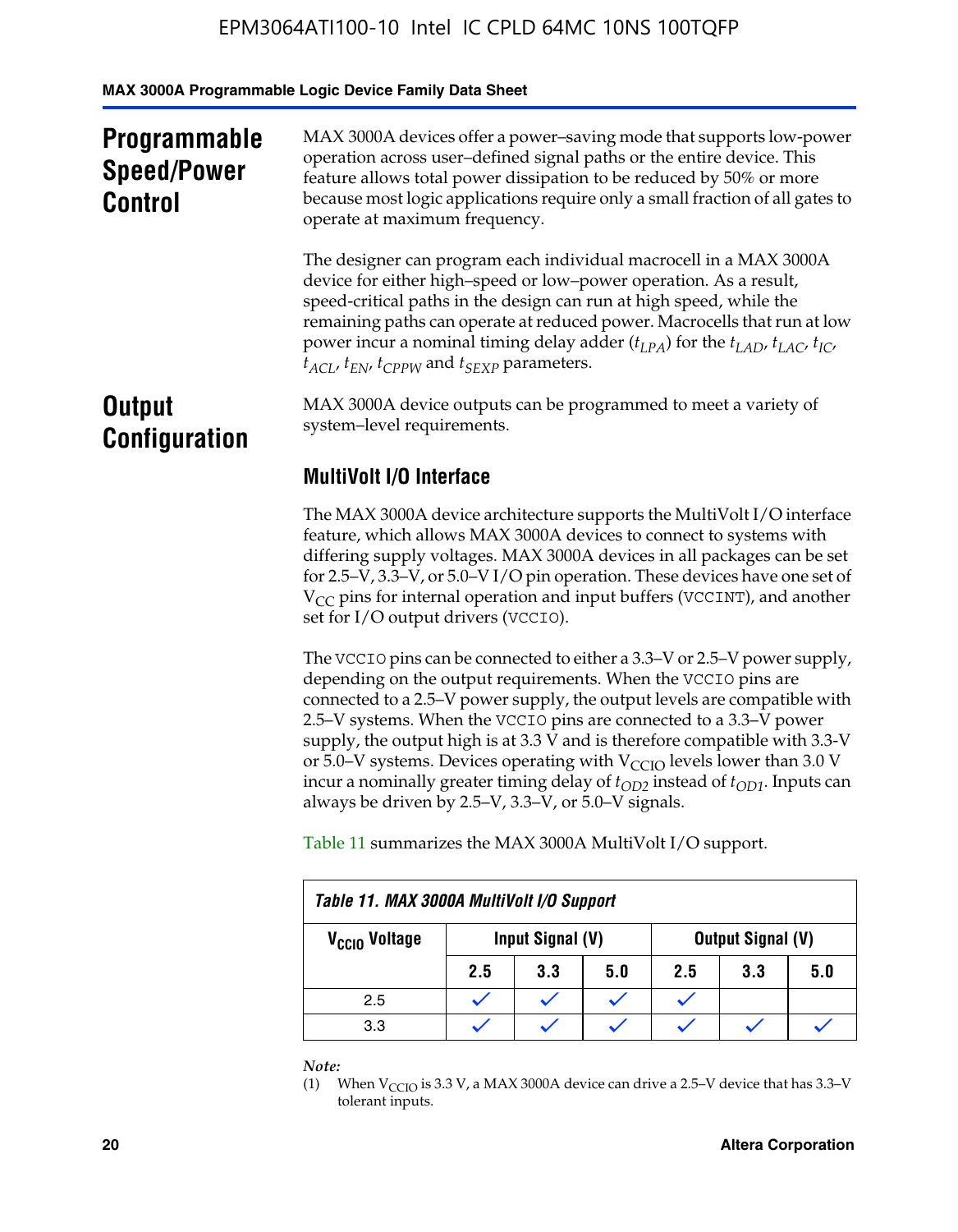#### **Open–Drain Output Option**

MAX 3000A devices provide an optional open–drain (equivalent to open-collector) output for each I/O pin. This open–drain output enables the device to provide system–level control signals (e.g., interrupt and write enable signals) that can be asserted by any of several devices. It can also provide an additional wired–OR plane.

Open-drain output pins on MAX 3000A devices (with a pull-up resistor to the 5.0-V supply) can drive 5.0-V CMOS input pins that require a high  $V_{\text{H}_{\text{H}}}$ . When the open-drain pin is active, it will drive low. When the pin is inactive, the resistor will pull up the trace to 5.0 V, thereby meeting CMOS requirements. The open-drain pin will only drive low or tri-state; it will never drive high. The rise time is dependent on the value of the pull-up resistor and load impedance. The  $I_{OL}$  current specification should be considered when selecting a pull-up resistor

#### **Slew–Rate Control**

The output buffer for each MAX 3000A I/O pin has an adjustable output slew rate that can be configured for low–noise or high–speed performance. A faster slew rate provides high–speed transitions for high-performance systems. However, these fast transitions may introduce noise transients into the system. A slow slew rate reduces system noise, but adds a nominal delay of 4 to 5 ns. When the configuration cell is turned off, the slew rate is set for low–noise performance. Each I/O pin has an individual EEPROM bit that controls the slew rate, allowing designers to specify the slew rate on a pin–by–pin basis. The slew rate control affects both the rising and falling edges of the output signal.

**Design Security** All MAX 3000A devices contain a programmable security bit that controls access to the data programmed into the device. When this bit is programmed, a design implemented in the device cannot be copied or retrieved. This feature provides a high level of design security because programmed data within EEPROM cells is invisible. The security bit that controls this function, as well as all other programmed data, is reset only when the device is reprogrammed.

#### **Generic Testing** MAX 3000A devices are fully tested. Complete testing of each programmable EEPROM bit and all internal logic elements ensures 100% programming yield. AC test measurements are taken under conditions equivalent to those shown in Figure 8. Test patterns can be used and then erased during early stages of the production flow.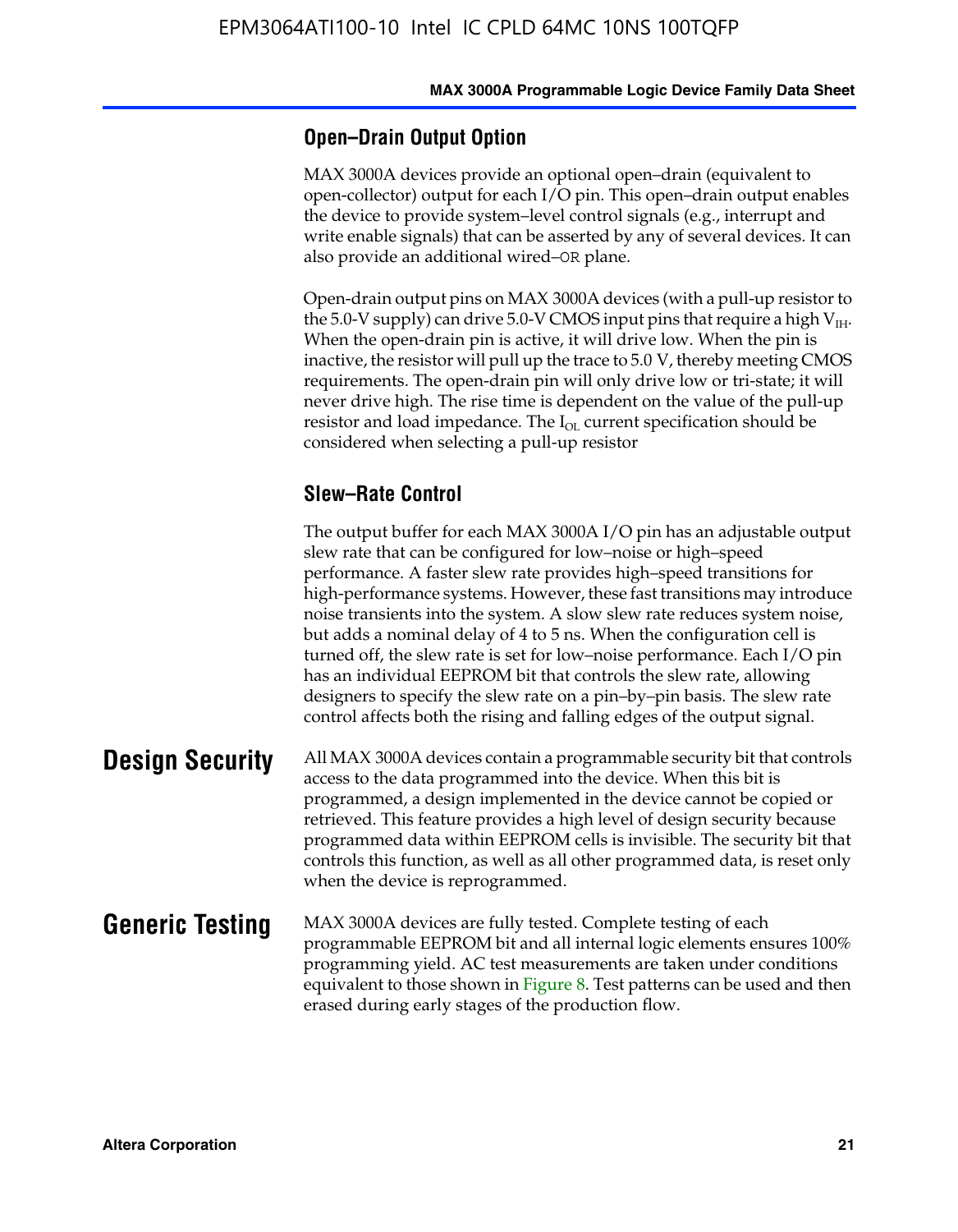#### **MAX 3000A Programmable Logic Device Family Data Sheet**

#### *Figure 8. MAX 3000A AC Test Conditions*

*Power supply transients can affect AC measurements. Simultaneous transitions of multiple outputs should be avoided for accurate measurement. Threshold tests must not be performed under AC conditions. Large–amplitude, fast– ground–current transients normally occur as the device outputs discharge the load capacitances. When these transients flow through the parasitic inductance between the device ground pin and the test system ground, significant reductions in observable noise immunity can result. Numbers in brackets are for 2.5–V outputs. Numbers without brackets are for 3.3–V devices or outputs.*



### **Operating Conditions**

Tables 12 through 15 provide information on absolute maximum ratings, recommended operating conditions, DC operating conditions, and capacitance for MAX 3000A devices.

| Table 12. MAX 3000A Device Absolute Maximum Ratings<br><i>Note</i> $(1)$ |                            |                                    |        |      |              |  |  |
|--------------------------------------------------------------------------|----------------------------|------------------------------------|--------|------|--------------|--|--|
| Symbol                                                                   | <b>Parameter</b>           | <b>Conditions</b>                  | Min    | Max  | Unit         |  |  |
| $V_{CC}$                                                                 | Supply voltage             | With respect to ground (2)         | $-0.5$ | 4.6  | v            |  |  |
| $V_1$                                                                    | DC input voltage           |                                    | $-2.0$ | 5.75 | v            |  |  |
| $I_{OUT}$                                                                | DC output current, per pin |                                    | $-25$  | 25   | mA           |  |  |
| $T_{\rm STG}$                                                            | Storage temperature        | No bias                            | $-65$  | 150  | $^{\circ}$ C |  |  |
| $T_A$                                                                    | Ambient temperature        | Under bias                         | $-65$  | 135  | $^{\circ}$ C |  |  |
| IT <sub>J</sub>                                                          | Junction temperature       | PQFP and TQFP packages, under bias |        | 135  | $^{\circ}$ C |  |  |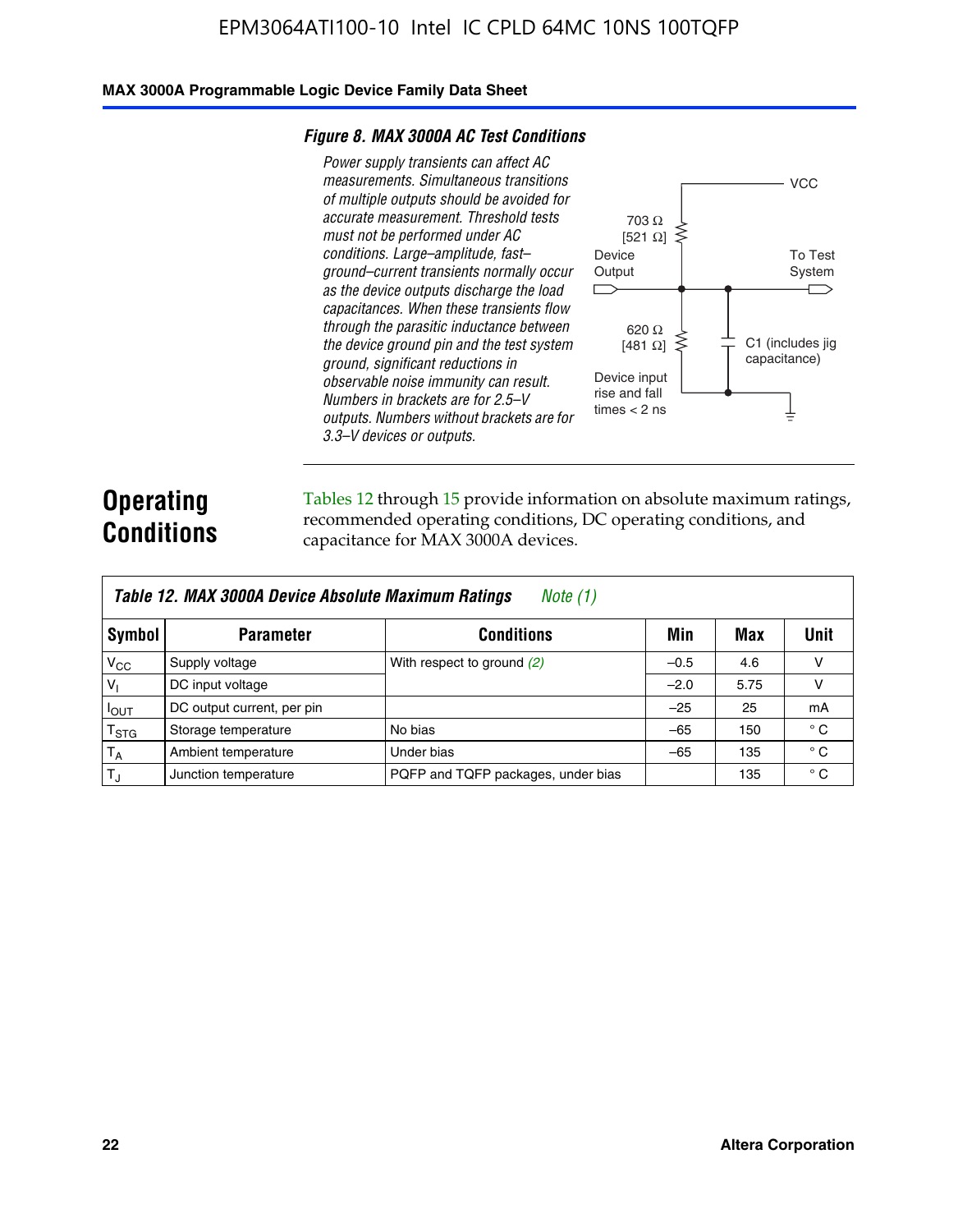|                             | <b>Table 13. MAX 3000A Device Recommended Operating Conditions</b> |                       |          |                   |              |  |  |  |
|-----------------------------|--------------------------------------------------------------------|-----------------------|----------|-------------------|--------------|--|--|--|
| Symbol                      | <b>Parameter</b>                                                   | <b>Conditions</b>     | Min      | Max               | Unit         |  |  |  |
| <b>V<sub>CCINT</sub></b>    | Supply voltage for internal logic and<br>input buffers             | (10)                  | 3.0      | 3.6               | ν            |  |  |  |
| V <sub>CCIO</sub>           | Supply voltage for output drivers,<br>3.3-V operation              |                       | 3.0      | 3.6               | v            |  |  |  |
|                             | Supply voltage for output drivers,<br>2.5-V operation              |                       | 2.3      | 2.7               | ν            |  |  |  |
| V <sub>CCISP</sub>          | Supply voltage during ISP                                          |                       | 3.0      | 3.6               | $\vee$       |  |  |  |
| $V_{\parallel}$             | Input voltage                                                      | (3)                   | $-0.5$   | 5.75              | v            |  |  |  |
| $V_{\rm O}$                 | Output voltage                                                     |                       | $\Omega$ | V <sub>CCIO</sub> | v            |  |  |  |
| $T_A$                       | Ambient temperature                                                | Commercial range      | $\Omega$ | 70                | $^{\circ}$ C |  |  |  |
|                             |                                                                    | Industrial range      | $-40$    | 85                | $^{\circ}$ C |  |  |  |
| $T_{\rm J}$                 | Junction temperature                                               | Commercial range      | $\Omega$ | 90                | $^{\circ}$ C |  |  |  |
|                             |                                                                    | Industrial range (11) | $-40$    | 105               | $^{\circ}$ C |  |  |  |
| $t_{\mathsf{R}}$            | Input rise time                                                    |                       |          | 40                | ns           |  |  |  |
| $\mathfrak{t}_{\mathsf{F}}$ | Input fall time                                                    |                       |          | 40                | ns           |  |  |  |

| Symbol          | <b>Parameter</b>                                                                      | <b>Conditions</b>                                                              | Min                     | Max  | Unit      |
|-----------------|---------------------------------------------------------------------------------------|--------------------------------------------------------------------------------|-------------------------|------|-----------|
| $V_{\text{IH}}$ | High-level input voltage                                                              |                                                                                | 1.7                     | 5.75 | $\vee$    |
| $V_{IL}$        | Low-level input voltage                                                               |                                                                                | $-0.5$                  | 0.8  | $\vee$    |
| $V_{OH}$        | 3.3-V high-level TTL output<br>voltage                                                | $I_{OH} = -8$ mA DC, $V_{CClO} = 3.00$ V (5)                                   | 2.4                     |      | $\vee$    |
|                 | 3.3-V high-level CMOS output<br>voltage                                               | $I_{OH} = -0.1$ mA DC, $V_{CClO} = 3.00$ V (5)                                 | $V_{\text{CCIO}} - 0.2$ |      | $\vee$    |
|                 | 2.5-V high-level output voltage                                                       | $I_{OH} = -100 \mu A DC$ , $V_{CCIO} = 2.30 V (5)$                             | 2.1                     |      | $\vee$    |
|                 |                                                                                       | $I_{OH} = -1$ mA DC, $V_{CGIO} = 2.30$ V (5)                                   | 2.0                     |      | $\vee$    |
|                 |                                                                                       | $I_{OH} = -2$ mA DC, $V_{CGIO} = 2.30$ V (5)                                   | 1.7                     |      | $\vee$    |
| $V_{OL}$        | 3.3-V low-level TTL output voltage                                                    | $I_{OL}$ = 8 mA DC, V <sub>CCIO</sub> = 3.00 V (6)                             |                         | 0.4  | $\vee$    |
|                 | 3.3-V low-level CMOS output<br>voltage                                                | $I_{\text{OI}} = 0.1 \text{ mA DC}, V_{\text{CCl}\Omega} = 3.00 \text{ V}$ (6) |                         | 0.2  | $\vee$    |
|                 | 2.5-V low-level output voltage                                                        | $I_{\text{OI}}$ = 100 µA DC, $V_{\text{CCl}}$ = 2.30 V (6)                     |                         | 0.2  | $\vee$    |
|                 |                                                                                       | $I_{OL}$ = 1 mA DC, $V_{CCIO}$ = 2.30 V (6)                                    |                         | 0.4  | $\vee$    |
|                 |                                                                                       | $I_{OL}$ = 2 mA DC, $V_{CCIO}$ = 2.30 V (6)                                    |                         | 0.7  | $\vee$    |
| Ч.              | Input leakage current                                                                 | $V_1 = -0.5$ to 5.5 V (7)                                                      | $-10$                   | 10   | μA        |
| $I_{OZ}$        | Tri-state output off-state current                                                    | $V_1 = -0.5$ to 5.5 V (7)                                                      | $-10$                   | 10   | μA        |
| $R_{ISP}$       | Value of I/O pin pull-up resistor<br>when programming in-system or<br>during power-up | $V_{\text{CGLO}} = 2.3 \text{ to } 3.6 \text{ V } (8)$                         | 20                      | 74   | $k\Omega$ |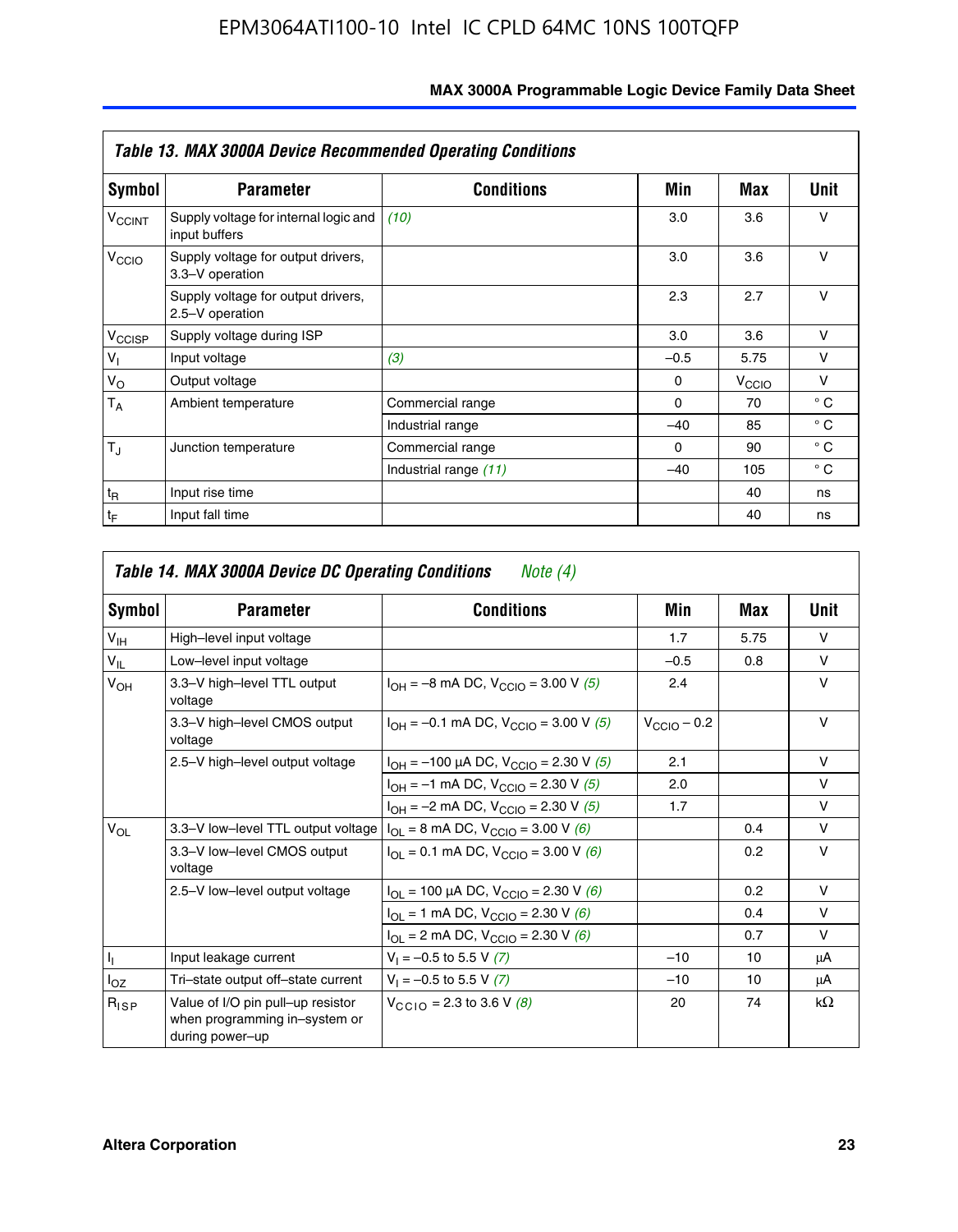#### **MAX 3000A Programmable Logic Device Family Data Sheet**

|                 | Table 15. MAX 3000A Device Capacitance<br>Note (9) |                               |     |     |             |  |  |
|-----------------|----------------------------------------------------|-------------------------------|-----|-----|-------------|--|--|
| Symbol          | <b>Parameter</b>                                   | <b>Conditions</b>             | Min | Max | <b>Unit</b> |  |  |
| $C_{\text{IN}}$ | Input pin capacitance                              | $V_{IN} = 0 V$ , f = 1.0 MHz  |     | 8   | pF          |  |  |
| $C_{VQ}$        | I/O pin capacitance                                | $V_{OUT} = 0 V$ , f = 1.0 MHz |     | 8   | pF          |  |  |

*Notes to tables:*

(2) Minimum DC input voltage is –0.5 V. During transitions, the inputs may undershoot to –2.0 V or overshoot to 5.75 V for input currents less than 100 mA and periods shorter than 20 ns.

(4) These values are specified under the recommended operating conditions, as shown in Table 13 on page 23.

(5) The parameter is measured with 50% of the outputs each sourcing the specified current. The  $I<sub>OH</sub>$  parameter refers to high–level TTL or CMOS output current.

(6) The parameter is measured with 50% of the outputs each sinking the specified current. The  $I_{OL}$  parameter refers to low–level TTL, PCI, or CMOS output current.

(7) This value is specified during normal device operation. During power-up, the maximum leakage current is ±300 μA.

(8) This pull–up exists while devices are programmed in–system and in unprogrammed devices during power–up.

- (9) Capacitance is measured at 25° C and is sample–tested only. The OE1 pin (high–voltage pin during programming) has a maximum capacitance of 20 pF.
- (10) The POR time for all MAX 3000A devices does not exceed 100  $\mu$ s. The sufficient V<sub>CCINT</sub> voltage level for POR is 3.0 V. The device is fully initialized within the POR time after  $V_{\text{CCINT}}$  reaches the sufficient POR voltage level.
- (11) These devices support in-system programming for –40° to 100° C. For in-system programming support between –40° and 0° C, contact Altera Applications.

#### Figure 9 shows the typical output drive characteristics of MAX 3000A devices.

<sup>(1)</sup> See the *Operating Requirements for Altera Devices Data Sheet*.

<sup>(3)</sup> All pins, including dedicated inputs, I/O pins, and JTAG pins, may be driven before  $V_{\text{CCINT}}$  and  $V_{\text{CCIO}}$  are powered.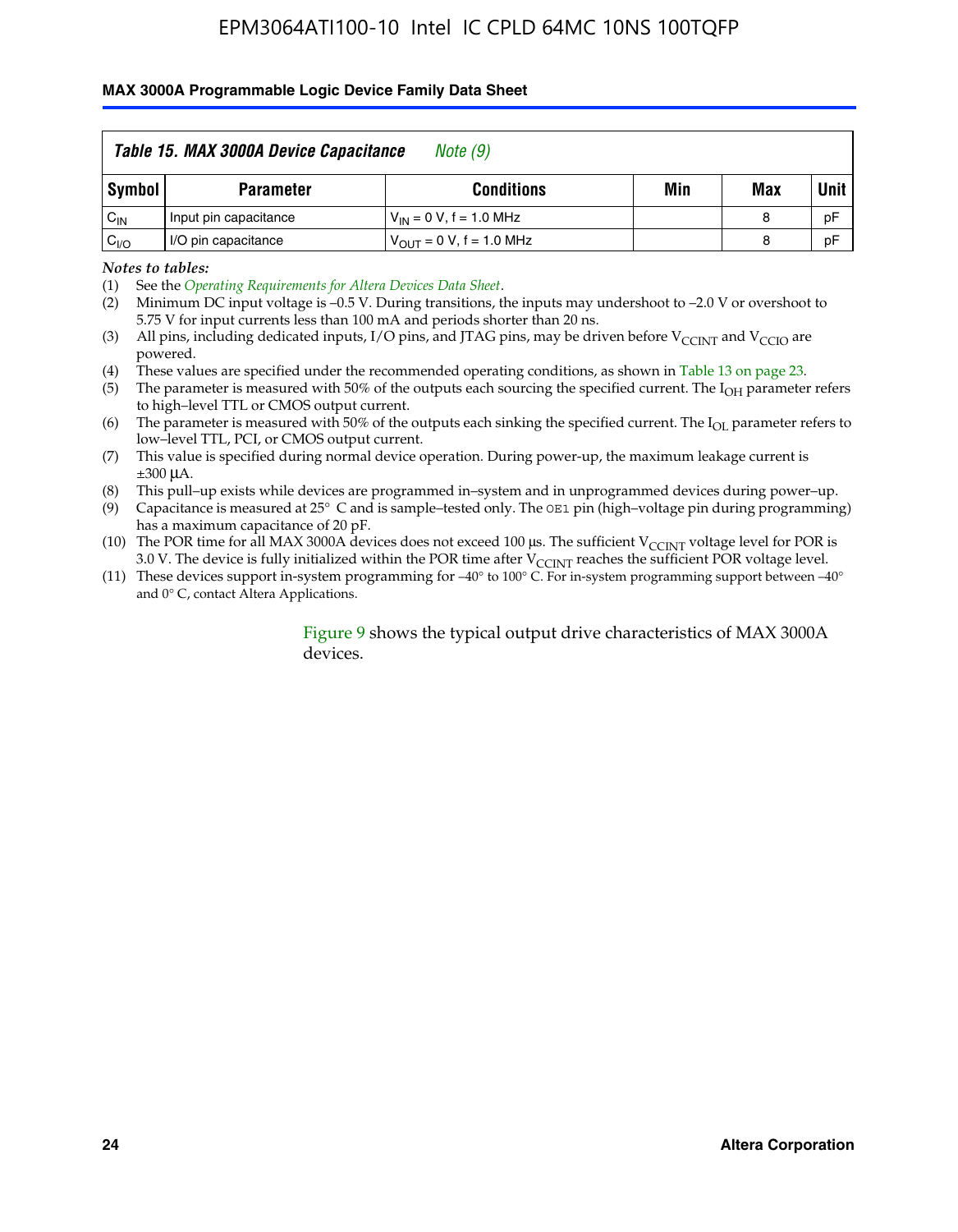

*Figure 9. Output Drive Characteristics of MAX 3000A Devices*

### **Power Sequencing & Hot–Socketing**

Because MAX 3000A devices can be used in a mixed–voltage environment, they have been designed specifically to tolerate any possible power–up sequence. The  $V_{CCIO}$  and  $V_{CCINT}$  power planes can be powered in any order.

Signals can be driven into MAX 3000A devices before and during power-up without damaging the device. In addition, MAX 3000A devices do not drive out during power-up. Once operating conditions are reached, MAX 3000A devices operate as specified by the user.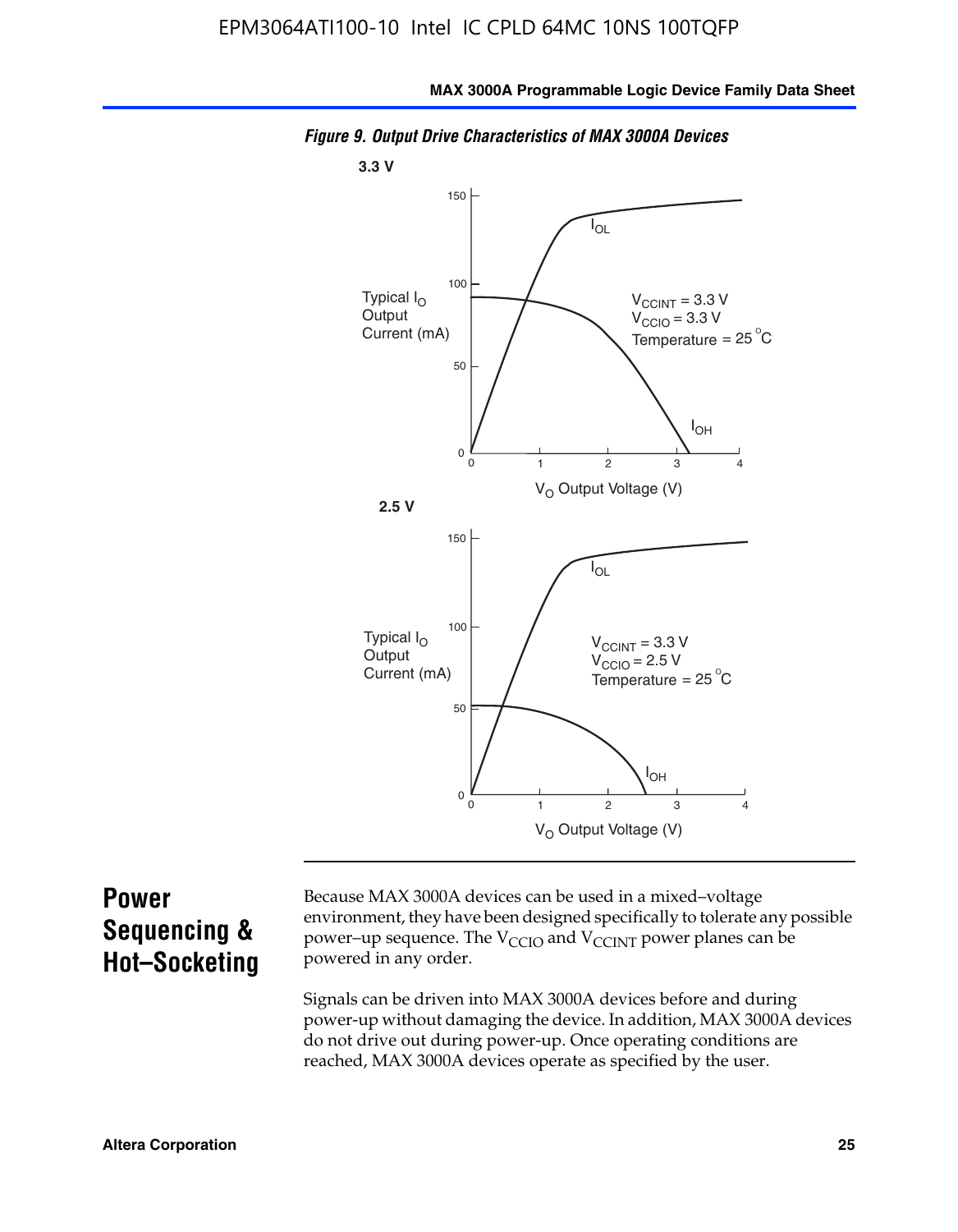#### **MAX 3000A Programmable Logic Device Family Data Sheet**

**Timing Model** MAX 3000A device timing can be analyzed with the Altera software, with a variety of popular industry–standard EDA simulators and timing analyzers, or with the timing model shown in Figure 10. MAX 3000A devices have predictable internal delays that enable the designer to determine the worst–case timing of any design. The software provides timing simulation, point–to–point delay prediction, and detailed timing analysis for device–wide performance evaluation.

#### *Figure 10. MAX 3000A Timing Model*



The timing characteristics of any signal path can be derived from the timing model and parameters of a particular device. External timing parameters, which represent pin–to–pin timing delays, can be calculated as the sum of internal parameters. Figure 11 shows the timing relationship between internal and external delay parameters.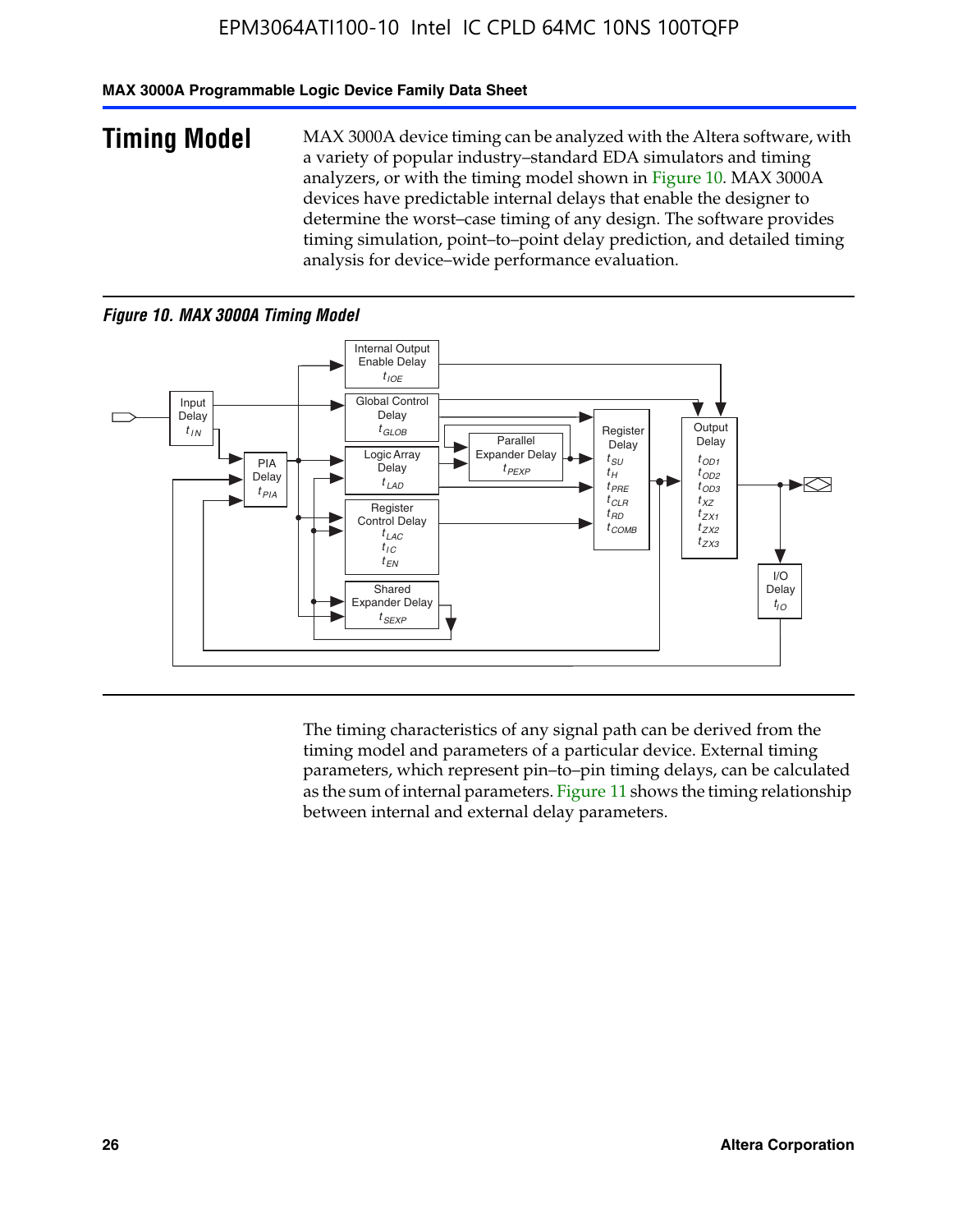#### *Figure 11. MAX 3000A Switching Waveforms*

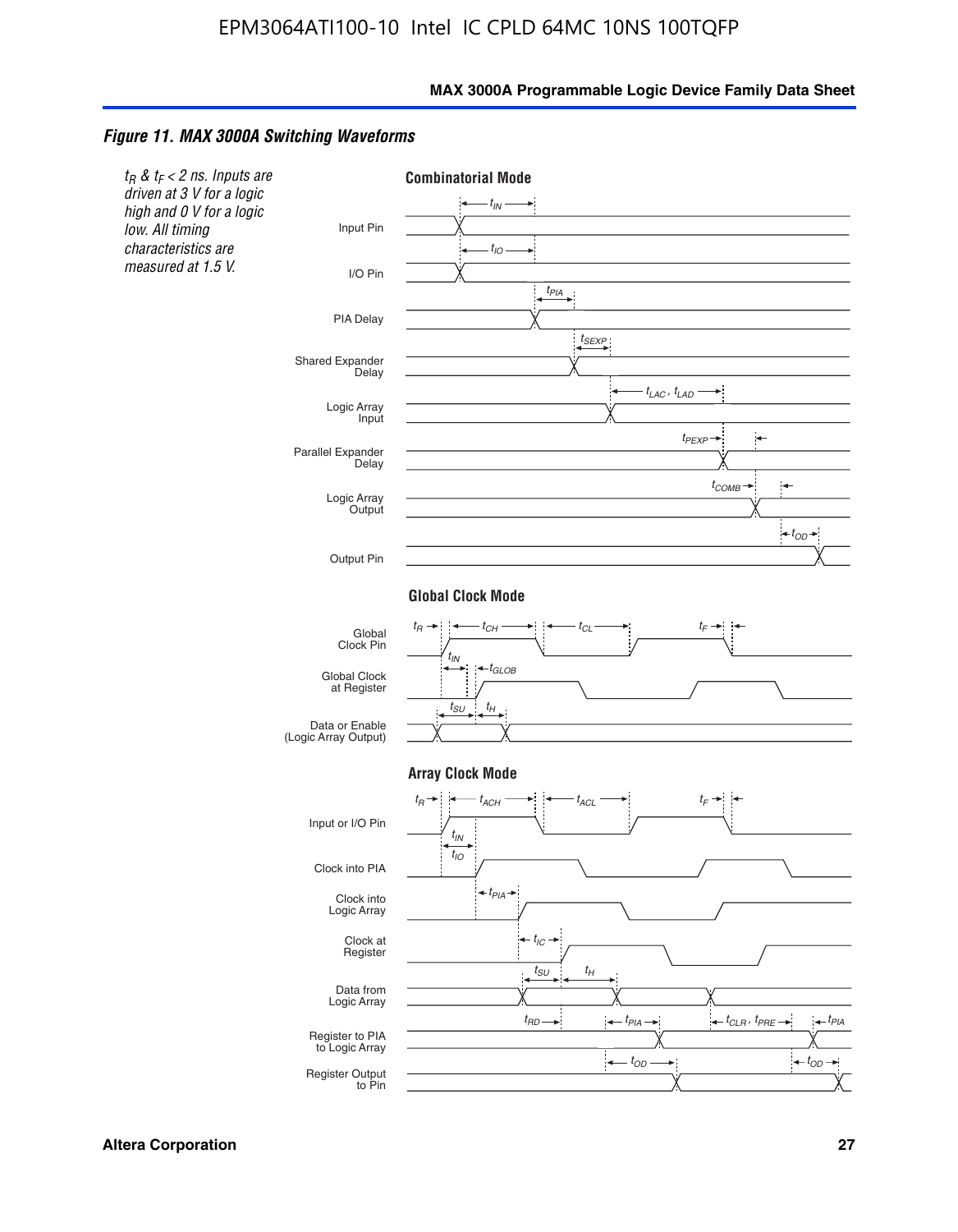#### **MAX 3000A Programmable Logic Device Family Data Sheet**

| Table 16. EPM3032A External Timing Parameters<br><i>Note</i> $(1)$ |                                             |                     |                    |            |       |            |       |            |             |
|--------------------------------------------------------------------|---------------------------------------------|---------------------|--------------------|------------|-------|------------|-------|------------|-------------|
| Symbol                                                             | <b>Parameter</b>                            | <b>Conditions</b>   | <b>Speed Grade</b> |            |       |            |       |            | <b>Unit</b> |
|                                                                    |                                             |                     | $-4$               |            |       | $-7$       | $-10$ |            |             |
|                                                                    |                                             |                     | Min                | <b>Max</b> | Min   | <b>Max</b> | Min   | <b>Max</b> |             |
| t <sub>PD1</sub>                                                   | Input to non-<br>registered output          | $C1 = 35 pF$<br>(2) |                    | 4.5        |       | 7.5        |       | 10         | ns          |
| t <sub>PD2</sub>                                                   | I/O input to non-<br>registered output      | $C1 = 35 pF$<br>(2) |                    | 4.5        |       | 7.5        |       | 10         | ns          |
| $t_{\text{SU}}$                                                    | Global clock setup<br>time                  | (2)                 | 2.9                |            | 4.7   |            | 6.3   |            | ns          |
| $t_H$                                                              | Global clock hold time                      | (2)                 | 0.0                |            | 0.0   |            | 0.0   |            | ns          |
| $t_{CO1}$                                                          | Global clock to output<br>delay             | $C1 = 35 pF$        | 1.0                | 3.0        | 1.0   | 5.0        | 1.0   | 6.7        | ns          |
| $t_{CH}$                                                           | Global clock high time                      |                     | 2.0                |            | 3.0   |            | 4.0   |            | ns          |
| $t_{CL}$                                                           | Global clock low time                       |                     | 2.0                |            | 3.0   |            | 4.0   |            | ns          |
| t <sub>ASU</sub>                                                   | Array clock setup time                      | (2)                 | 1.6                |            | 2.5   |            | 3.6   |            | ns          |
| t <sub>АН</sub>                                                    | Array clock hold time                       | (2)                 | 0.3                |            | 0.5   |            | 0.5   |            | ns          |
| $t_{ACO1}$                                                         | Array clock to output<br>delay              | $C1 = 35 pF$<br>(2) | 1.0                | 4.3        | 1.0   | 7.2        | 1.0   | 9.4        | ns          |
| t <sub>ACH</sub>                                                   | Array clock high time                       |                     | 2.0                |            | 3.0   |            | 4.0   |            | ns          |
| $\textsf{t}_{\mathsf{ACL}}$                                        | Array clock low time                        |                     | 2.0                |            | 3.0   |            | 4.0   |            | ns          |
| t <sub>CPPW</sub>                                                  | Minimum pulse width<br>for clear and preset | (3)                 | 2.0                |            | 3.0   |            | 4.0   |            | ns          |
| $t_{CNT}$                                                          | Minimum global clock<br>period              | (2)                 |                    | 4.4        |       | 7.2        |       | 9.7        | ns          |
| $f_{CNT}$                                                          | Maximum internal<br>global clock frequency  | (2), (4)            | 227.3              |            | 138.9 |            | 103.1 |            | <b>MHz</b>  |
| $t_{ACNT}$                                                         | Minimum array clock<br>period               | (2)                 |                    | 4.4        |       | 7.2        |       | 9.7        | ns          |
| $f_{ACNT}$                                                         | Maximum internal<br>array clock frequency   | (2), (4)            | 227.3              |            | 138.9 |            | 103.1 |            | <b>MHz</b>  |

#### Tables 16 through 23 show EPM3032A, EPM3064A, EPM3128A, EPM3256A, and EPM3512A timing information.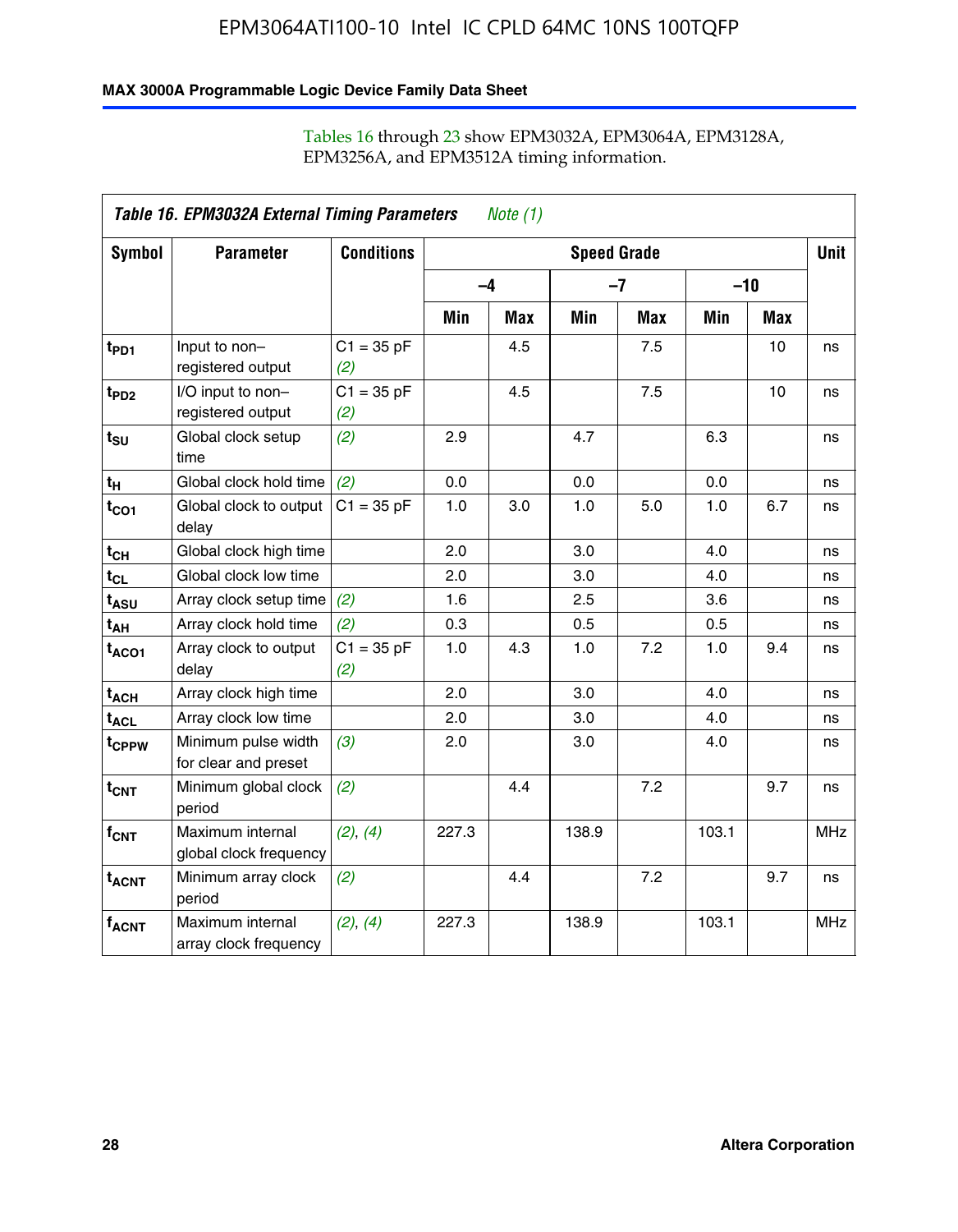| Symbol            | <b>Parameter</b>                                                                                             | <b>Conditions</b> | <b>Speed Grade</b> |      |     |     |       |      | Unit |
|-------------------|--------------------------------------------------------------------------------------------------------------|-------------------|--------------------|------|-----|-----|-------|------|------|
|                   |                                                                                                              |                   |                    | $-4$ | -7  |     | $-10$ |      |      |
|                   |                                                                                                              |                   | Min                | Max  | Min | Max | Min   | Max  |      |
| $t_{\mathit{IN}}$ | Input pad and buffer delay                                                                                   |                   |                    | 0.7  |     | 1.2 |       | 1.5  | ns   |
| $t_{IO}$          | I/O input pad and buffer<br>delay                                                                            |                   |                    | 0.7  |     | 1.2 |       | 1.5  | ns   |
| t <sub>SEXP</sub> | Shared expander delay                                                                                        |                   |                    | 1.9  |     | 3.1 |       | 4.0  | ns   |
| t <sub>PEXP</sub> | Parallel expander delay                                                                                      |                   |                    | 0.5  |     | 0.8 |       | 1.0  | ns   |
| t <sub>LAD</sub>  | Logic array delay                                                                                            |                   |                    | 1.5  |     | 2.5 |       | 3.3  | ns   |
| t <sub>LAC</sub>  | Logic control array delay                                                                                    |                   |                    | 0.6  |     | 1.0 |       | 1.2  | ns   |
| t <sub>IOE</sub>  | Internal output enable delay                                                                                 |                   |                    | 0.0  |     | 0.0 |       | 0.0  | ns   |
| $t_{OD1}$         | Output buffer and pad<br>delay, slow slew rate $=$ off<br>$V_{\text{CCIO}} = 3.3 \text{ V}$                  | $C1 = 35 pF$      |                    | 0.8  |     | 1.3 |       | 1.8  | ns   |
| $t_{OD2}$         | Output buffer and pad<br>delay, slow slew rate $=$ off<br>$V_{\text{CCIO}} = 2.5 V$                          | $C1 = 35 pF$      |                    | 1.3  |     | 1.8 |       | 2.3  | ns   |
| $t_{OD3}$         | Output buffer and pad<br>delay, slow slew rate $=$ on<br>$V_{\text{CCIO}} = 2.5 \text{ V or } 3.3 \text{ V}$ | $C1 = 35 pF$      |                    | 5.8  |     | 6.3 |       | 6.8  | ns   |
| t <sub>ZX1</sub>  | Output buffer enable delay,<br>slow slew rate $=$ off<br>$V_{\text{CCIO}} = 3.3 V$                           | $C1 = 35 pF$      |                    | 4.0  |     | 4.0 |       | 5.0  | ns   |
| t <sub>ZX2</sub>  | Output buffer enable delay,<br>slow slew rate $=$ off<br>$V_{\text{CCIO}} = 2.5 V$                           | $C1 = 35 pF$      |                    | 4.5  |     | 4.5 |       | 5.5  | ns   |
| t <sub>ZX3</sub>  | Output buffer enable delay,<br>slow slew rate $=$ on<br>$V_{\text{CCIO}} = 2.5 \text{ V or } 3.3 \text{ V}$  | $C1 = 35 pF$      |                    | 9.0  |     | 9.0 |       | 10.0 | ns   |
| $t_{XZ}$          | Output buffer disable delay                                                                                  | $C1 = 5pF$        |                    | 4.0  |     | 4.0 |       | 5.0  | ns   |
| t <sub>SU</sub>   | Register setup time                                                                                          |                   | 1.3                |      | 2.0 |     | 2.8   |      | ns   |
| t <sub>Η</sub>    | Register hold time                                                                                           |                   | 0.6                |      | 1.0 |     | 1.3   |      | ns   |
| t <sub>RD</sub>   | Register delay                                                                                               |                   |                    | 0.7  |     | 1.2 |       | 1.5  | ns   |
| t <sub>COMB</sub> | Combinatorial delay                                                                                          |                   |                    | 0.6  |     | 1.0 |       | 1.3  | ns   |
| $t_{IC}$          | Array clock delay                                                                                            |                   |                    | 1.2  |     | 2.0 |       | 2.5  | ns   |
| t <sub>EN</sub>   | Register enable time                                                                                         |                   |                    | 0.6  |     | 1.0 |       | 1.2  | ns   |
| t <sub>GLOB</sub> | Global control delay                                                                                         |                   |                    | 0.8  |     | 1.3 |       | 1.9  | ns   |
| t <sub>PRE</sub>  | Register preset time                                                                                         |                   |                    | 1.2  |     | 1.9 |       | 2.6  | ns   |
| $t_{CLR}$         | Register clear time                                                                                          |                   |                    | 1.2  |     | 1.9 |       | 2.6  | ns   |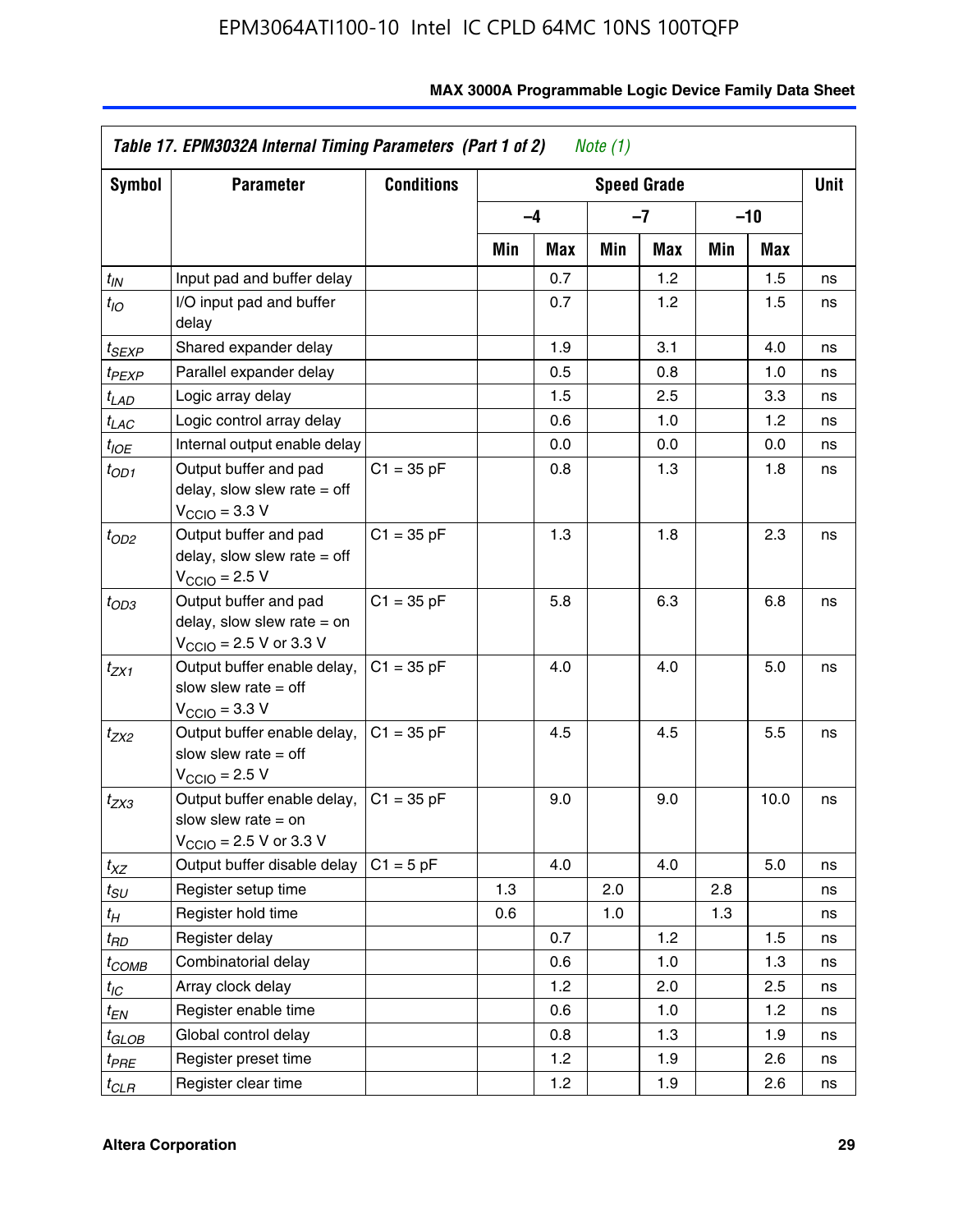| Table 17. EPM3032A Internal Timing Parameters (Part 2 of 2)<br>Note (1) |                  |                   |     |                    |     |     |     |       |    |  |  |
|-------------------------------------------------------------------------|------------------|-------------------|-----|--------------------|-----|-----|-----|-------|----|--|--|
| Symbol                                                                  | <b>Parameter</b> | <b>Conditions</b> |     | <b>Speed Grade</b> |     |     |     |       |    |  |  |
|                                                                         |                  |                   |     | -4                 |     | -7  |     | $-10$ |    |  |  |
|                                                                         |                  |                   | Min | <b>Max</b>         | Min | Max | Min | Max   |    |  |  |
| $t_{PIA}$                                                               | PIA delay        | (2)               |     | 0.9                |     | 1.5 |     | 2.1   | ns |  |  |
| $t_{LPA}$                                                               | Low-power adder  | (5)               |     | 2.5                |     | 4.0 |     | 5.0   | ns |  |  |

| Table 18. EPM3064A External Timing Parameters<br><i>Note</i> $(1)$ |                                             |                    |       |            |                    |            |       |      |             |
|--------------------------------------------------------------------|---------------------------------------------|--------------------|-------|------------|--------------------|------------|-------|------|-------------|
| Symbol                                                             | <b>Parameter</b>                            | <b>Conditions</b>  |       |            | <b>Speed Grade</b> |            |       |      | <b>Unit</b> |
|                                                                    |                                             |                    |       | $-4$       | $-7$               |            | $-10$ |      |             |
|                                                                    |                                             |                    | Min   | <b>Max</b> | <b>Min</b>         | <b>Max</b> | Min   | Max  |             |
| t <sub>PD1</sub>                                                   | Input to non-registered<br>output           | $C1 = 35$ pF $(2)$ |       | 4.5        |                    | 7.5        |       | 10.0 | ns          |
| t <sub>PD2</sub>                                                   | I/O input to non-registered<br>output       | $C1 = 35$ pF $(2)$ |       | 4.5        |                    | 7.5        |       | 10.0 | ns          |
| $t_{\text{SU}}$                                                    | Global clock setup time                     | (2)                | 2.8   |            | 4.7                |            | 6.2   |      | ns          |
| t <sub>H</sub>                                                     | Global clock hold time                      | (2)                | 0.0   |            | 0.0                |            | 0.0   |      | ns          |
| $t_{CO1}$                                                          | Global clock to output delay                | $C1 = 35 pF$       | 1.0   | 3.1        | 1.0                | 5.1        | 1.0   | 7.0  | ns          |
| $t_{CH}$                                                           | Global clock high time                      |                    | 2.0   |            | 3.0                |            | 4.0   |      | ns          |
| t <sub>CL</sub>                                                    | Global clock low time                       |                    | 2.0   |            | 3.0                |            | 4.0   |      | ns          |
| t <sub>ASU</sub>                                                   | Array clock setup time                      | (2)                | 1.6   |            | 2.6                |            | 3.6   |      | ns          |
| t <sub>АН</sub>                                                    | Array clock hold time                       | (2)                | 0.3   |            | 0.4                |            | 0.6   |      | ns          |
| t <sub>ACO1</sub>                                                  | Array clock to output delay                 | $C1 = 35$ pF $(2)$ | 1.0   | 4.3        | 1.0                | 7.2        | 1.0   | 9.6  | ns          |
| $t_{\sf ACH}$                                                      | Array clock high time                       |                    | 2.0   |            | 3.0                |            | 4.0   |      | ns          |
| $t_{\sf ACL}$                                                      | Array clock low time                        |                    | 2.0   |            | 3.0                |            | 4.0   |      | ns          |
| t <sub>CPPW</sub>                                                  | Minimum pulse width for<br>clear and preset | (3)                | 2.0   |            | 3.0                |            | 4.0   |      | ns          |
| $t_{CNT}$                                                          | Minimum global clock<br>period              | (2)                |       | 4.5        |                    | 7.4        |       | 10.0 | ns          |
| $f_{CNT}$                                                          | Maximum internal global<br>clock frequency  | (2), (4)           | 222.2 |            | 135.1              |            | 100.0 |      | <b>MHz</b>  |
| <b>t<sub>ACNT</sub></b>                                            | Minimum array clock period                  | (2)                |       | 4.5        |                    | 7.4        |       | 10.0 | ns          |
| $f_{ACNT}$                                                         | Maximum internal array<br>clock frequency   | (2), (4)           | 222.2 |            | 135.1              |            | 100.0 |      | <b>MHz</b>  |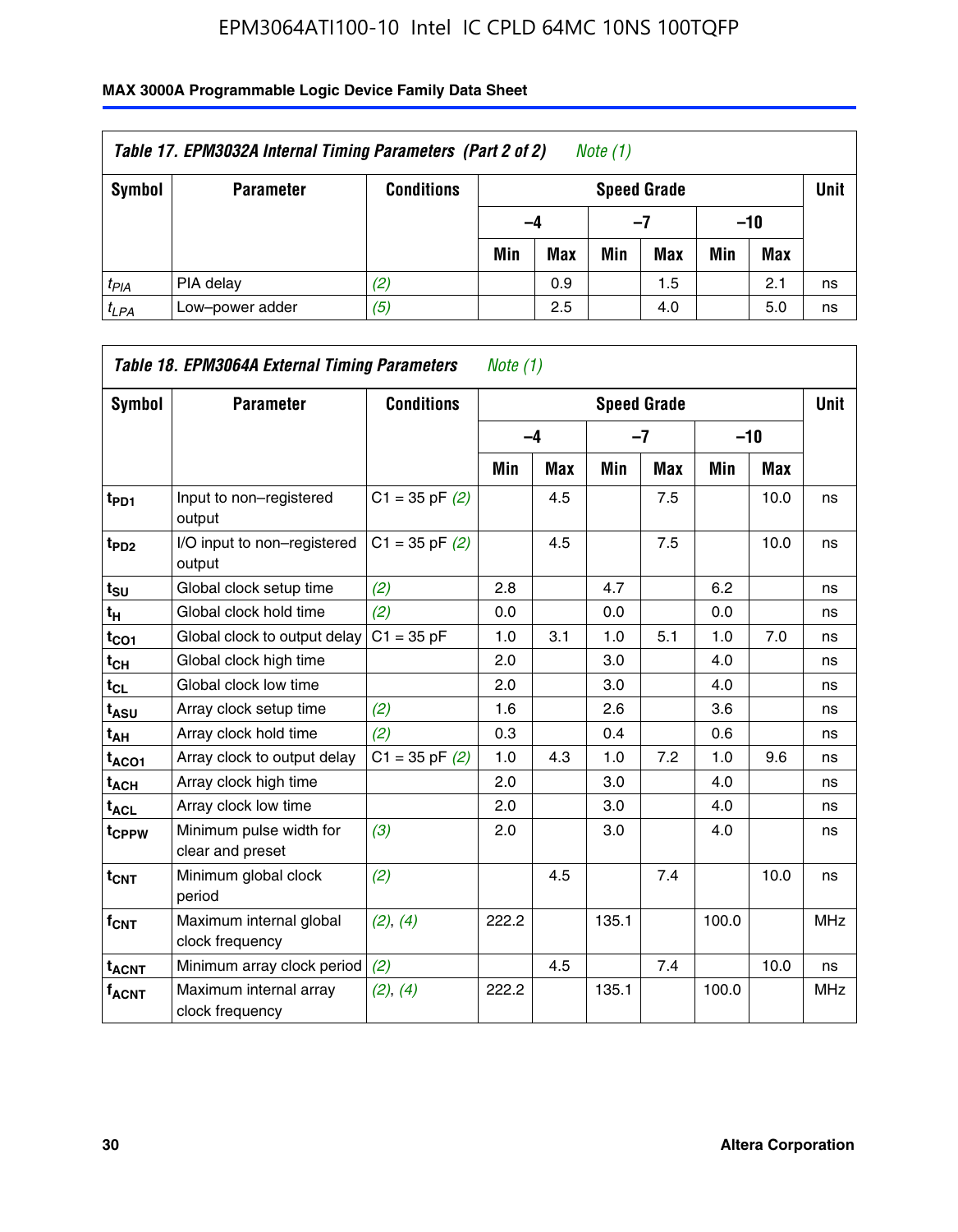| Symbol                | <b>Parameter</b>                                                                                             | <b>Conditions</b> |     |      |     | <b>Speed Grade</b> |     |            | <b>Unit</b> |
|-----------------------|--------------------------------------------------------------------------------------------------------------|-------------------|-----|------|-----|--------------------|-----|------------|-------------|
|                       |                                                                                                              |                   |     | $-4$ |     | $-7$               |     | -10        |             |
|                       |                                                                                                              |                   | Min | Max  | Min | Max                | Min | <b>Max</b> |             |
| $t_{IN}$              | Input pad and buffer delay                                                                                   |                   |     | 0.6  |     | 1.1                |     | 1.4        | ns          |
| $t_{IO}$              | I/O input pad and buffer<br>delay                                                                            |                   |     | 0.6  |     | 1.1                |     | 1.4        | ns          |
| $t_{SEXP}$            | Shared expander delay                                                                                        |                   |     | 1.8  |     | 3.0                |     | 3.9        | ns          |
| t <sub>PEXP</sub>     | Parallel expander delay                                                                                      |                   |     | 0.4  |     | 0.7                |     | 0.9        | ns          |
| $t_{LAD}$             | Logic array delay                                                                                            |                   |     | 1.5  |     | 2.5                |     | 3.2        | ns          |
| $t_{LAC}$             | Logic control array delay                                                                                    |                   |     | 0.6  |     | 1.0                |     | 1.2        | ns          |
| $t_{IOE}$             | Internal output enable delay                                                                                 |                   |     | 0.0  |     | 0.0                |     | 0.0        | ns          |
| $t_{OD1}$             | Output buffer and pad<br>delay, slow slew rate $=$ off<br>$V_{\text{CCIO}} = 3.3 \text{ V}$                  | $C1 = 35 pF$      |     | 0.8  |     | 1.3                |     | 1.8        | ns          |
| $t_{OD2}$             | Output buffer and pad<br>delay, slow slew rate $=$ off<br>$V_{\text{CCIO}}$ = 2.5 V                          | $C1 = 35 pF$      |     | 1.3  |     | 1.8                |     | 2.3        | ns          |
| $t_{OD3}$             | Output buffer and pad<br>delay, slow slew rate $=$ on<br>$V_{\text{CGIO}} = 2.5 \text{ V or } 3.3 \text{ V}$ | $C1 = 35 pF$      |     | 5.8  |     | 6.3                |     | 6.8        | ns          |
| $t_{ZX1}$             | Output buffer enable delay,<br>slow slew rate $=$ off<br>$V_{\text{CCIO}} = 3.3 V$                           | $C1 = 35 pF$      |     | 4.0  |     | 4.0                |     | 5.0        | ns          |
| t <sub>ZX2</sub>      | Output buffer enable delay,<br>slow slew rate $=$ off<br>$V_{\text{CCIO}} = 2.5 V$                           | $C1 = 35 pF$      |     | 4.5  |     | 4.5                |     | 5.5        | ns          |
| t <sub>ZX3</sub>      | Output buffer enable delay,<br>slow slew rate $=$ on<br>$V_{\text{CCIO}}$ = 2.5 V or 3.3 V                   | $C1 = 35 pF$      |     | 9.0  |     | 9.0                |     | 10.0       | ns          |
| $t_{XZ}$              | Output buffer disable delay                                                                                  | $C1 = 5$ pF       |     | 4.0  |     | 4.0                |     | 5.0        | ns          |
| $t_{\scriptstyle SU}$ | Register setup time                                                                                          |                   | 1.3 |      | 2.0 |                    | 2.9 |            | ns          |
| $t_{H}$               | Register hold time                                                                                           |                   | 0.6 |      | 1.0 |                    | 1.3 |            | ns          |
| t <sub>RD</sub>       | Register delay                                                                                               |                   |     | 0.7  |     | 1.2                |     | 1.6        | ns          |
| t <sub>COMB</sub>     | Combinatorial delay                                                                                          |                   |     | 0.6  |     | 0.9                |     | 1.3        | ns          |
| $t_{IC}$              | Array clock delay                                                                                            |                   |     | 1.2  |     | 1.9                |     | 2.5        | ns          |
| $t_{EN}$              | Register enable time                                                                                         |                   |     | 0.6  |     | 1.0                |     | 1.2        | ns          |
| t <sub>GLOB</sub>     | Global control delay                                                                                         |                   |     | 1.0  |     | 1.5                |     | 2.2        | ns          |
| t <sub>PRE</sub>      | Register preset time                                                                                         |                   |     | 1.3  |     | 2.1                |     | 2.9        | ns          |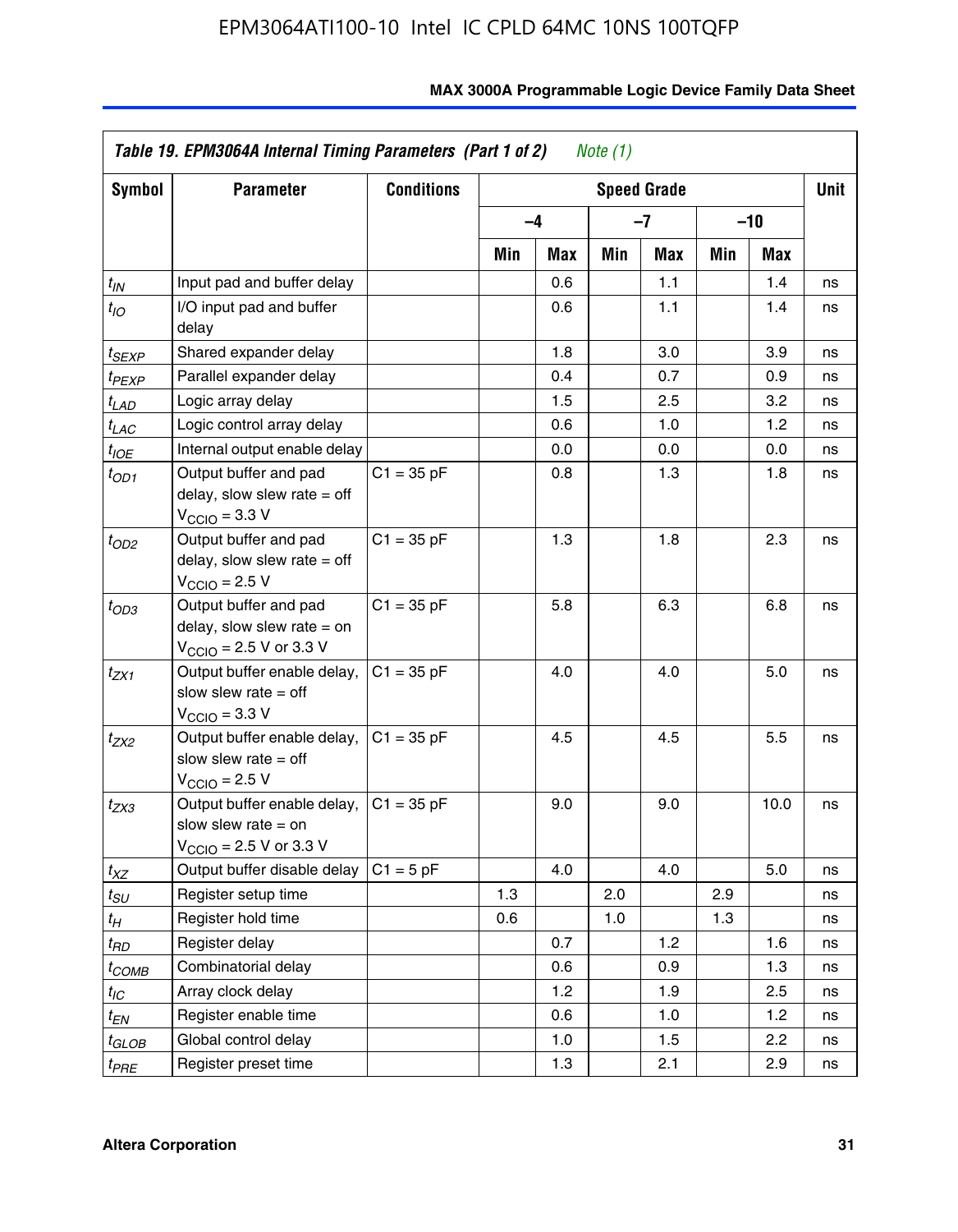| Table 19. EPM3064A Internal Timing Parameters (Part 2 of 2)<br>Note $(1)$ |                     |                   |     |                    |     |            |       |            |    |  |  |
|---------------------------------------------------------------------------|---------------------|-------------------|-----|--------------------|-----|------------|-------|------------|----|--|--|
| Symbol                                                                    | <b>Parameter</b>    | <b>Conditions</b> |     | <b>Speed Grade</b> |     |            |       |            |    |  |  |
|                                                                           |                     |                   | -4  |                    |     | -7         | $-10$ |            |    |  |  |
|                                                                           |                     |                   | Min | <b>Max</b>         | Min | <b>Max</b> | Min   | <b>Max</b> |    |  |  |
| $t_{CLR}$                                                                 | Register clear time |                   |     | 1.3                |     | 2.1        |       | 2.9        | ns |  |  |
| $t_{PIA}$                                                                 | PIA delay           | (2)               |     | 1.0                |     | 1.7        |       | 2.3        | ns |  |  |
| $t_{LPA}$                                                                 | Low-power adder     | (5)               |     | 3.5                |     | 4.0        |       | 5.0        | ns |  |  |

| Table 20. EPM3128A External Timing Parameters<br>Note $(1)$ |                                             |                     |              |            |                    |            |       |      |             |  |
|-------------------------------------------------------------|---------------------------------------------|---------------------|--------------|------------|--------------------|------------|-------|------|-------------|--|
| Symbol                                                      | <b>Parameter</b>                            | <b>Conditions</b>   |              |            | <b>Speed Grade</b> |            |       |      | <b>Unit</b> |  |
|                                                             |                                             |                     | $-5$<br>$-7$ |            |                    |            | $-10$ |      |             |  |
|                                                             |                                             |                     | Min          | <b>Max</b> | Min                | <b>Max</b> | Min   | Max  |             |  |
| t <sub>PD1</sub>                                            | Input to non-<br>registered output          | $C1 = 35 pF$<br>(2) |              | 5.0        |                    | 7.5        |       | 10   | ns          |  |
| $t_{PD2}$                                                   | I/O input to non-<br>registered output      | $C1 = 35 pF$<br>(2) |              | 5.0        |                    | 7.5        |       | 10   | ns          |  |
| $t_{\text{SU}}$                                             | Global clock setup<br>time                  | (2)                 | 3.3          |            | 4.9                |            | 6.6   |      | ns          |  |
| $t_H$                                                       | Global clock hold time                      | (2)                 | 0.0          |            | 0.0                |            | 0.0   |      | ns          |  |
| $t_{CO1}$                                                   | Global clock to output<br>delay             | $C1 = 35 pF$        | 1.0          | 3.4        | 1.0                | 5.0        | 1.0   | 6.6  | ns          |  |
| $t_{CH}$                                                    | Global clock high time                      |                     | 2.0          |            | 3.0                |            | 4.0   |      | ns          |  |
| $t_{CL}$                                                    | Global clock low time                       |                     | 2.0          |            | 3.0                |            | 4.0   |      | ns          |  |
| t <sub>ASU</sub>                                            | Array clock setup time                      | (2)                 | 1.8          |            | 2.8                |            | 3.8   |      | ns          |  |
| t <sub>AH</sub>                                             | Array clock hold time                       | (2)                 | 0.2          |            | 0.3                |            | 0.4   |      | ns          |  |
| t <sub>ACO1</sub>                                           | Array clock to output<br>delay              | $C1 = 35 pF$<br>(2) | 1.0          | 4.9        | 1.0                | 7.1        | 1.0   | 9.4  | ns          |  |
| $t_{ACH}$                                                   | Array clock high time                       |                     | 2.0          |            | 3.0                |            | 4.0   |      | ns          |  |
| t <sub>ACL</sub>                                            | Array clock low time                        |                     | 2.0          |            | 3.0                |            | 4.0   |      | ns          |  |
| t <sub>CPPW</sub>                                           | Minimum pulse width<br>for clear and preset | (3)                 | 2.0          |            | 3.0                |            | 4.0   |      | ns          |  |
| $t_{CNT}$                                                   | Minimum global clock<br>period              | (2)                 |              | 5.2        |                    | 7.7        |       | 10.2 | ns          |  |
| f <sub>CNT</sub>                                            | Maximum internal<br>global clock frequency  | (2), (4)            | 192.3        |            | 129.9              |            | 98.0  |      | <b>MHz</b>  |  |
| <b>t<sub>ACNT</sub></b>                                     | Minimum array clock<br>period               | (2)                 |              | 5.2        |                    | 7.7        |       | 10.2 | ns          |  |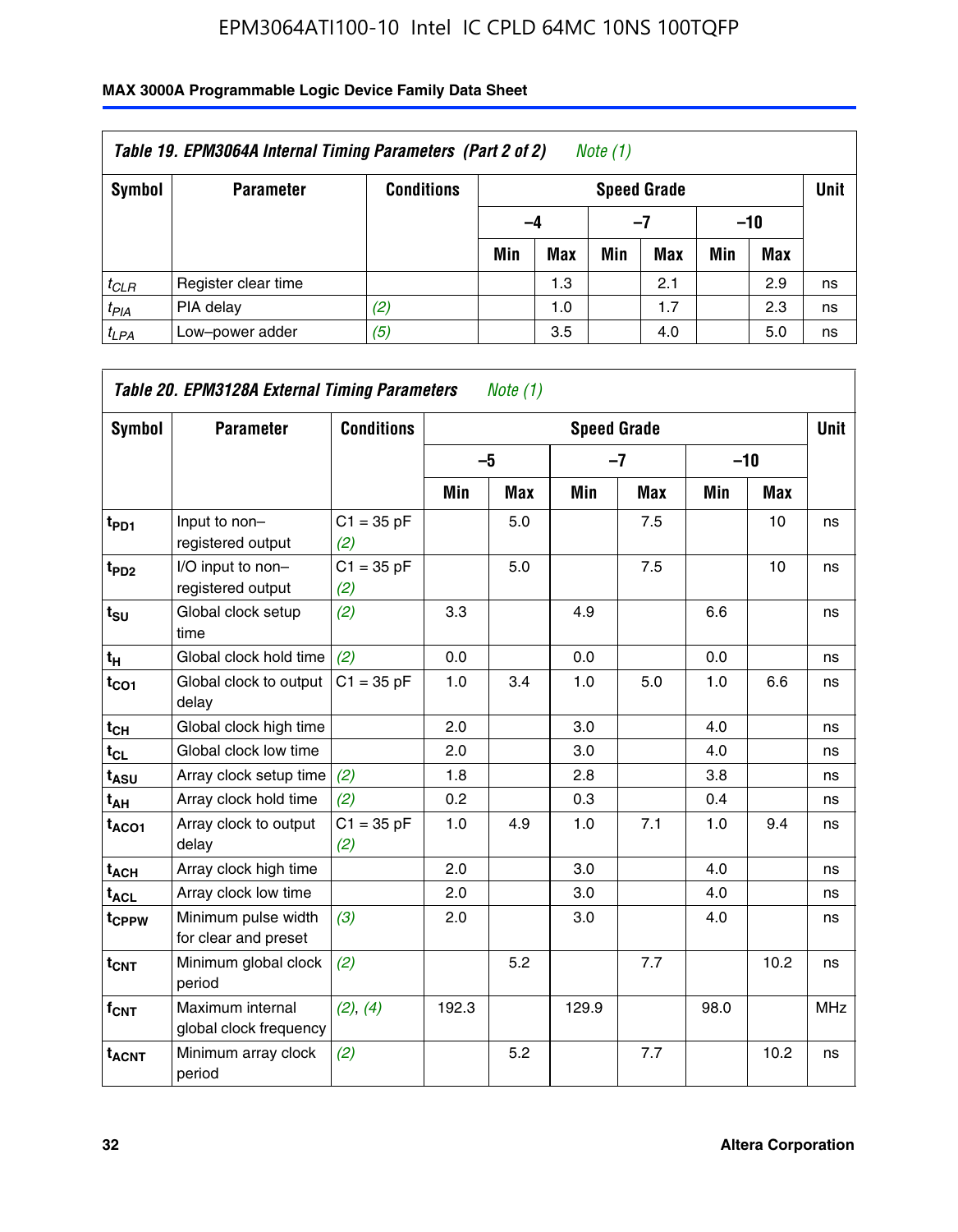| Table 20. EPM3128A External Timing Parameters<br>Note $(1)$ |                                           |                   |       |     |                    |     |       |     |             |
|-------------------------------------------------------------|-------------------------------------------|-------------------|-------|-----|--------------------|-----|-------|-----|-------------|
| Symbol                                                      | <b>Parameter</b>                          | <b>Conditions</b> |       |     | <b>Speed Grade</b> |     |       |     | <b>Unit</b> |
|                                                             |                                           |                   | -5    |     | -7                 |     | $-10$ |     |             |
|                                                             |                                           |                   | Min   | Max | Min                | Max | Min   | Max |             |
| <b>fACNT</b>                                                | Maximum internal<br>array clock frequency | (2), (4)          | 192.3 |     | 129.9              |     | 98.0  |     | <b>MHz</b>  |

| Symbol            | <b>Parameter</b>                                                                                             | <b>Conditions</b> |     |      |     | <b>Speed Grade</b> |     |            | <b>Unit</b> |
|-------------------|--------------------------------------------------------------------------------------------------------------|-------------------|-----|------|-----|--------------------|-----|------------|-------------|
|                   |                                                                                                              |                   |     | $-5$ |     | $-7$               |     | $-10$      |             |
|                   |                                                                                                              |                   | Min | Max  | Min | <b>Max</b>         | Min | <b>Max</b> |             |
| $t_{IN}$          | Input pad and buffer delay                                                                                   |                   |     | 0.7  |     | 1.0                |     | 1.4        | ns          |
| $t_{IO}$          | I/O input pad and buffer<br>delay                                                                            |                   |     | 0.7  |     | 1.0                |     | 1.4        | ns          |
| $t_{SEXP}$        | Shared expander delay                                                                                        |                   |     | 2.0  |     | 2.9                |     | 3.8        | ns          |
| t <sub>PEXP</sub> | Parallel expander delay                                                                                      |                   |     | 0.4  |     | 0.7                |     | 0.9        | ns          |
| $t_{LAD}$         | Logic array delay                                                                                            |                   |     | 1.6  |     | 2.4                |     | 3.1        | ns          |
| $t_{LAC}$         | Logic control array delay                                                                                    |                   |     | 0.7  |     | 1.0                |     | 1.3        | ns          |
| $t_{IOE}$         | Internal output enable delay                                                                                 |                   |     | 0.0  |     | 0.0                |     | 0.0        | ns          |
| $t_{OD1}$         | Output buffer and pad<br>delay, slow slew rate $=$ off<br>$V_{\text{CCIO}} = 3.3 V$                          | $C1 = 35 pF$      |     | 0.8  |     | 1.2                |     | 1.6        | ns          |
| $t_{OD2}$         | Output buffer and pad<br>delay, slow slew rate $=$ off<br>$V_{\text{CCIO}} = 2.5 V$                          | $C1 = 35 pF$      |     | 1.3  |     | 1.7                |     | 2.1        | ns          |
| $t_{OD3}$         | Output buffer and pad<br>delay, slow slew rate $=$ on<br>$V_{\text{CCIO}} = 2.5 \text{ V or } 3.3 \text{ V}$ | $C1 = 35 pF$      |     | 5.8  |     | 6.2                |     | 6.6        | ns          |
| $t_{ZX1}$         | Output buffer enable delay,<br>slow slew rate $=$ off<br>$V_{\text{CCIO}} = 3.3 V$                           | $C1 = 35 pF$      |     | 4.0  |     | 4.0                |     | 5.0        | ns          |
| $t_{ZX2}$         | Output buffer enable delay,<br>slow slew rate $=$ off<br>$V_{\text{CCIO}} = 2.5 V$                           | $C1 = 35 pF$      |     | 4.5  |     | 4.5                |     | 5.5        | ns          |
| $t_{ZX3}$         | Output buffer enable delay,<br>slow slew rate $=$ on<br>$V_{\text{CCIO}} = 2.5 \text{ V or } 3.3 \text{ V}$  | $C1 = 35 pF$      |     | 9.0  |     | 9.0                |     | 10.0       | ns          |
| $t_{XZ}$          | Output buffer disable delay                                                                                  | $C1 = 5pF$        |     | 4.0  |     | 4.0                |     | 5.0        | ns          |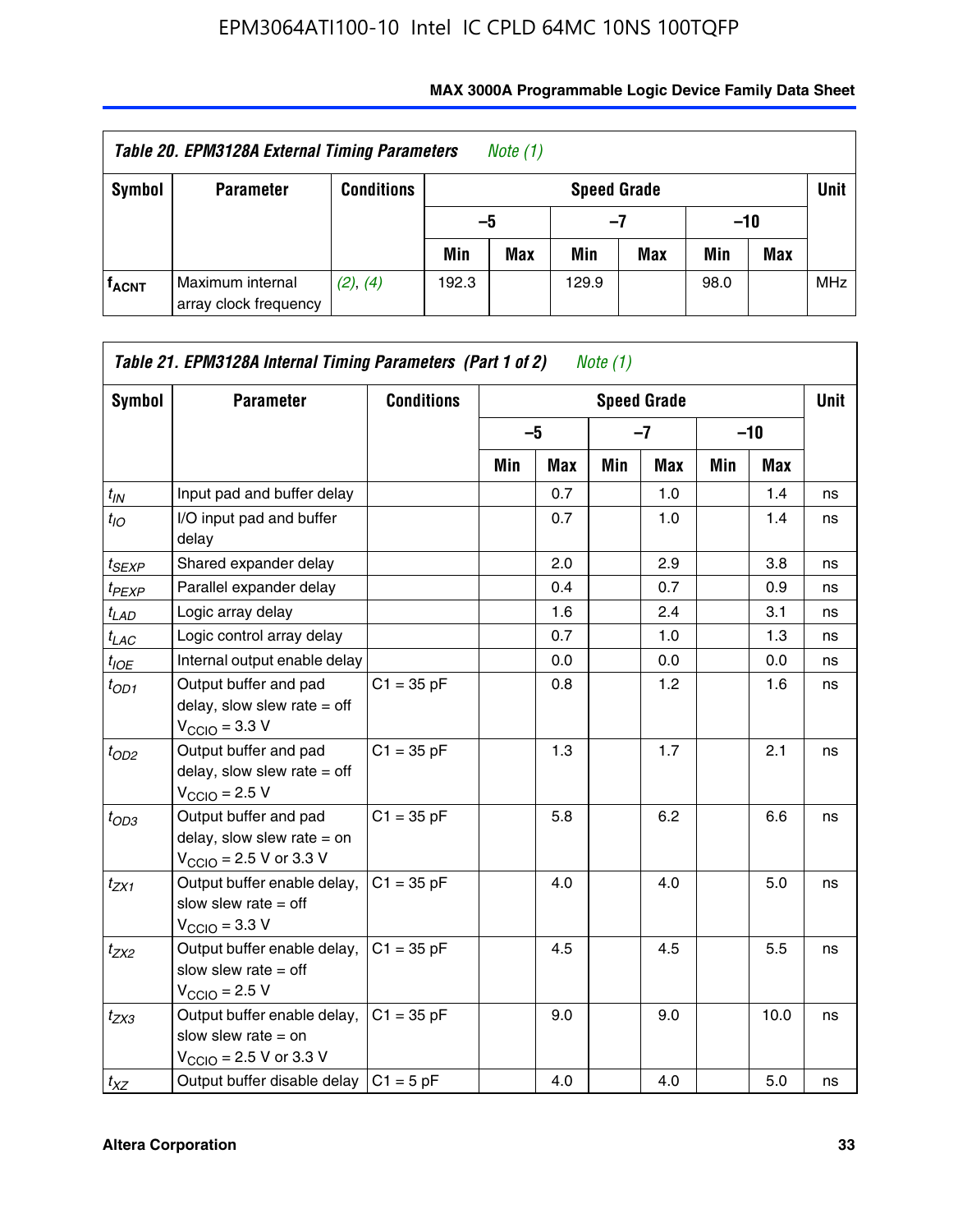| Table 21. EPM3128A Internal Timing Parameters (Part 2 of 2)<br>Note (1) |                      |                   |                    |      |     |     |     |       |    |  |
|-------------------------------------------------------------------------|----------------------|-------------------|--------------------|------|-----|-----|-----|-------|----|--|
| Symbol                                                                  | <b>Parameter</b>     | <b>Conditions</b> | <b>Speed Grade</b> |      |     |     |     |       |    |  |
|                                                                         |                      |                   |                    | $-5$ |     | -7  |     | $-10$ |    |  |
|                                                                         |                      |                   | Min                | Max  | Min | Max | Min | Max   |    |  |
| $t_{SU}$                                                                | Register setup time  |                   | 1.4                |      | 2.1 |     | 2.9 |       | ns |  |
| $t_H$                                                                   | Register hold time   |                   | 0.6                |      | 1.0 |     | 1.3 |       | ns |  |
| $t_{RD}$                                                                | Register delay       |                   |                    | 0.8  |     | 1.2 |     | 1.6   | ns |  |
| t <sub>COMB</sub>                                                       | Combinatorial delay  |                   |                    | 0.5  |     | 0.9 |     | 1.3   | ns |  |
| $t_{IC}$                                                                | Array clock delay    |                   |                    | 1.2  |     | 1.7 |     | 2.2   | ns |  |
| $t_{EN}$                                                                | Register enable time |                   |                    | 0.7  |     | 1.0 |     | 1.3   | ns |  |
| $t_{GLOB}$                                                              | Global control delay |                   |                    | 1.1  |     | 1.6 |     | 2.0   | ns |  |
| $t_{PRE}$                                                               | Register preset time |                   |                    | 1.4  |     | 2.0 |     | 2.7   | ns |  |
| ${}^t$ CLR                                                              | Register clear time  |                   |                    | 1.4  |     | 2.0 |     | 2.7   | ns |  |
| t <sub>PIA</sub>                                                        | PIA delay            | (2)               |                    | 1.4  |     | 2.0 |     | 2.6   | ns |  |
| $t_{LPA}$                                                               | Low-power adder      | (5)               |                    | 4.0  |     | 4.0 |     | 5.0   | ns |  |

| Table 22. EPM3256A External Timing Parameters<br>Note (1) |                                             |                    |     |                    |     |       |             |  |  |  |  |
|-----------------------------------------------------------|---------------------------------------------|--------------------|-----|--------------------|-----|-------|-------------|--|--|--|--|
| Symbol                                                    | <b>Parameter</b>                            | <b>Conditions</b>  |     | <b>Speed Grade</b> |     |       | <b>Unit</b> |  |  |  |  |
|                                                           |                                             |                    |     | $-7$               |     | $-10$ |             |  |  |  |  |
|                                                           |                                             |                    | Min | Max                | Min | Max   |             |  |  |  |  |
| t <sub>PD1</sub>                                          | Input to non-registered<br>output           | $C1 = 35$ pF $(2)$ |     | 7.5                |     | 10    | ns          |  |  |  |  |
| $t_{PD2}$                                                 | I/O input to non-registered<br>output       | $C1 = 35$ pF $(2)$ |     | 7.5                |     | 10    | ns          |  |  |  |  |
| $t_{\text{SU}}$                                           | Global clock setup time                     | (2)                | 5.2 |                    | 6.9 |       | ns          |  |  |  |  |
| t <sub>H</sub>                                            | Global clock hold time                      | (2)                | 0.0 |                    | 0.0 |       | ns          |  |  |  |  |
| $t_{CO1}$                                                 | Global clock to output<br>delay             | $C1 = 35 pF$       | 1.0 | 4.8                | 1.0 | 6.4   | ns          |  |  |  |  |
| $t_{CH}$                                                  | Global clock high time                      |                    | 3.0 |                    | 4.0 |       | ns          |  |  |  |  |
| $t_{CL}$                                                  | Global clock low time                       |                    | 3.0 |                    | 4.0 |       | ns          |  |  |  |  |
| $t_{ASU}$                                                 | Array clock setup time                      | (2)                | 2.7 |                    | 3.6 |       | ns          |  |  |  |  |
| $t_{AH}$                                                  | Array clock hold time                       | (2)                | 0.3 |                    | 0.5 |       | ns          |  |  |  |  |
| t <sub>ACO1</sub>                                         | Array clock to output delay                 | $C1 = 35$ pF $(2)$ | 1.0 | 7.3                | 1.0 | 9.7   | ns          |  |  |  |  |
| $t_{\sf ACH}$                                             | Array clock high time                       |                    | 3.0 |                    | 4.0 |       | ns          |  |  |  |  |
| $t_{\sf ACL}$                                             | Array clock low time                        |                    | 3.0 |                    | 4.0 |       | ns          |  |  |  |  |
| t <sub>CPPW</sub>                                         | Minimum pulse width for<br>clear and preset | (3)                | 3.0 |                    | 4.0 |       | ns          |  |  |  |  |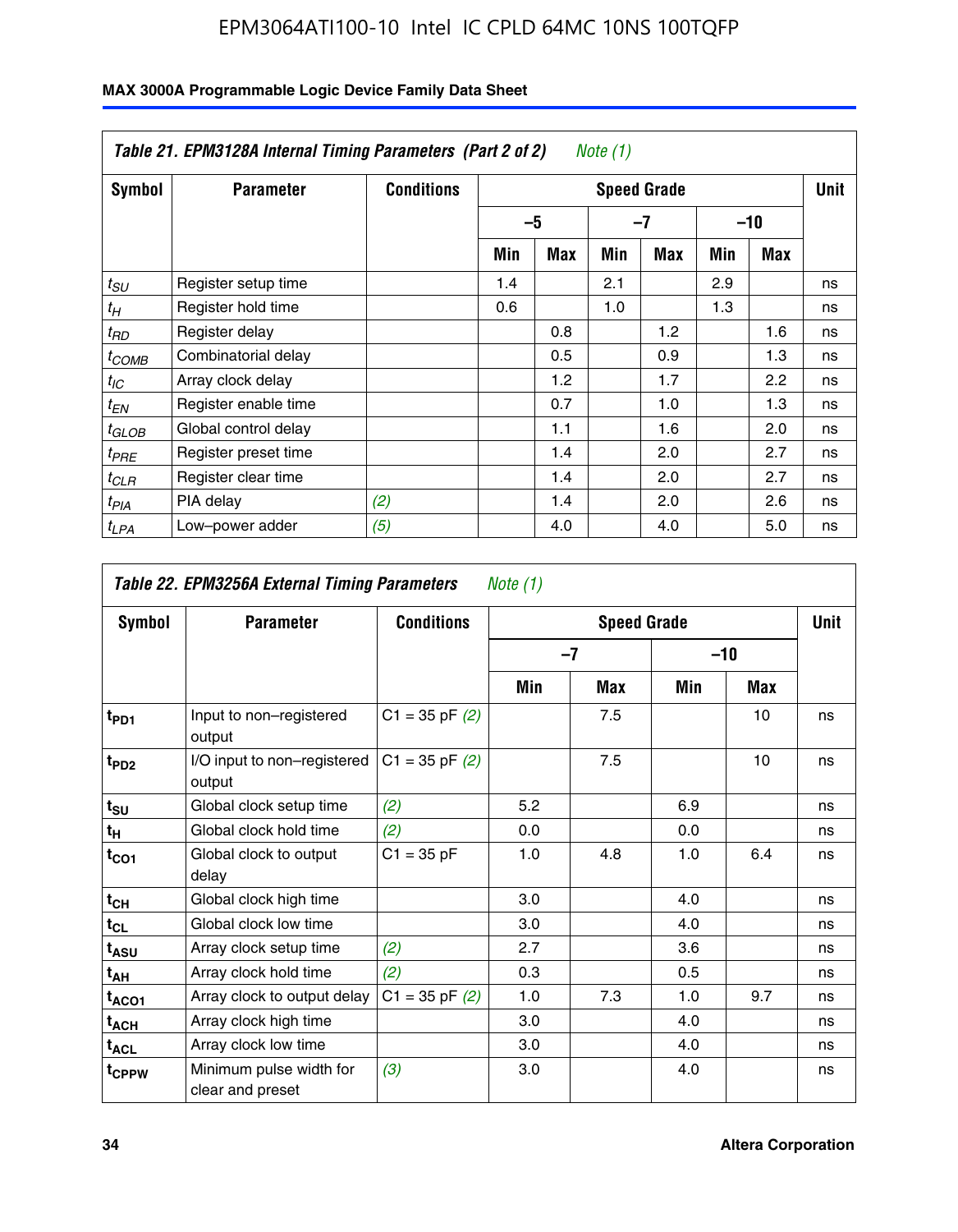| Table 22. EPM3256A External Timing Parameters<br>Note (1) |                                            |                   |       |            |             |      |            |  |  |  |
|-----------------------------------------------------------|--------------------------------------------|-------------------|-------|------------|-------------|------|------------|--|--|--|
| <b>Symbol</b>                                             | <b>Parameter</b>                           | <b>Conditions</b> |       |            | <b>Unit</b> |      |            |  |  |  |
|                                                           |                                            |                   |       | -7         |             |      |            |  |  |  |
|                                                           |                                            |                   | Min   | <b>Max</b> | Min         | Max  |            |  |  |  |
| $t_{CNT}$                                                 | Minimum global clock<br>period             | (2)               |       | 7.9        |             | 10.5 | ns         |  |  |  |
| $f_{CNT}$                                                 | Maximum internal global<br>clock frequency | (2), (4)          | 126.6 |            | 95.2        |      | <b>MHz</b> |  |  |  |
| <b>t<sub>ACNT</sub></b>                                   | Minimum array clock<br>period              | (2)               |       | 7.9        |             | 10.5 | ns         |  |  |  |
| <b>f<sub>ACNT</sub></b>                                   | Maximum internal array<br>clock frequency  | (2), (4)          | 126.6 |            | 95.2        |      | <b>MHz</b> |  |  |  |

| Symbol             | Table 23. EPM3256A Internal Timing Parameters (Part 1 of 2)<br><b>Parameter</b>                              | <b>Conditions</b> |     | Note $(1)$    | <b>Speed Grade</b> |     | <b>Unit</b> |
|--------------------|--------------------------------------------------------------------------------------------------------------|-------------------|-----|---------------|--------------------|-----|-------------|
|                    |                                                                                                              |                   |     | $-7$<br>$-10$ |                    |     |             |
|                    |                                                                                                              |                   | Min | <b>Max</b>    | Min                | Max |             |
| $t_{IN}$           | Input pad and buffer delay                                                                                   |                   |     | 0.9           |                    | 1.2 | ns          |
| $t_{IO}$           | I/O input pad and buffer delay                                                                               |                   |     | 0.9           |                    | 1.2 | ns          |
| t <sub>SEXP</sub>  | Shared expander delay                                                                                        |                   |     | 2.8           |                    | 3.7 | ns          |
| t <sub>PEXP</sub>  | Parallel expander delay                                                                                      |                   |     | 0.5           |                    | 0.6 | ns          |
| $t_{LAD}$          | Logic array delay                                                                                            |                   |     | 2.2           |                    | 2.8 | ns          |
| $t_{LAC}$          | Logic control array delay                                                                                    |                   |     | 1.0           |                    | 1.3 | ns          |
| $t_{\mathit{IOE}}$ | Internal output enable delay                                                                                 |                   |     | 0.0           |                    | 0.0 | ns          |
| $t_{OD1}$          | Output buffer and pad delay,<br>slow slew rate $=$ off<br>$V_{\text{CCIO}} = 3.3 V$                          | $C1 = 35 pF$      |     | 1.2           |                    | 1.6 | ns          |
| $t_{OD2}$          | Output buffer and pad delay,<br>slow slew rate $=$ off<br>$V_{\text{CCIO}} = 2.5 V$                          | $C1 = 35 pF$      |     | 1.7           |                    | 2.1 | ns          |
| $t_{OD3}$          | Output buffer and pad delay,<br>slow slew rate $=$ on<br>$V_{\text{CCIO}} = 2.5 \text{ V or } 3.3 \text{ V}$ | $C1 = 35 pF$      |     | 6.2           |                    | 6.6 | ns          |
| $t_{ZX1}$          | Output buffer enable delay, slow<br>slew rate = off $V_{\text{CCIO}} = 3.3$ V                                | $C1 = 35 pF$      |     | 4.0           |                    | 5.0 | ns          |
| $t_{ZX2}$          | Output buffer enable delay, slow<br>slew rate = off $V_{\text{CCIO}} = 2.5$ V                                | $C1 = 35 pF$      |     | 4.5           |                    | 5.5 | ns          |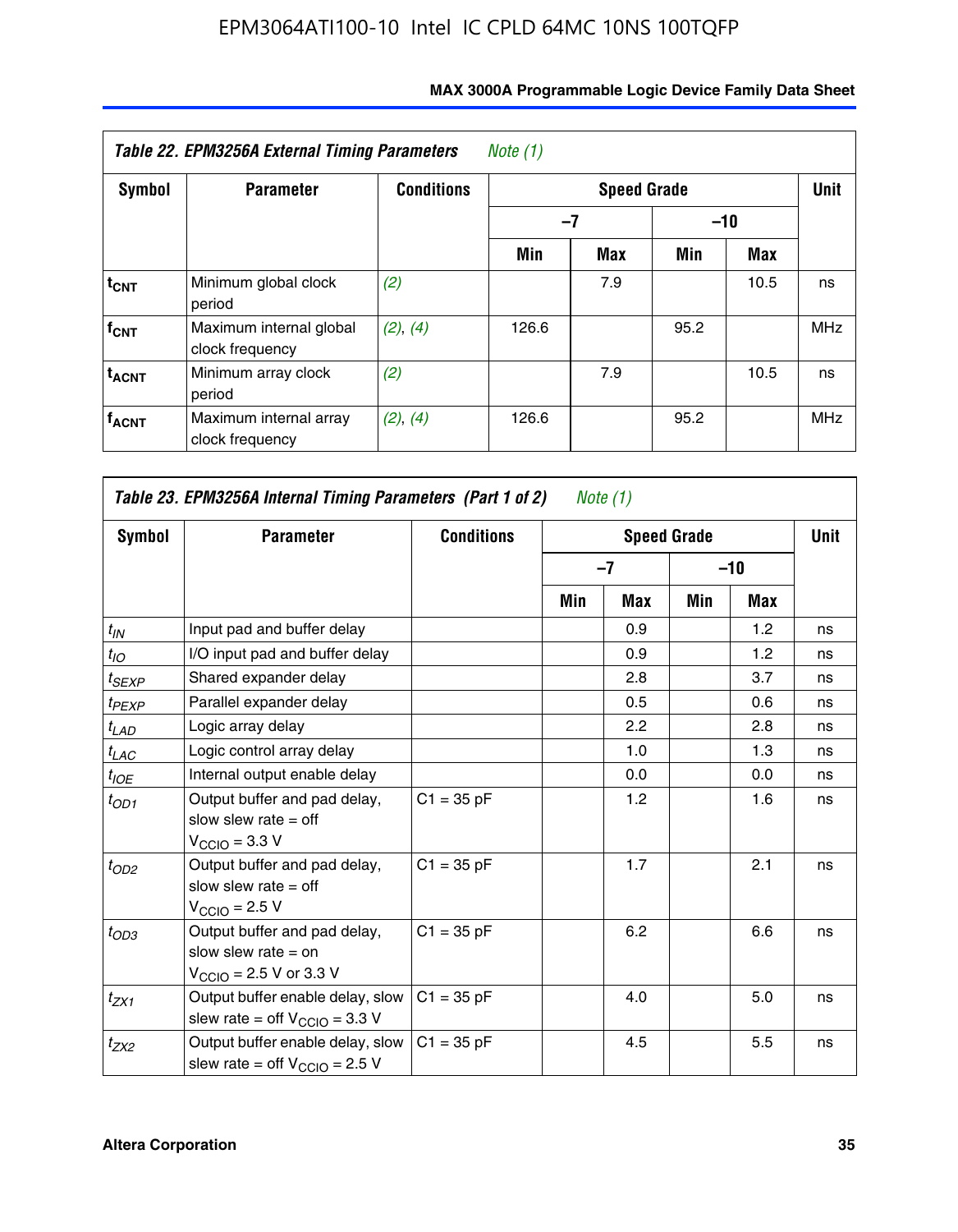| Table 23. EPM3256A Internal Timing Parameters (Part 2 of 2)<br>Note (1) |                                                                                                             |                   |     |     |                    |       |             |  |  |  |
|-------------------------------------------------------------------------|-------------------------------------------------------------------------------------------------------------|-------------------|-----|-----|--------------------|-------|-------------|--|--|--|
| <b>Symbol</b>                                                           | <b>Parameter</b>                                                                                            | <b>Conditions</b> |     |     | <b>Speed Grade</b> |       | <b>Unit</b> |  |  |  |
|                                                                         |                                                                                                             |                   |     | -7  |                    | $-10$ |             |  |  |  |
|                                                                         |                                                                                                             |                   | Min | Max | Min                | Max   |             |  |  |  |
| $t_{ZX3}$                                                               | Output buffer enable delay, slow<br>slew rate $=$ on<br>$V_{\text{CCIO}} = 2.5 \text{ V or } 3.3 \text{ V}$ | $C1 = 35 pF$      |     | 9.0 |                    | 10.0  | ns          |  |  |  |
| $t_{XZ}$                                                                | Output buffer disable delay                                                                                 | $C1 = 5$ pF       |     | 4.0 |                    | 5.0   | ns          |  |  |  |
| $t_{\scriptstyle SU}$                                                   | Register setup time                                                                                         |                   | 2.1 |     | 2.9                |       | ns          |  |  |  |
| $t_H$                                                                   | Register hold time                                                                                          |                   | 0.9 |     | 1.2                |       | ns          |  |  |  |
| $t_{RD}$                                                                | Register delay                                                                                              |                   |     | 1.2 |                    | 1.6   | ns          |  |  |  |
| $t_{COMB}$                                                              | Combinatorial delay                                                                                         |                   |     | 0.8 |                    | 1.2   | ns          |  |  |  |
| $t_{IC}$                                                                | Array clock delay                                                                                           |                   |     | 1.6 |                    | 2.1   | ns          |  |  |  |
| $t_{EN}$                                                                | Register enable time                                                                                        |                   |     | 1.0 |                    | 1.3   | ns          |  |  |  |
| t <sub>GLOB</sub>                                                       | Global control delay                                                                                        |                   |     | 1.5 |                    | 2.0   | ns          |  |  |  |
| $t_{PRE}$                                                               | Register preset time                                                                                        |                   |     | 2.3 |                    | 3.0   | ns          |  |  |  |
| $t_{CLR}$                                                               | Register clear time                                                                                         |                   |     | 2.3 |                    | 3.0   | ns          |  |  |  |
| t <sub>PIA</sub>                                                        | PIA delay                                                                                                   | (2)               |     | 2.4 |                    | 3.2   | ns          |  |  |  |
| $t_{LPA}$                                                               | Low-power adder                                                                                             | (5)               |     | 4.0 |                    | 5.0   | ns          |  |  |  |

| Table 24. EPM3512A External Timing Parameters<br>Note (1) |                                          |                    |                    |     |       |      |    |
|-----------------------------------------------------------|------------------------------------------|--------------------|--------------------|-----|-------|------|----|
| Symbol                                                    | <b>Parameter</b>                         | <b>Conditions</b>  | <b>Speed Grade</b> |     |       | Unit |    |
|                                                           |                                          |                    | -7                 |     | $-10$ |      |    |
|                                                           |                                          |                    | Min                | Max | Min   | Max  |    |
| t <sub>PD1</sub>                                          | Input to non-registered output           | $C1 = 35$ pF $(2)$ |                    | 7.5 |       | 10.0 | ns |
| $t_{PD2}$                                                 | I/O input to non-registered<br>output    | $C1 = 35 pF(2)$    |                    | 7.5 |       | 10.0 | ns |
| $t_{\text{SU}}$                                           | Global clock setup time                  | (2)                | 5.6                |     | 7.6   |      | ns |
| $t_H$                                                     | Global clock hold time                   | (2)                | 0.0                |     | 0.0   |      | ns |
| t <sub>FSU</sub>                                          | Global clock setup time of fast<br>input |                    | 3.0                |     | 3.0   |      | ns |
| t <sub>FH</sub>                                           | Global clock hold time of fast<br>input  |                    | 0.0                |     | 0.0   |      | ns |
| $t_{CO1}$                                                 | Global clock to output delay             | $C1 = 35 pF$       | 1.0                | 4.7 | 1.0   | 6.3  | ns |
| $t_{CH}$                                                  | Global clock high time                   |                    | 3.0                |     | 4.0   |      | ns |
| $t_{CL}$                                                  | Global clock low time                    |                    | 3.0                |     | 4.0   |      | ns |
| t <sub>ASU</sub>                                          | Array clock setup time                   | (2)                | 2.5                |     | 3.5   |      | ns |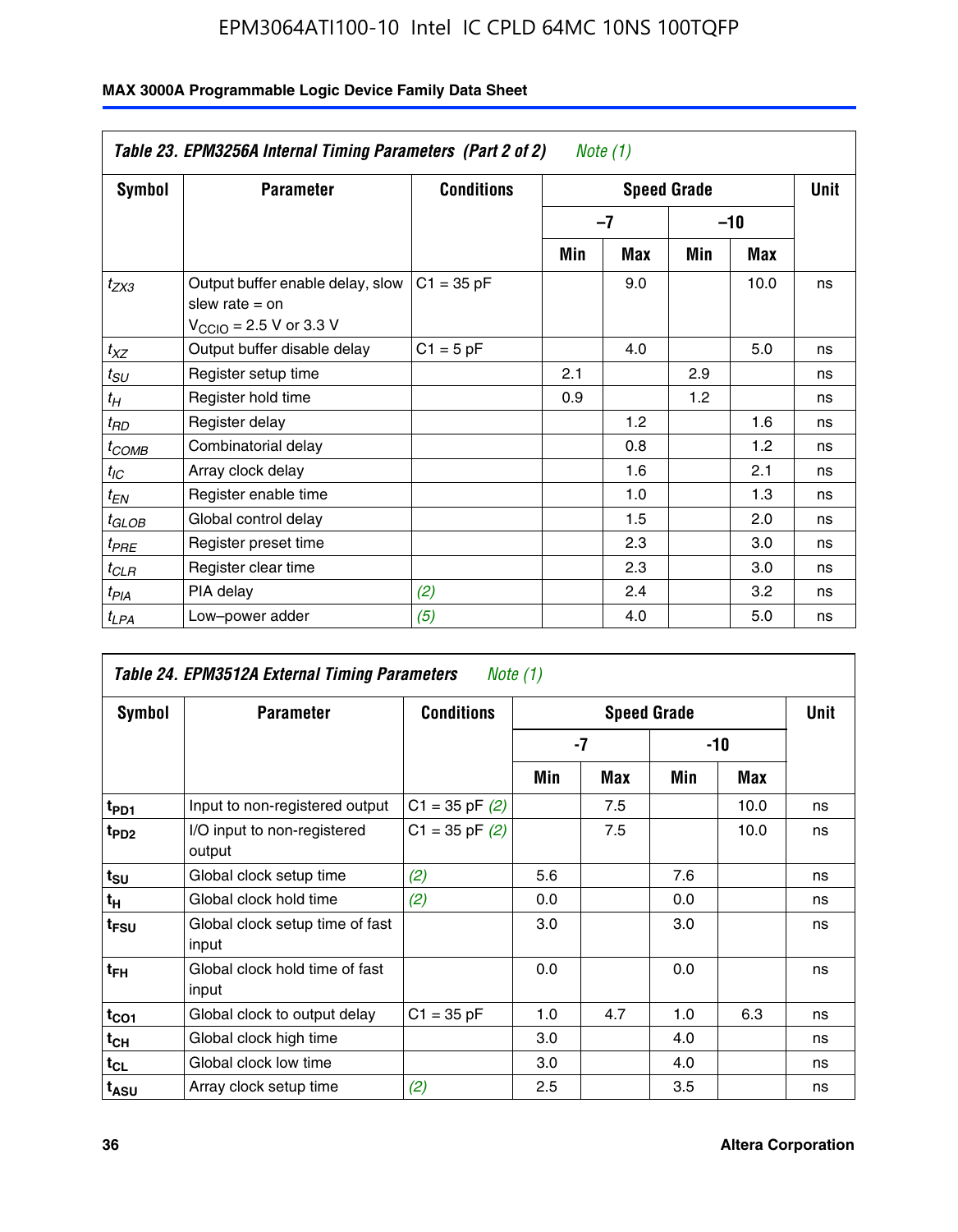| Table 24. EPM3512A External Timing Parameters<br>Note $(1)$ |                                             |                    |                  |      |       |            |            |
|-------------------------------------------------------------|---------------------------------------------|--------------------|------------------|------|-------|------------|------------|
| Symbol                                                      | <b>Parameter</b>                            | <b>Conditions</b>  |                  | Unit |       |            |            |
|                                                             |                                             |                    | -7               |      | $-10$ |            |            |
|                                                             |                                             |                    | Min              | Max  | Min   | <b>Max</b> |            |
| t <sub>АН</sub>                                             | Array clock hold time                       | (2)                | 0.2 <sub>0</sub> |      | 0.3   |            | ns         |
| t <sub>ACO1</sub>                                           | Array clock to output delay                 | $C1 = 35$ pF $(2)$ | 1.0              | 7.8  | 1.0   | 10.4       | ns         |
| $t_{\sf ACH}$                                               | Array clock high time                       |                    | 3.0              |      | 4.0   |            | ns         |
| $t_{\sf ACL}$                                               | Array clock low time                        |                    | 3.0              |      | 4.0   |            | ns         |
| t <sub>CPPW</sub>                                           | Minimum pulse width for clear<br>and preset | (3)                | 3.0              |      | 4.0   |            | ns         |
| $t_{CNT}$                                                   | Minimum global clock period                 | (2)                |                  | 8.6  |       | 11.5       | ns         |
| $f_{CNT}$                                                   | Maximum internal global clock<br>frequency  | (2), (4)           | 116.3            |      | 87.0  |            | <b>MHz</b> |
| $t_{ACNT}$                                                  | Minimum array clock period                  | (2)                |                  | 8.6  |       | 11.5       | ns         |
| <sup>T</sup> ACNT                                           | Maximum internal array clock<br>frequency   | (2), (4)           | 116.3            |      | 87.0  |            | <b>MHz</b> |

| Table 25. EPM3512A Internal Timing Parameters (Part 1 of 2) Note $(1)$ |                                                                                     |                   |     |      |       |     |    |
|------------------------------------------------------------------------|-------------------------------------------------------------------------------------|-------------------|-----|------|-------|-----|----|
| Symbol                                                                 | <b>Parameter</b>                                                                    | <b>Conditions</b> |     | Unit |       |     |    |
|                                                                        |                                                                                     |                   | -7  |      | $-10$ |     |    |
|                                                                        |                                                                                     |                   | Min | Max  | Min   | Max |    |
| $t_{IN}$                                                               | Input pad and buffer delay                                                          |                   |     | 0.7  |       | 0.9 | ns |
| $t_{IO}$                                                               | I/O input pad and buffer delay                                                      |                   |     | 0.7  |       | 0.9 | ns |
| $t_{FIN}$                                                              | Fast input delay                                                                    |                   |     | 3.1  |       | 3.6 | ns |
| $t_{SEXP}$                                                             | Shared expander delay                                                               |                   |     | 2.7  |       | 3.5 | ns |
| $t_{PEXP}$                                                             | Parallel expander delay                                                             |                   |     | 0.4  |       | 0.5 | ns |
| $t_{LAD}$                                                              | Logic array delay                                                                   |                   |     | 2.2  |       | 2.8 | ns |
| $t_{LAC}$                                                              | Logic control array delay                                                           |                   |     | 1.0  |       | 1.3 | ns |
| $t_{IOE}$                                                              | Internal output enable delay                                                        |                   |     | 0.0  |       | 0.0 | ns |
| $t_{OD1}$                                                              | Output buffer and pad delay,<br>slow slew rate $=$ off<br>$V_{\rm CClO}$ = 3.3 V    | $C1 = 35 pF$      |     | 1.0  |       | 1.5 | ns |
| $t_{OD2}$                                                              | Output buffer and pad delay,<br>slow slew rate $=$ off<br>$V_{\text{CCIO}} = 2.5 V$ | $C1 = 35 pF$      |     | 1.5  |       | 2.0 | ns |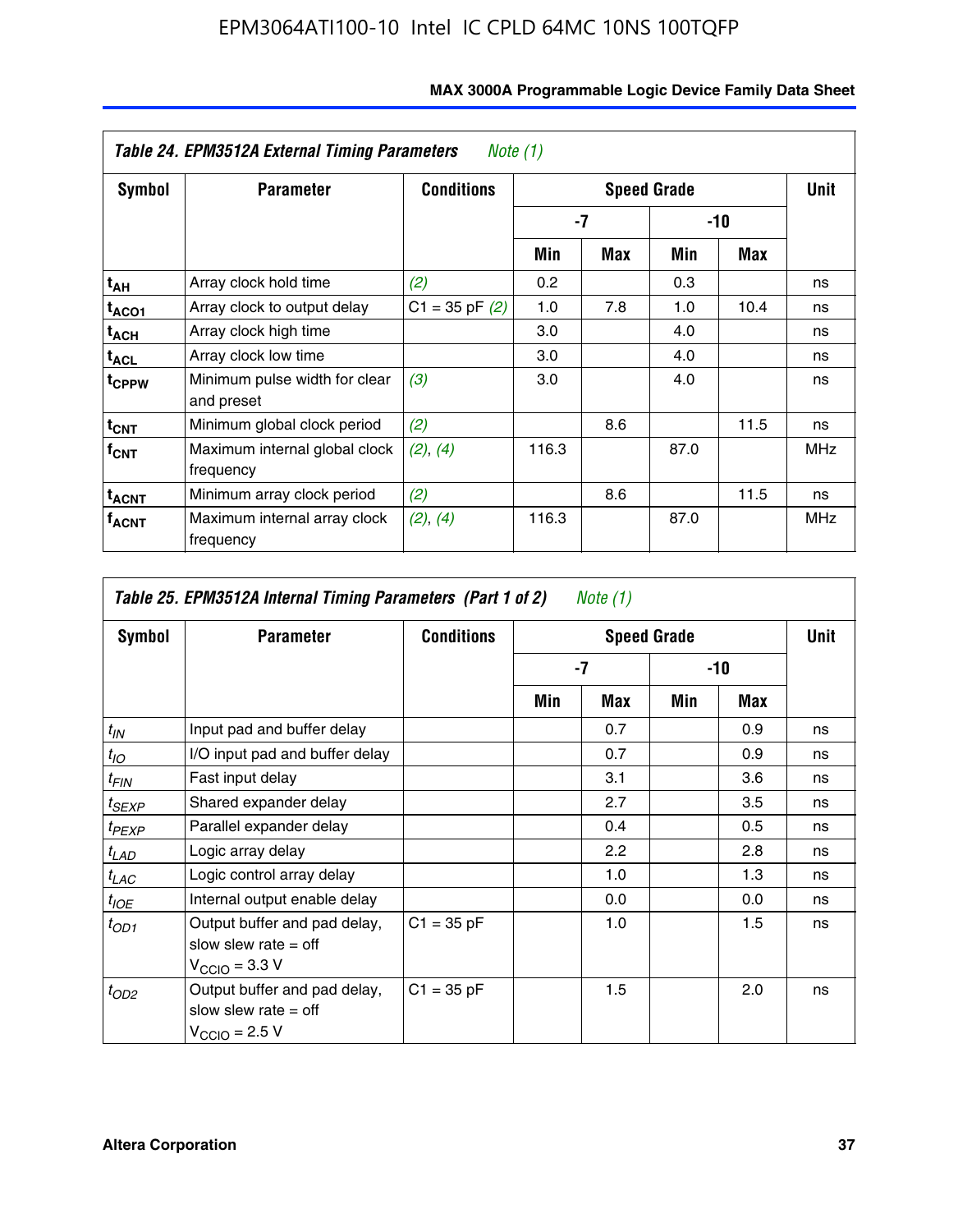#### **MAX 3000A Programmable Logic Device Family Data Sheet**

|                            | Table 25. EPM3512A Internal Timing Parameters (Part 2 of 2)<br>Note $(1)$                                    |                   |      |             |       |      |    |  |
|----------------------------|--------------------------------------------------------------------------------------------------------------|-------------------|------|-------------|-------|------|----|--|
| <b>Symbol</b>              | <b>Parameter</b>                                                                                             | <b>Conditions</b> |      | <b>Unit</b> |       |      |    |  |
|                            |                                                                                                              |                   | $-7$ |             | $-10$ |      |    |  |
|                            |                                                                                                              |                   | Min  | Max         | Min   | Max  |    |  |
| $t_{OD3}$                  | Output buffer and pad delay,<br>slow slew rate $=$ on<br>$V_{\text{CCIO}} = 2.5 \text{ V or } 3.3 \text{ V}$ | $C1 = 35 pF$      |      | 6.0         |       | 6.5  | ns |  |
| $t_{ZX1}$                  | Output buffer enable delay,<br>slow slew rate $=$ off<br>$V_{\text{CCIO}} = 3.3 \text{ V}$                   | $C1 = 35 pF$      |      | 4.0         |       | 5.0  | ns |  |
| $t_{ZX2}$                  | Output buffer enable delay,<br>slow slew rate $=$ off<br>$V_{\text{CCIO}} = 2.5 V$                           | $C1 = 35 pF$      |      | 4.5         |       | 5.5  | ns |  |
| $t_{ZX3}$                  | Output buffer enable delay,<br>slow slew rate $=$ on<br>$V_{\text{CCIO}} = 3.3 V$                            | $C1 = 35 pF$      |      | 9.0         |       | 10.0 | ns |  |
| $t_{XZ}$                   | Output buffer disable delay                                                                                  | $C1 = 5pF$        |      | 4.0         |       | 5.0  | ns |  |
| $t_{SU}$                   | Register setup time                                                                                          |                   | 2.1  |             | 3.0   |      | ns |  |
| $t_H$                      | Register hold time                                                                                           |                   | 0.6  |             | 0.8   |      | ns |  |
| $t_{\textit{FSU}}$         | Register setup time of fast input                                                                            |                   | 1.6  |             | 1.6   |      | ns |  |
| $t_{FH}$                   | Register hold time of fast input                                                                             |                   | 1.4  |             | 1.4   |      | ns |  |
| $t_{RD}$                   | Register delay                                                                                               |                   |      | 1.3         |       | 1.7  | ns |  |
| $t_{COMB}$                 | Combinatorial delay                                                                                          |                   |      | 0.6         |       | 0.8  | ns |  |
| $t_{IC}$                   | Array clock delay                                                                                            |                   |      | 1.8         |       | 2.3  | ns |  |
| $t_{EN}$                   | Register enable time                                                                                         |                   |      | 1.0         |       | 1.3  | ns |  |
| $t_{\scriptstyle\rm GLOB}$ | Global control delay                                                                                         |                   |      | 1.7         |       | 2.2  | ns |  |
| $t_{PRE}$                  | Register preset time                                                                                         |                   |      | 1.0         |       | 1.4  | ns |  |
| $t_{CLR}$                  | Register clear time                                                                                          |                   |      | 1.0         |       | 1.4  | ns |  |
| $t_{PIA}$                  | PIA delay                                                                                                    | (2)               |      | 3.0         |       | 4.0  | ns |  |
| $t_{LPA}$                  | Low-power adder                                                                                              | (5)               |      | 4.5         |       | 5.0  | ns |  |

*Notes to tables:*

(1) These values are specified under the recommended operating conditions, as shown in Table 13 on page 23. See Figure 11 on page 27 for more information on switching waveforms.

(2) These values are specified for a PIA fan–out of one LAB (16 macrocells). For each additional LAB fan–out in these devices, add an additional 0.1 ns to the PIA timing value.

(3) This minimum pulse width for preset and clear applies for both global clear and array controls. The *tLPA* parameter must be added to this minimum width if the clear or reset signal incorporates the *tLAD* parameter into the signal path.

(4) These parameters are measured with a 16–bit loadable, enabled, up/down counter programmed into each LAB.

(5) The  $t_{LPA}$  parameter must be added to the  $t_{LAD}$ ,  $t_{LAC}$ ,  $t_{IC}$ ,  $t_{EN}$ ,  $t_{SEXP}$ ,  $t_{ACL}$ , and  $t_{CPPW}$  parameters for macrocells running in low–power mode.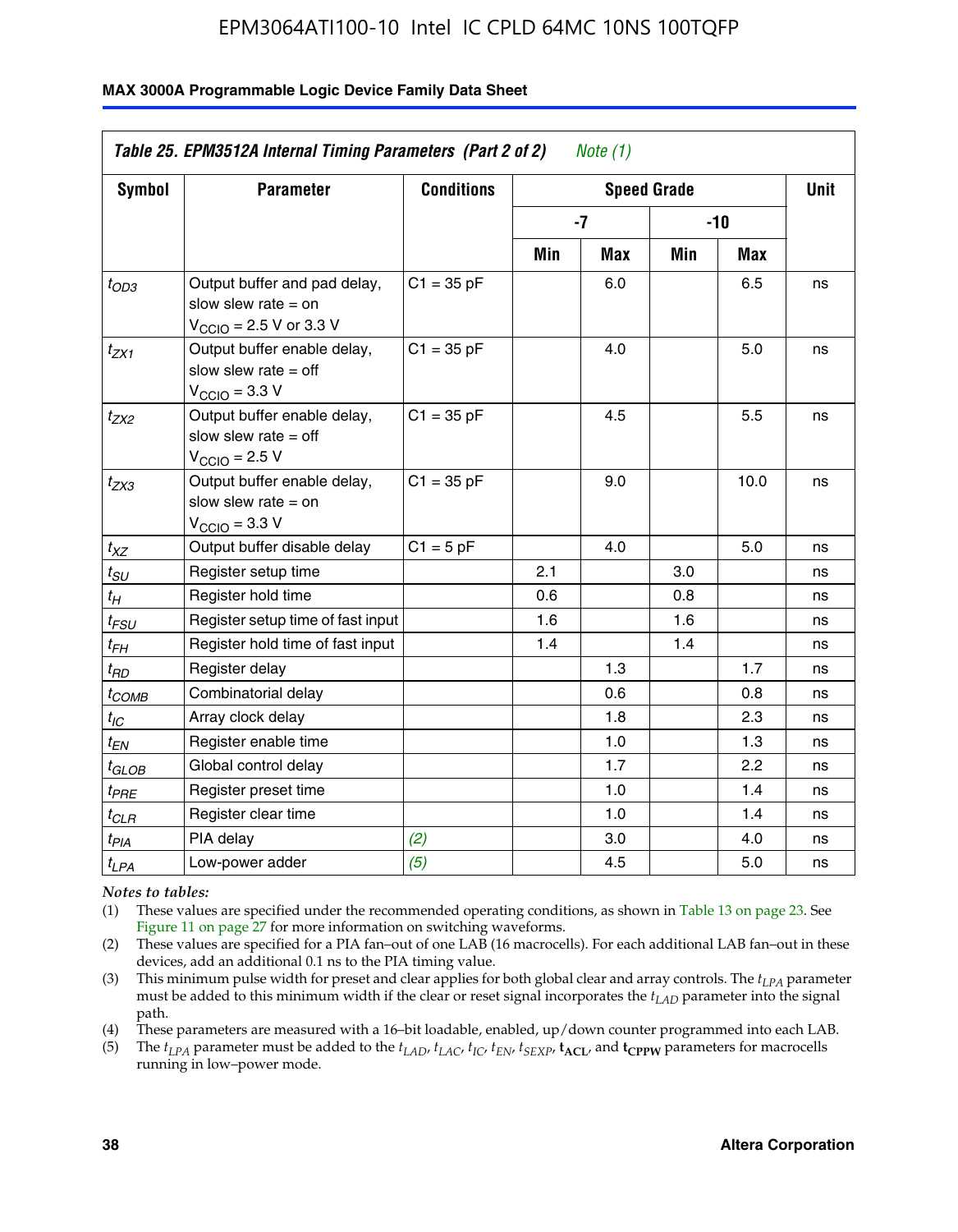|                             |                                                                                                                             |                                                                                                                                                                       |      |                                                                                                                                                         | MAX 3000A Programmable Logic Device Family Data Sheet |  |  |  |
|-----------------------------|-----------------------------------------------------------------------------------------------------------------------------|-----------------------------------------------------------------------------------------------------------------------------------------------------------------------|------|---------------------------------------------------------------------------------------------------------------------------------------------------------|-------------------------------------------------------|--|--|--|
| Power<br><b>Consumption</b> | Supply power (P) versus frequency ( $f_{MAX}$ , in MHz) for MAX 3000A<br>devices is calculated with the following equation: |                                                                                                                                                                       |      |                                                                                                                                                         |                                                       |  |  |  |
|                             |                                                                                                                             | $P = P_{INT} + P_{IO} = I_{CCINT} \times V_{CC} + P_{IO}$                                                                                                             |      |                                                                                                                                                         |                                                       |  |  |  |
|                             |                                                                                                                             | Application Note 74 (Evaluating Power for Altera Devices).                                                                                                            |      | The $P_{IO}$ value, which depends on the device output load characteristics<br>and switching frequency, can be calculated using the guidelines given in |                                                       |  |  |  |
|                             |                                                                                                                             | The $I_{\text{CCINT}}$ value depends on the switching frequency and the application<br>logic. The $I_{\text{CCINT}}$ value is calculated with the following equation: |      |                                                                                                                                                         |                                                       |  |  |  |
|                             | $I_{\text{CCINT}}$ =                                                                                                        |                                                                                                                                                                       |      |                                                                                                                                                         |                                                       |  |  |  |
|                             |                                                                                                                             | $(A \times MC_{TON}) + [B \times (MC_{DEV} - MC_{TON})] + (C \times MC_{USER} \times f_{MAX} \times tog_{LC})$                                                        |      |                                                                                                                                                         |                                                       |  |  |  |
|                             |                                                                                                                             | The parameters in the $I_{\text{CCINT}}$ equation are:                                                                                                                |      |                                                                                                                                                         |                                                       |  |  |  |
|                             | MC <sub>TON</sub>                                                                                                           | $=$ Number of macrocells with the Turbo Bit <sup>TM</sup> option turned<br>on, as reported in the Quartus II or MAX+PLUS II Report                                    |      |                                                                                                                                                         |                                                       |  |  |  |
|                             | MC <sub>DEFV</sub>                                                                                                          | File (.rpt)<br>= Number of macrocells in the device                                                                                                                   |      |                                                                                                                                                         |                                                       |  |  |  |
|                             | $MC_{LISED}$                                                                                                                | = Total number of macrocells in the design, as reported in<br>the RPT File                                                                                            |      |                                                                                                                                                         |                                                       |  |  |  |
|                             | $f_{MAX}$                                                                                                                   | Highest clock frequency to the device<br>$=$                                                                                                                          |      |                                                                                                                                                         |                                                       |  |  |  |
|                             | $\log_{LC}$                                                                                                                 | = Average percentage of logic cells toggling at each clock<br>(typically 12.5%)                                                                                       |      |                                                                                                                                                         |                                                       |  |  |  |
|                             | A, B, C<br>$=$ Constants (shown in Table 26)                                                                                |                                                                                                                                                                       |      |                                                                                                                                                         |                                                       |  |  |  |
|                             |                                                                                                                             | Table 26. MAX 3000A I <sub>CC</sub> Equation Constants                                                                                                                |      |                                                                                                                                                         |                                                       |  |  |  |
|                             |                                                                                                                             | <b>Device</b>                                                                                                                                                         | A    | B                                                                                                                                                       | C                                                     |  |  |  |
|                             |                                                                                                                             | EPM3032A                                                                                                                                                              |      | 0.30                                                                                                                                                    | 0.014                                                 |  |  |  |
|                             |                                                                                                                             | <b>EPM3064A</b>                                                                                                                                                       | 0.71 | 0.30                                                                                                                                                    | 0.014                                                 |  |  |  |
|                             |                                                                                                                             | <b>EPM3128A</b>                                                                                                                                                       | 0.71 | 0.30                                                                                                                                                    | 0.014                                                 |  |  |  |
|                             |                                                                                                                             | FPM3256A                                                                                                                                                              | 0.71 | 0.30                                                                                                                                                    | 0.014                                                 |  |  |  |

The  $I_{\text{CCINT}}$  calculation provides an  $I_{\text{CC}}$  estimate based on typical conditions using a pattern of a 16–bit, loadable, enabled, up/down counter in each LAB with no output load. Actual  $I_{CC}$  should be verified during operation because this measurement is sensitive to the actual pattern in the device and the environmental operating conditions.

EPM3512A 0.71 0.30 0.014

Figures 12 and 13 show the typical supply current versus frequency for MAX 3000A devices.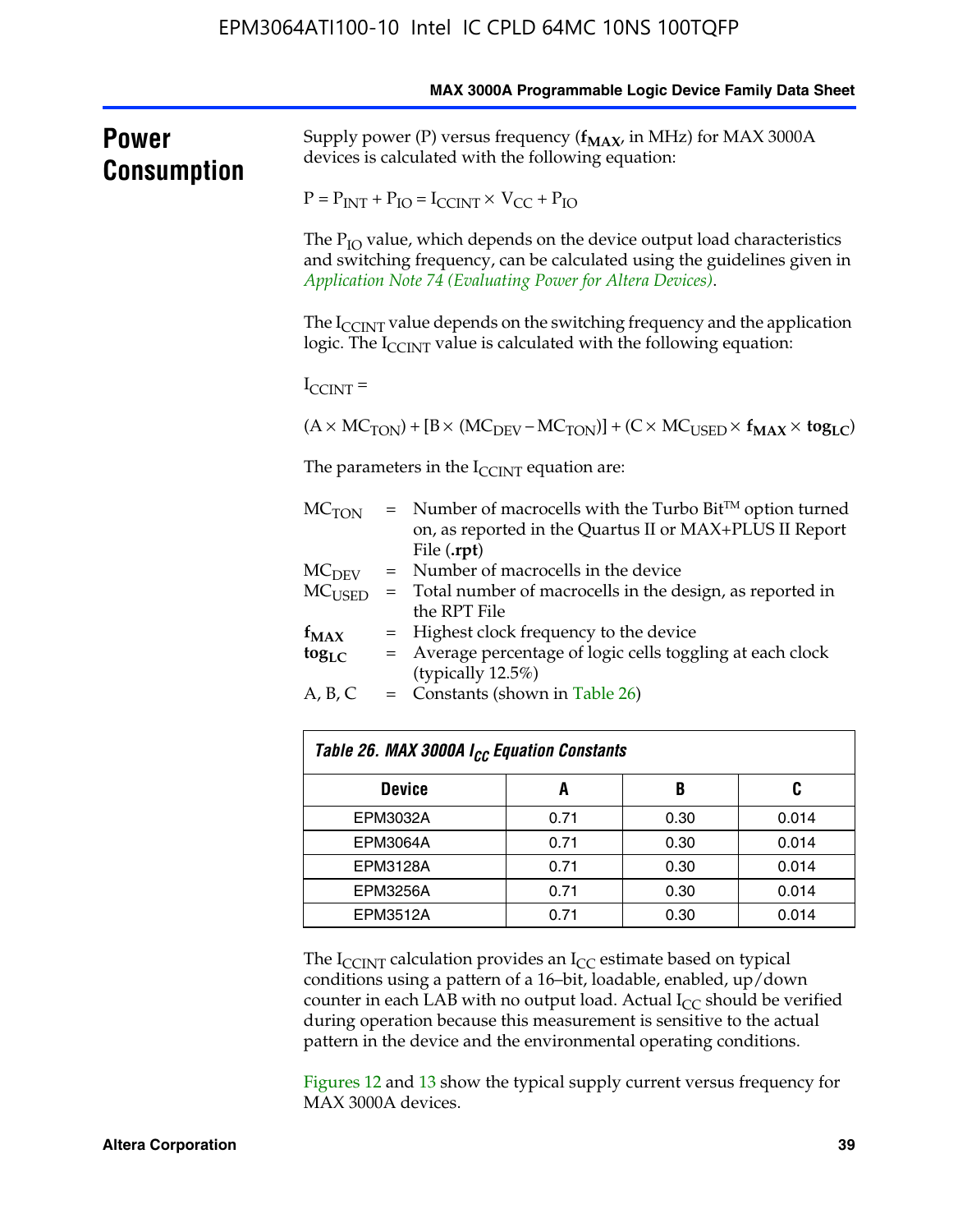



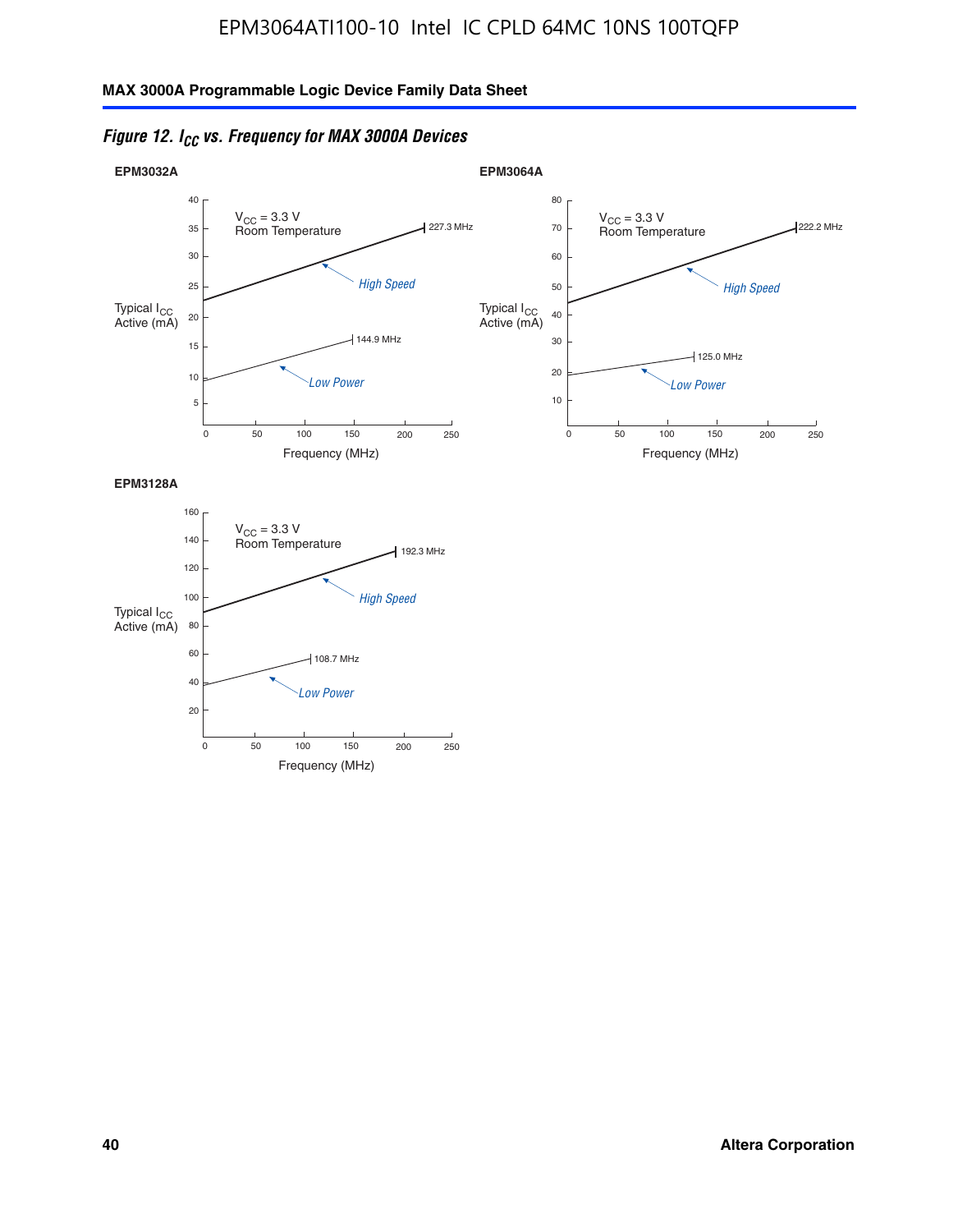

*Figure 13. ICC vs. Frequency for MAX 3000A Devices*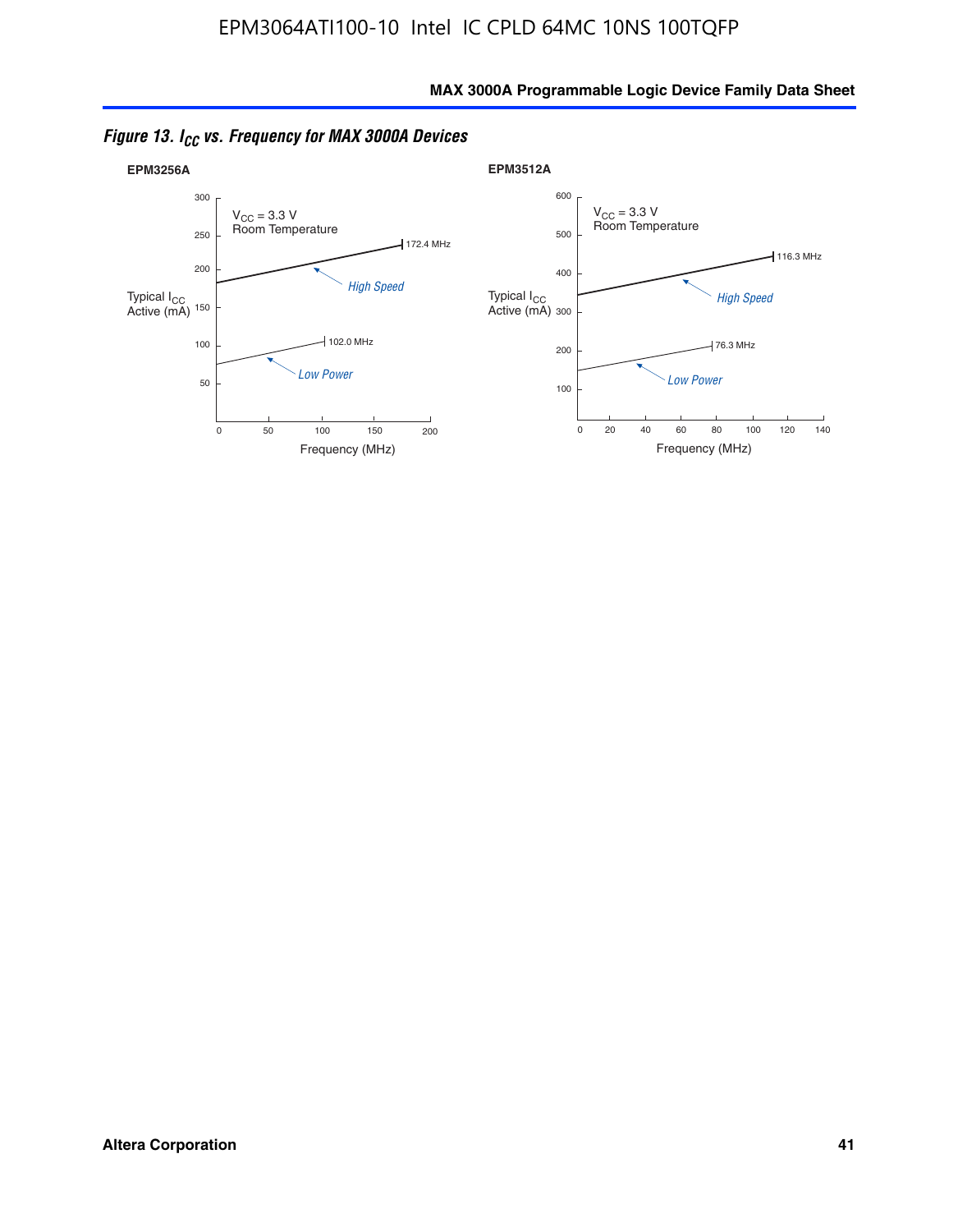#### **MAX 3000A Programmable Logic Device Family Data Sheet**

### **Device Pin–Outs**

See the Altera web site (**http://www.altera.com**) or the *Altera Digital Library* for pin–out information.

Figures 14 through 18 show the package pin–out diagrams for MAX 3000A devices.

#### *Figure 14. 44–Pin PLCC/TQFP Package Pin–Out Diagram*



**42 Altera Corporation**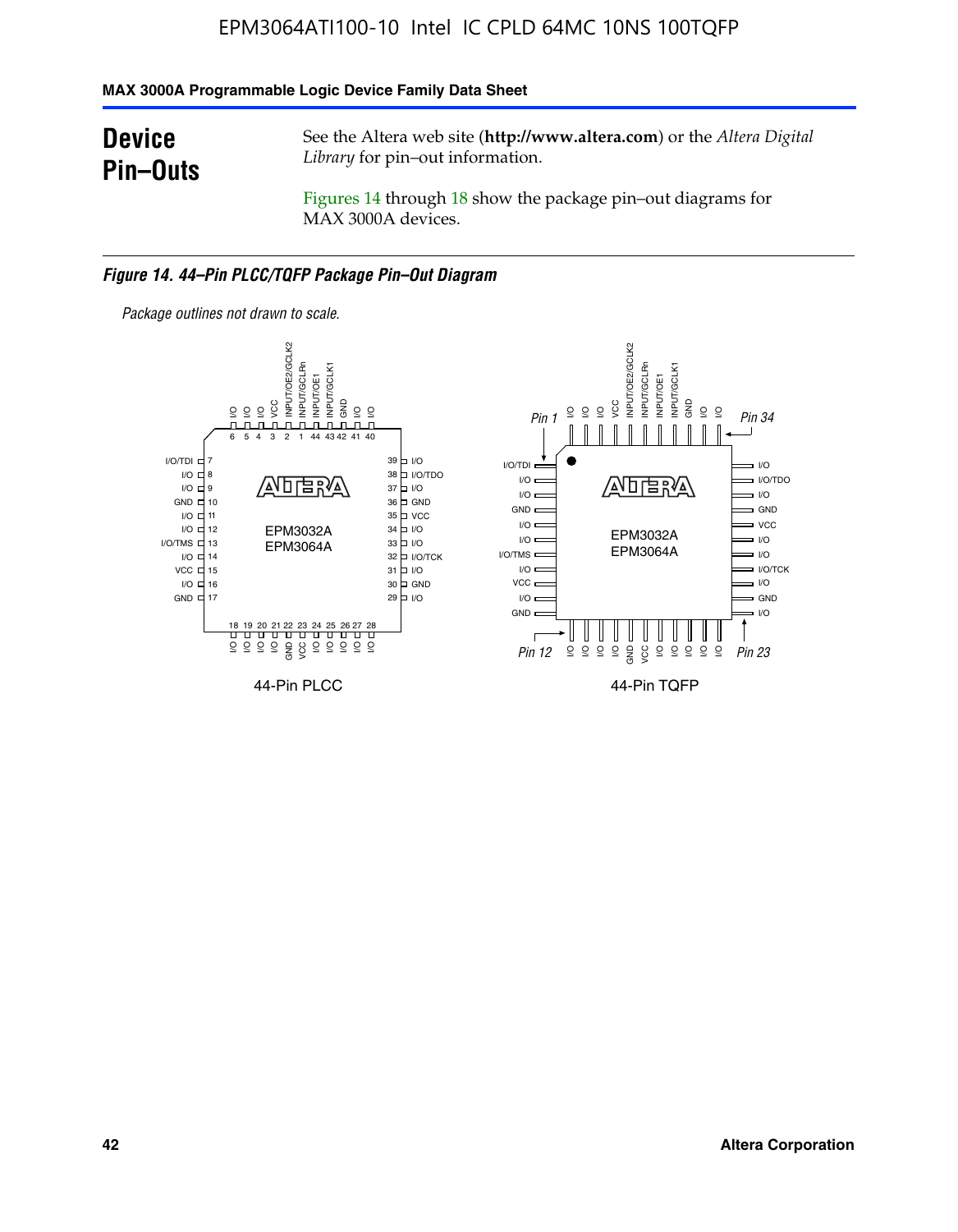#### *Figure 15. 100–Pin TQFP Package Pin–Out Diagram*

*Package outline not drawn to scale.*



*Figure 16. 144–Pin TQFP Package Pin–Out Diagram*

*Package outline not drawn to scale*.

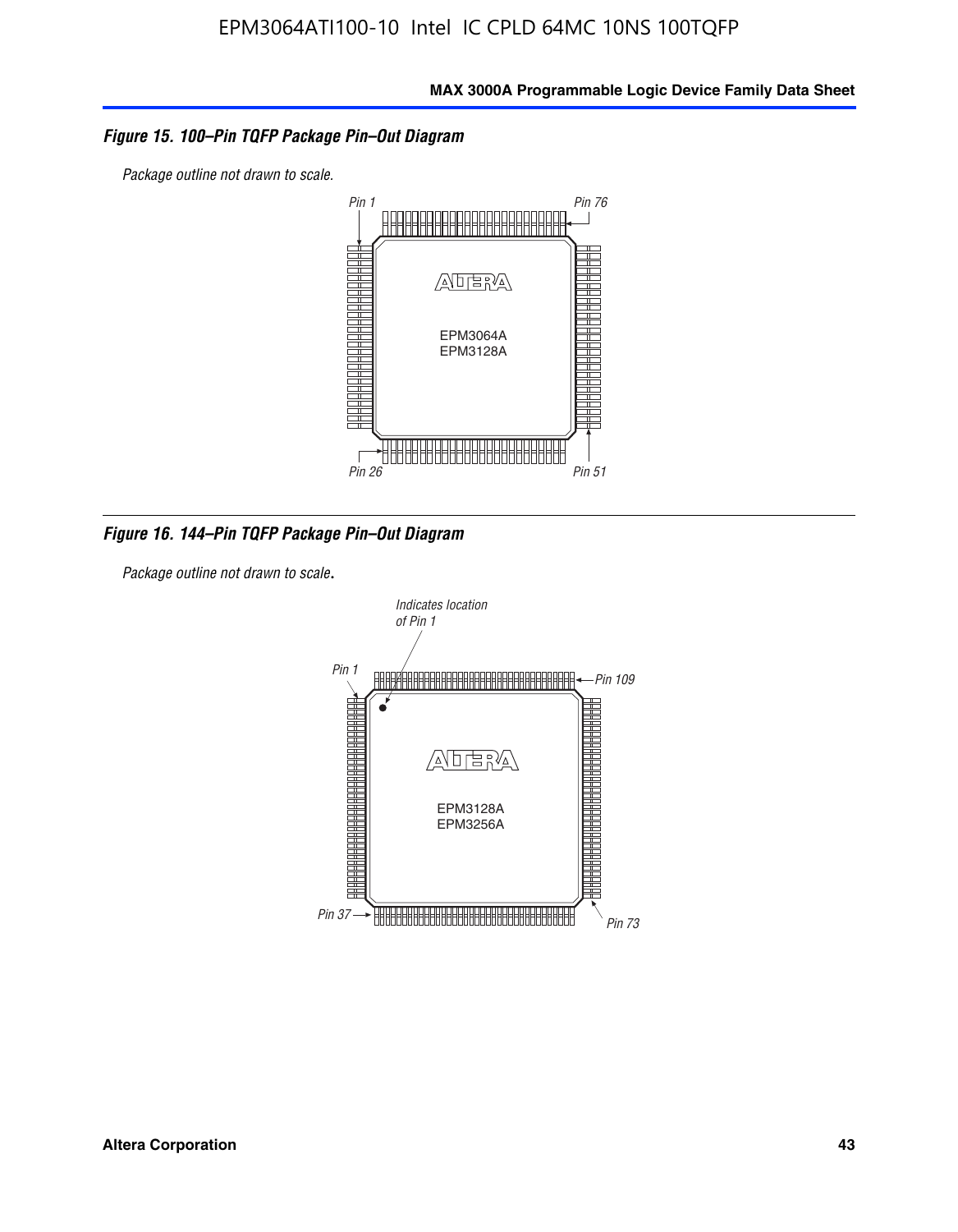#### *Figure 17. 208–Pin PQFP Package Pin–Out Diagram*

*Package outline not drawn to scale*.

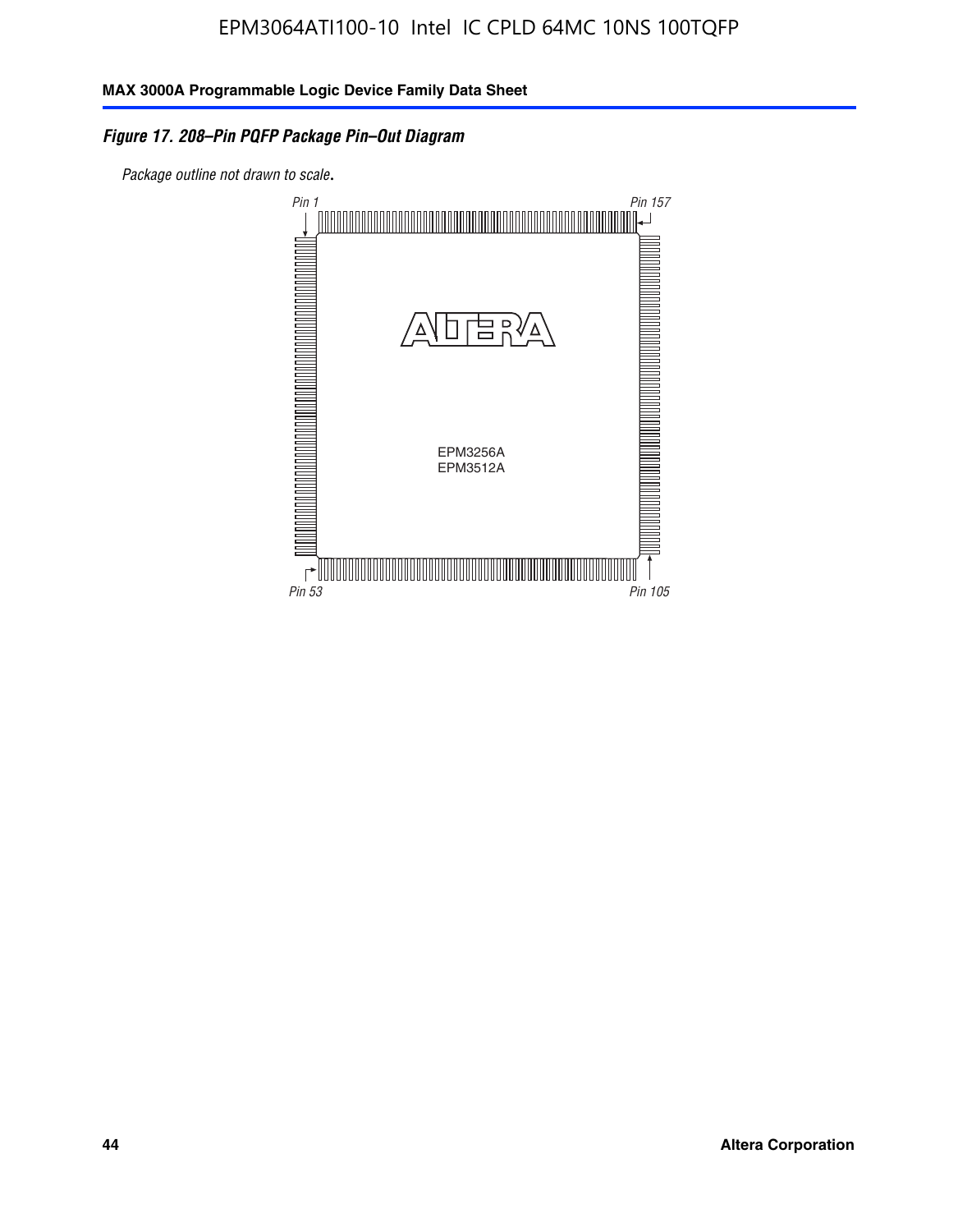#### **MAX 3000A Programmable Logic Device Family Data Sheet**

#### *Figure 18. 256-Pin FineLine BGA Package Pin-Out Diagram*

*Package outline not drawn to scale*.



### **Revision History**

The information contained in the *MAX 3000A Programmable Logic Device Data Sheet* version 3.5 supersedes information published in previous versions. The following changes were made in the *MAX 3000A Programmable Logic Device Data Sheet* version 3.5:

#### **Version 3.5**

The following changes were made in the *MAX 3000A Programmable Logic Device Data Sheet* version 3.5:

New paragraph added before "Expander Product Terms".

#### **Version 3.4**

The following changes were made in the *MAX 3000A Programmable Logic Device Data Sheet* version 3.4:

Updated Table 1.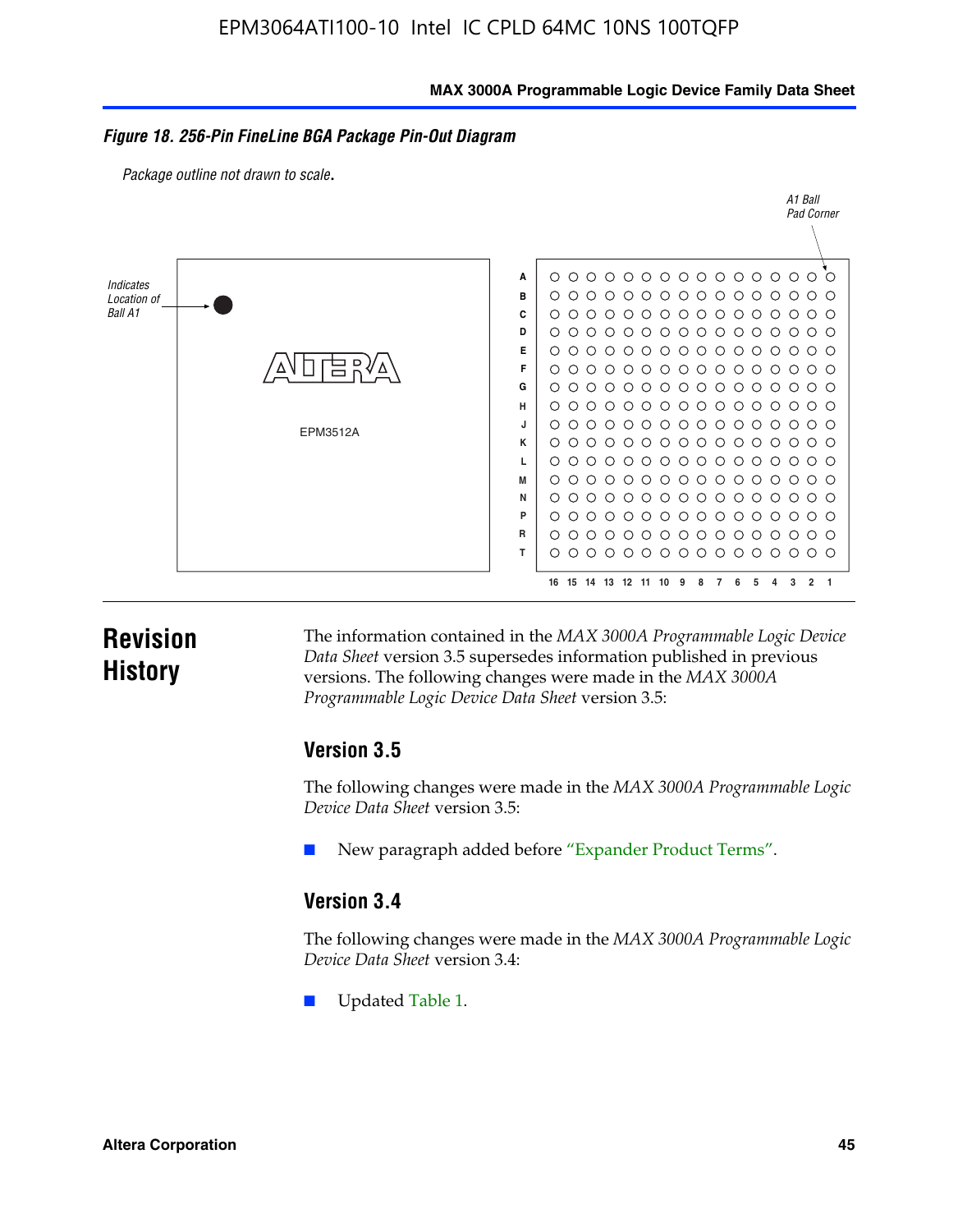#### **MAX 3000A Programmable Logic Device Family Data Sheet**

#### **Version 3.3**

The following changes were made in the *MAX 3000A Programmable Logic Device Data Sheet* version 3.3:

- Updated Tables 3, 13, and 26.
- Added Tables 4 through 6.
- Updated Figures 12 and 13.
- Added "Programming Sequence" on page 14 and "Programming Times" on page 14

#### **Version 3.2**

The following change were made in the *MAX 3000A Programmable Logic Device Data Sheet* version 3.2:

Updated the EPM3512 I<sub>CC</sub> versus frequency graph in Figure 13.

#### **Version 3.1**

The following changes were made in the *MAX 3000A Programmable Logic Device Data Sheet* version 3.1:

- Updated timing information in Table 1 for the EPM3256A device.
- Updated *Note* (10) of Table 15.

#### **Version 3.0**

The following changes were made in the *MAX 3000A Programmable Logic Device Data Sheet* version 3.0:

- Added EPM3512A device.
- Updated Tables 2 and 3.



101 Innovation Drive San Jose, CA 95134 (408) 544-7000 http://www.altera.com Applications Hotline: (800) 800-EPLD Customer Marketing: (408) 544-7104 Literature Services: lit\_req@altera.com

Copyright © 2006 Altera Corporation. All rights reserved. Altera, The Programmable Solutions Company, the stylized Altera logo, specific device designations, and all other words and logos that are identified as trademarks and/or service marks are, unless noted otherwise, the trademarks and service marks of Altera Corporation in the U.S. and other countries. All other product or service names are the property of their respective holders. Altera products are protected under numerous U.S. and foreign patents and pending applications, maskwork rights, and copyrights. Altera warrants performance of its semiconductor products to current specifications in accordance with Altera's standard warranty, but reserves the right **NSAI** to make changes to any products and services at any time without notice. Altera assumes no responsibility or liability arising out of the application or use of any information, product, or

service described herein except as expressly agreed to in writing by Altera Corporation. Altera customers are advised to obtain the latest version of device specifications before relying on any published information and before placing orders for products or services